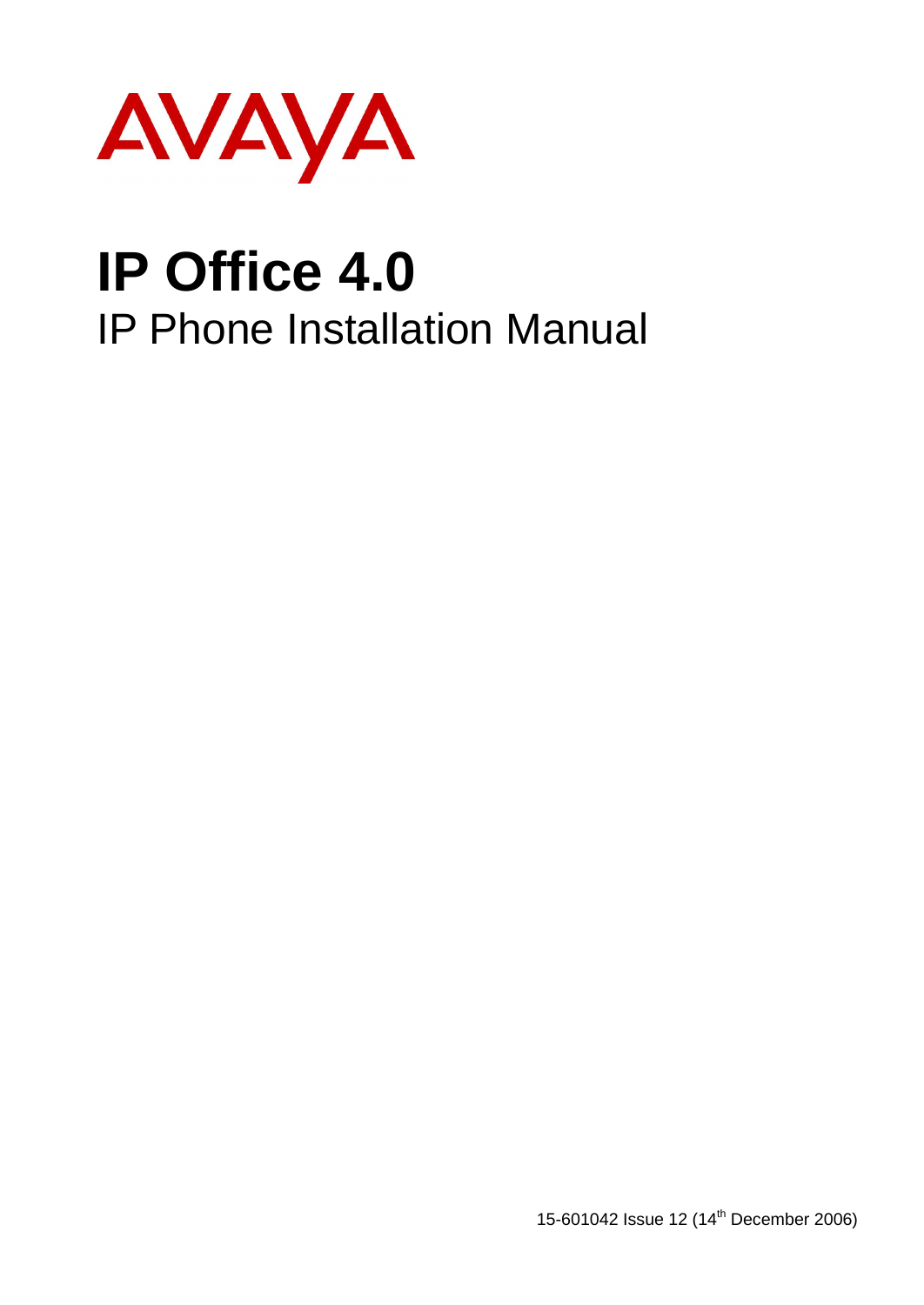#### **© 2006 Avaya Inc.All Rights Reserved.**

#### **Notice**

While reasonable efforts were made to ensure that the information in this document was complete and accurate at the time of printing, Avaya Inc. can assume no liability for any errors. Changes and corrections to the information in this document may be incorporated in future releases.

#### **Documentation Disclaimer**

Avaya Inc. is not responsible for any modifications, additions, or deletions to the original published version of this documentation unless such modifications, additions, or deletions were performed by Avaya.

#### **Link Disclaimer**

Avaya Inc. is not responsible for the contents or reliability of any linked Web sites referenced elsewhere within this Documentation, and Avaya does not necessarily endorse the products, services, or information described or offered within them. We cannot guarantee that these links will work all of the time and we have no control over the availability of the linked pages.

#### **License**

USE OR INSTALLATION OF THE PRODUCT INDICATES THE END USERíS ACCEPTANCE OF THE TERMS SET FORTH HEREIN AND THE GENERAL LICENSE TERMS AVAILABLE ON THE AVAYA WEBSITE AT <http://support.avaya.com/LicenseInfo/> ("GENERAL LICENSE TERMS"). IF YOU DO NOT WISH TO BE BOUND BY THESE TERMS, YOU MUST RETURN THE PRODUCT(S) TO THE POINT OF PURCHASE WITHIN TEN (10) DAYS OF DELIVERY FOR A REFUND OR CREDIT.

Avaya grants End User a license within the scope of the license types described below. The applicable number of licenses and units of capacity for which the license is granted will be one (1), unless a different number of licenses orunits of capacity is specified in the Documentation or other materials available to End User. "Designated Processor" means a single stand-alone computing device. "Server" means a Designated Processor that hosts a software application to be accessed by multiple users. ìSoftwareî means the computer programs in object code, originally licensed by Avaya and ultimately utilized by End User, whether as stand-alone Products or pre-installed on Hardware. "Hardware" means the standard hardware Products, originally sold by Avaya and ultimately utilized by End User.

#### **License Type(s): Designated System(s) License (DS).**

End User may install and use each copy of the Software on only one Designated Processor, unless a different number of Designated Processors is indicated in the Documentation or other materials available to End User. Avaya may require the Designated Processor(s) to be identified by type, serial number, feature key, location or other specific designation, or to be provided by End User to Avaya through electronic means established by Avaya specifically for this purpose.

#### **Copyright**

Except where expressly stated otherwise, the Product is protected by copyright and other laws respecting proprietary rights. Unauthorized reproduction, transfer, and or use can be a criminal, as well as a civil, offense under the applicable law.

#### **Third-Party Components**

Certain software programs or portions thereof included in the Product may contain software distributed under third party agreements ("Third Party Components"), which may contain terms that expand or limit rights to use certain portions of the Product ("Third Party Terms"). Information identifying Third Party Components and the Third Party Terms that apply to them is available on Avayaís web site at: <http://support.avaya.com/ThirdPartyLicense/>

#### **Avaya Fraud Intervention**

If you suspect that you are being victimized by toll fraud and you need technical assistance or support, call Technical Service Center Toll Fraud Intervention Hotline at +1-800-643-2353 for the United States and Canada. Suspected security vulnerabilities with Avaya Products should be reported to Avaya by sending mail to: [securityalerts@avaya.com.](mailto:securityalerts@avaya.com" )

For additional support telephone numbers, see the Avaya Support web site (http://www.avaya.com/support).

#### **Trademarks**

Avaya and the Avaya logo are registered trademarks of Avaya Inc. in the United States of America and other jurisdictions. Unless otherwise provided in this document, marks identified by "®," "™" and "S<sup>M"</sup> are registered marks, trademarks and service marks, respectively, of Avaya Inc. All other trademarks are the property of their respective owners.

#### **Documentation information**

For the most current versions of documentation, go to the Avaya Support web site (http://www.avaya.com/support) or the IP Office Knowledge Base (http://marketingtools.avaya.com/knowledgebase/).

#### **Avaya Support**

Avaya provides indirect and direct services for customer support, report problems orto ask questions about your product. These services are subject to your support agreement. Contact your local reseller / distributor for indirect support. Contact Avaya Global Services (AGS) for direct support. For additional information on support, see the Avaya Web site: <http://www.avaya.com/support>.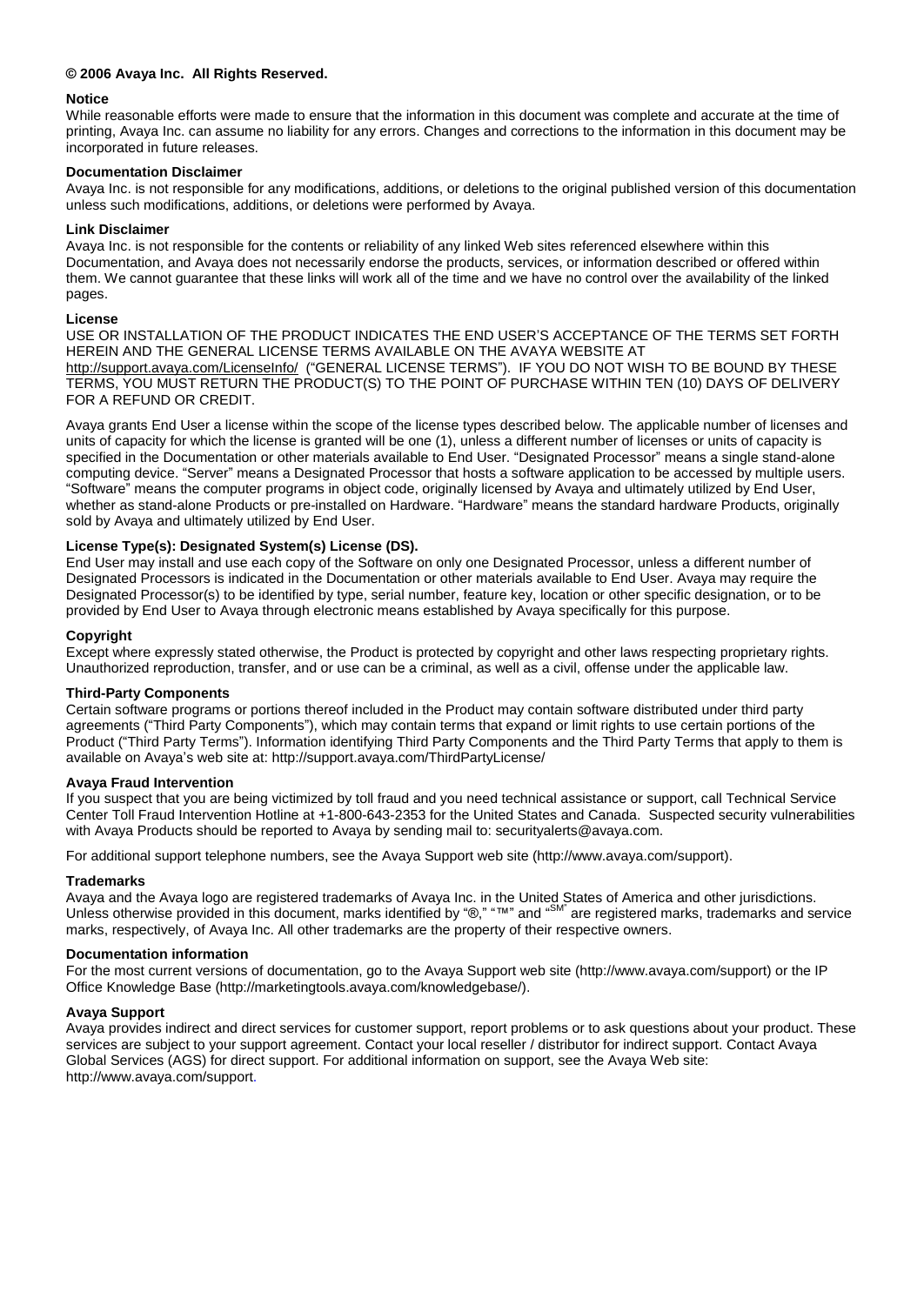# **Table of Contents**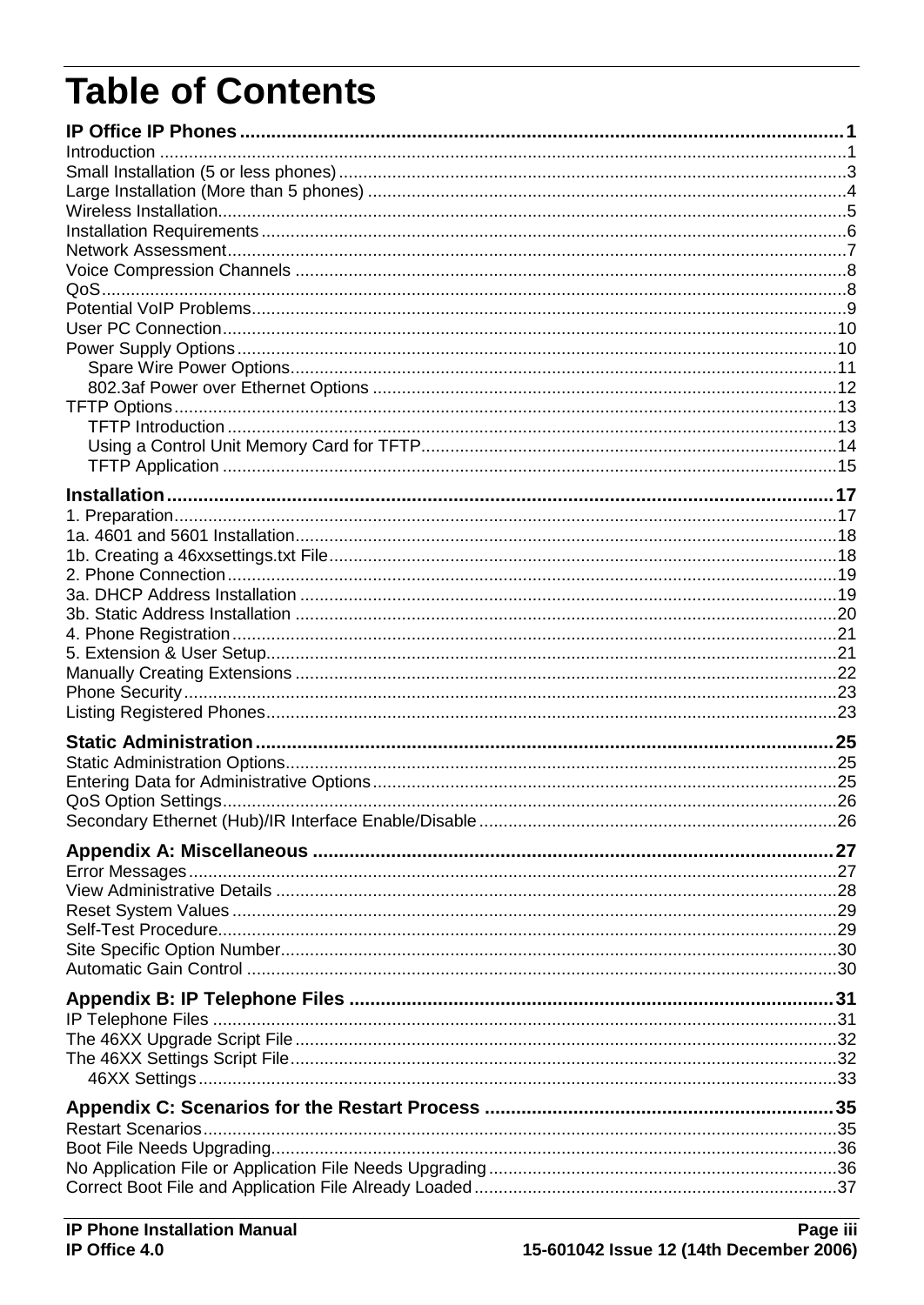| Case 4. Input Box Followed by an Anchor Tag Where the Anchor Tag Already Displays HTTP://52 |  |
|---------------------------------------------------------------------------------------------|--|
|                                                                                             |  |
|                                                                                             |  |
|                                                                                             |  |
| Index.                                                                                      |  |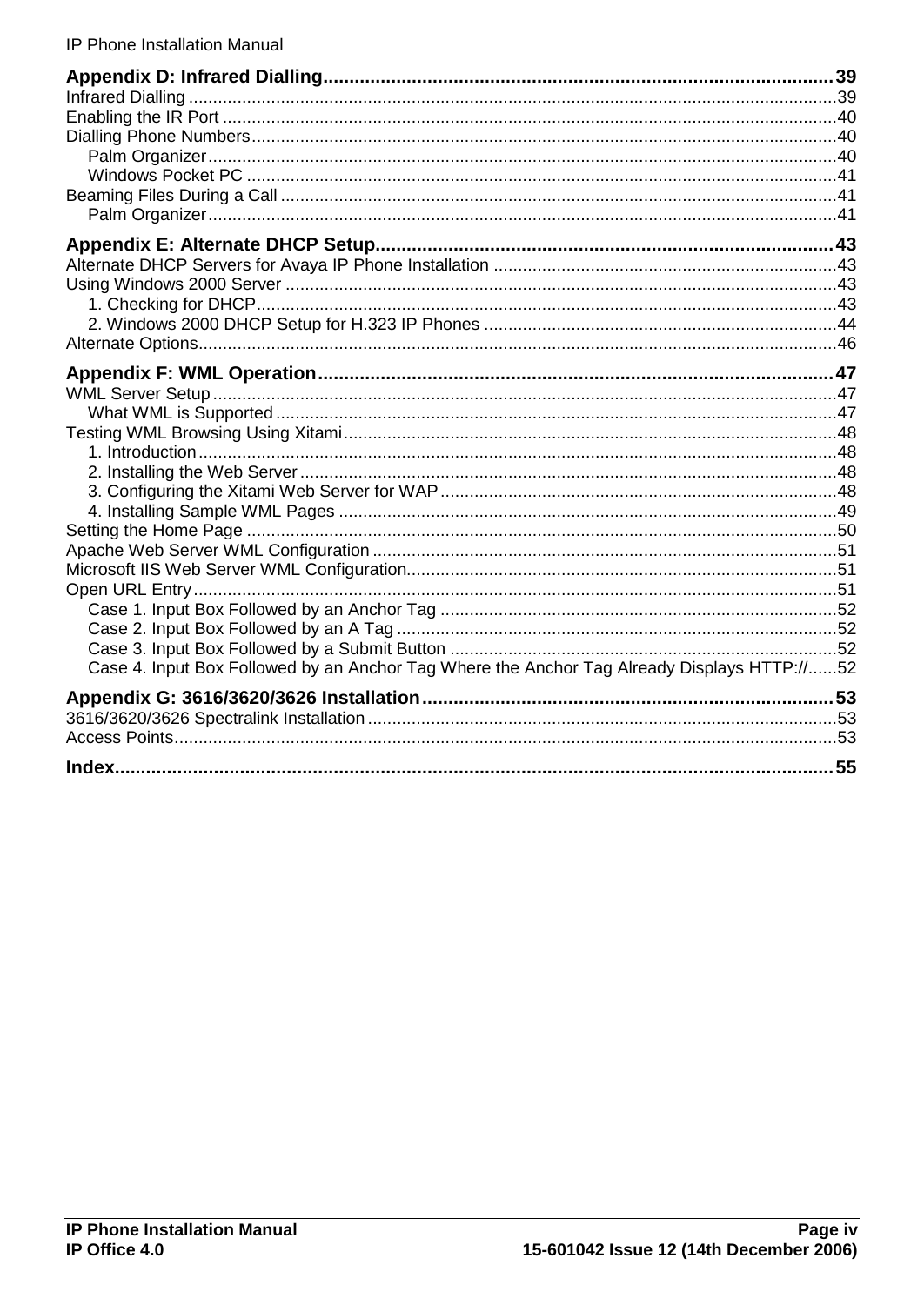# <span id="page-4-0"></span>**IP Office IP Phones**

### **Introduction**

This guide covers the installation of Avaya H.323 IP phones on IP Office systems. Currently, the following H.323 IP phones are supported on IP Office 4.0.

| <b>H.323 IP</b><br><b>Phones</b> | <b>Models</b>                                                 | <b>Note</b>                                                                                                                                                                                         |
|----------------------------------|---------------------------------------------------------------|-----------------------------------------------------------------------------------------------------------------------------------------------------------------------------------------------------|
| 4600 Series                      | 4601, 4602, 4602SW,<br>4610SW, 4620, 4620SW,<br>4621SW, 4625. | These are H.323 IP phones supported on a<br>number of Avaya phone systems.                                                                                                                          |
| 5600 Series                      | 5601, 5602, 5602SW,<br>5610SW, 5620, 5620SW,<br>5621.         | These are H.323 IP phones that are supported<br>on IP Office only.                                                                                                                                  |
| 3600 Series                      | 3616, 3620 and 3626.                                          | These are 801.11b wireless H.323 IP phones.<br>They work with a Avaya Voice Priority Processor<br>(AVPP) unit and a range of wireless Access<br>Points.                                             |
| <b>PC</b><br><b>Softphone</b>    | <b>IP Office Phone Manager</b><br>Pro PC Softphone.           | This is a VoIP enabled installation of the IP Office<br>Phone Manager software. It is not covered in this<br>manual. Refer to the Phone Manager Installation<br>and Maintenance Manual for details. |

#### **Note**

• The following phones are no longer supported in IP Office 4.0: 4606, 4612, and 4624.

Other H.323 IP telephony devices are supported through the entry of an IP Office **IP Endpoint license** into the IP Office configuration. However, no functionality on these devices beyond basic call answering and making is guaranteed by Avaya. Therefore, installation of these devices should be thoroughly tested before any customer deployment.

The maximum number of H.323 IP phone devices supported by any IP Office system is based on that system's maximum capacity for extensions of any type, minus the number of non-IP extensions installed on the control unit and any expansion modules. The number of simultaneous calls between IP and non-IP devices will also be limited by the number of VCM channels installed in the IP Office unit.

| <b>IP Office</b><br>Unit    |     | <b>Maximum</b> Maximum<br><b>Extensions VCM Channels</b> |
|-----------------------------|-----|----------------------------------------------------------|
| <b>Small Office Edition</b> | 28  | 3 or 16                                                  |
| IP403                       | 100 | 20                                                       |
| <b>IP406 V1</b>             | 180 | 20                                                       |
| <b>IP406 V2</b>             | 190 | 30                                                       |
| <b>IP412</b>                | 360 | 60                                                       |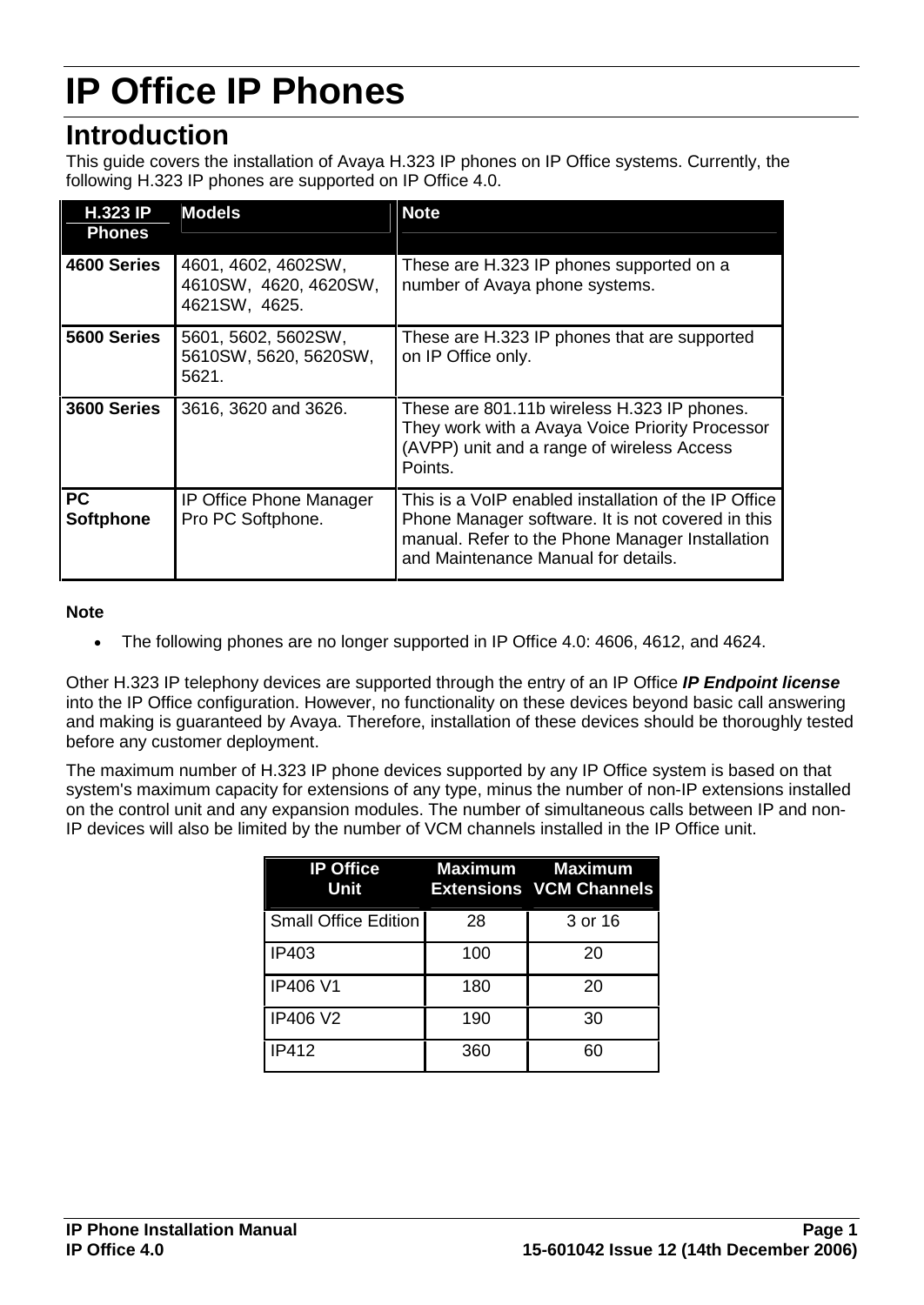#### **Notes**

#### **IP Phone Software Version**

H.323 IP phones on an IP Office system **must** use the IP Phone software installed with the IP Office Manager application. Other versions of IP Phone software may not have been tested with IP Office and so should not be used unless IP Office support is specifically mentioned in their accompanying documentation.

#### **DHCP versus Static IP Installation**

Though static IP installation of H.323 IP phones is possible, installation using DHCP is **strongly recommended**. The use of DHCP eases both the installation process and future maintenance and administration. In addition, following a boot file upgrade, all static address settings are lost and must be re-entered.

#### **Network Assessment**

High quality voice transmission across an IP network requires careful assessment of many factors. Therefore:

- We strongly recommend that IP phone installation is only done by installers with VoIP experience.
- The whole customer network **must** be assessed for its suitability for VoIP, before installation. Avaya may refuse to support any installation where the results of a network assessment cannot be supplied.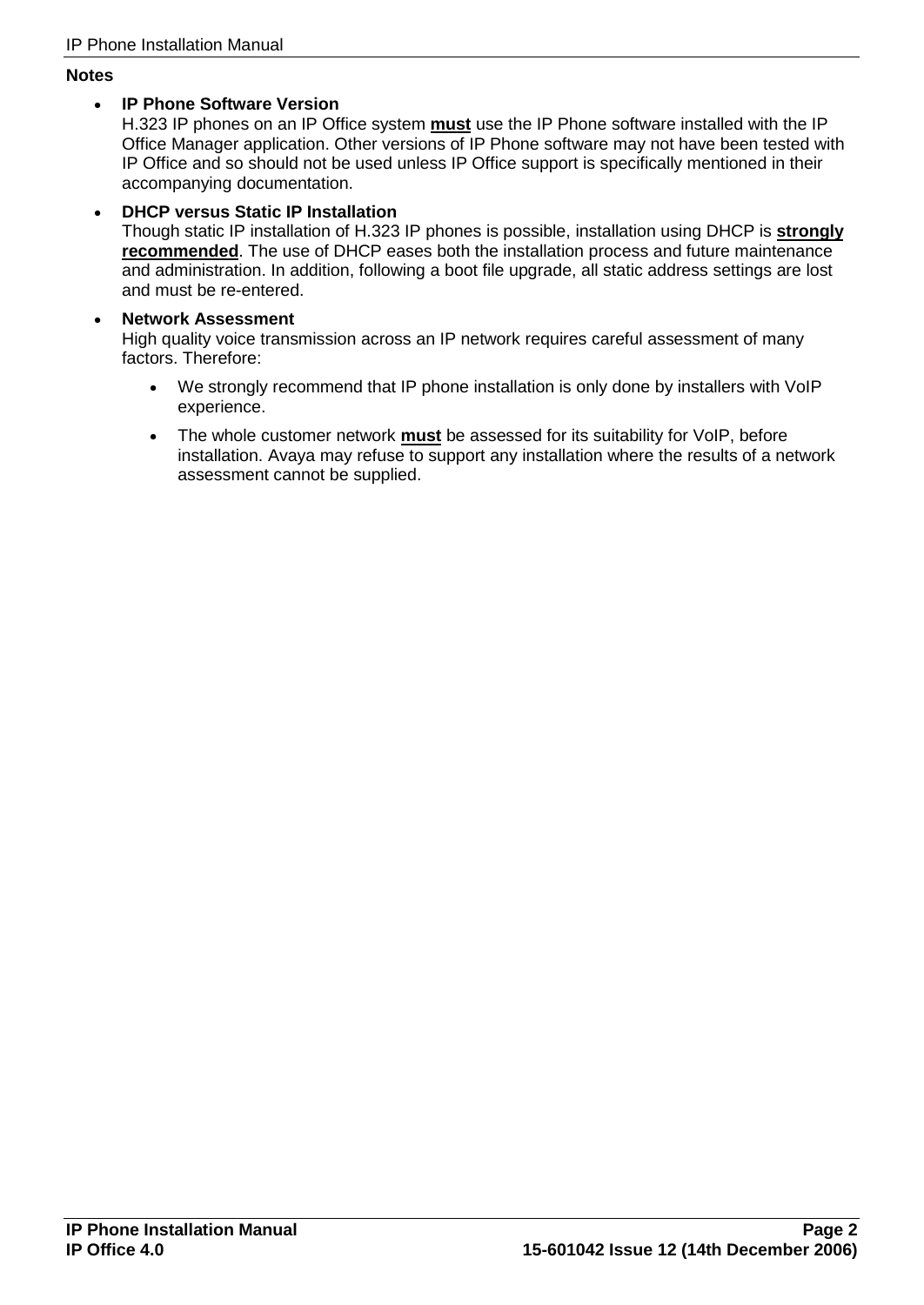## <span id="page-6-0"></span>**Small Installation (5 or less phones)**

The diagram below shows the simplest installation scenario, suitable when only a few H.323 IP phones are being installed. This type of installation is only supported for up to 5 IP phone devices.



#### **DHCP Server**

The IP Office unit is acting as the DHCP server for the H.323 IP phones.

 For scenarios where the customer already has a DHCP server or wants to use an alternate DHCP server, details of configuring 3-party DHCP servers to support H.323 IP phones are included. See **Large Installation**.

#### **H.323 Gatekeeper**

The IP Office unit is acting as the H.323 Gatekeeper for the H.323 IP phones.

#### **TFTP Server**

The IP Office Manager application is acting as the TFTP server used to provide the H.323 IP phones with appropriate software for operation on the IP Office system.

- In this instance, the Manager application is only being run to perform its TFTP role during the installation process. Once installed, the H.323 IP phones look for a TFTP server whenever restarted but will eventually restart if no TFTP server is found.
- If a permanent TFTP server is required, use of IP Office Manager is not recommended. Details of **TFTP Server Options** are included in the installation process.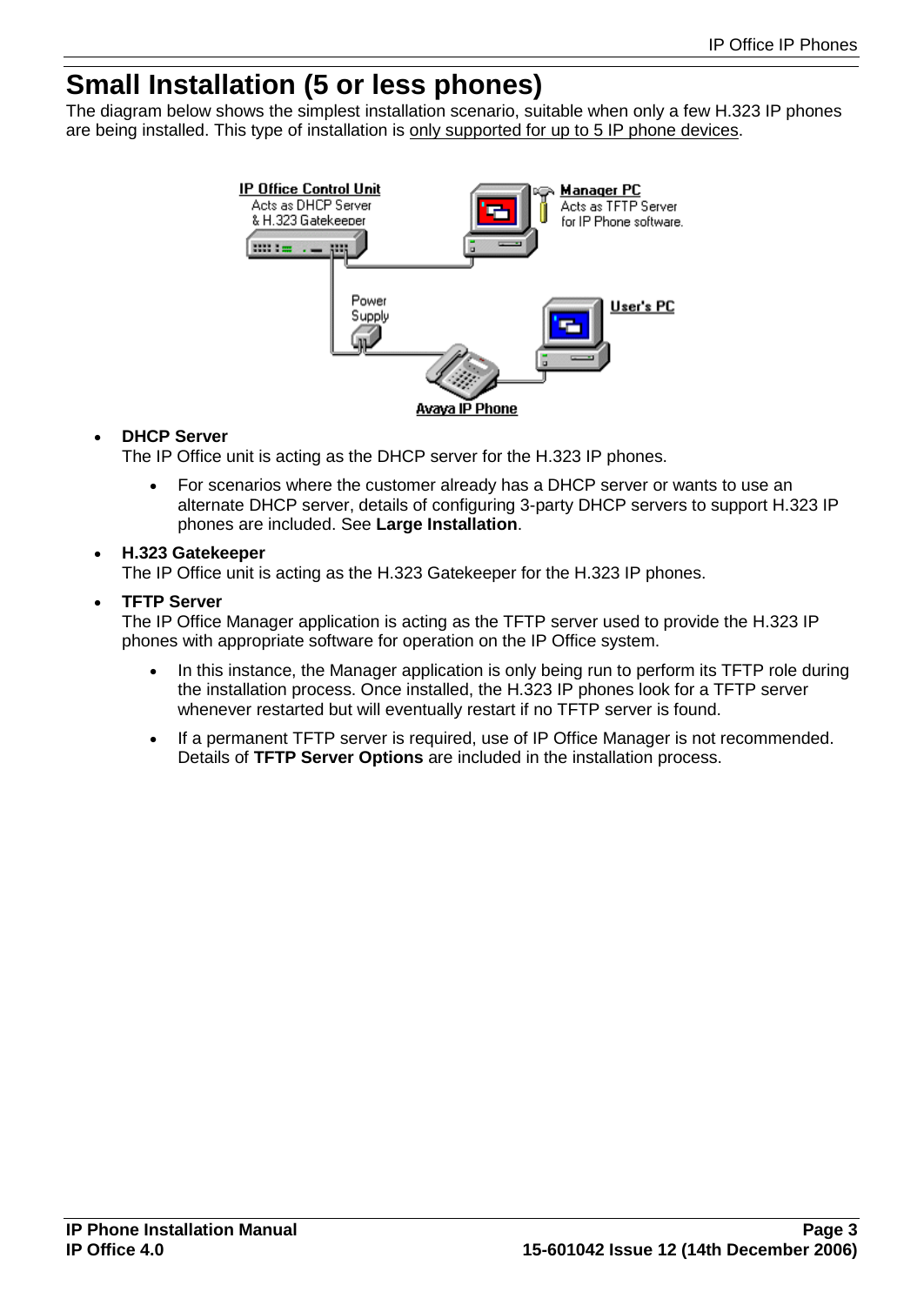# <span id="page-7-0"></span>**Large Installation (More than 5 phones)**

The diagram below shows a scenario where more than 5 IP phone devices are being supported. In this scenario, the DHCP and TFTP roles must be changed from those used in a small installation.



#### **DHCP Server**

In this scenario, a separate DHCP server is being used. This requires that the DHCP function of the IP Office unit is switched off. Therefore the IP Office unit must be given a fixed IP address (or act as a DHCP client). Details of using a Windows 2000 DHCP Server are included in this documentation but those details are applicable to most DHCP servers.

#### **H.323 Gatekeeper**

The IP Office unit is acting as the H.323 Gatekeeper for the H.323 IP phones.

#### **TFTP Server**

In this instance, the Manager role as TFTP server must be replaced by an alternative TFTP Server option. The installation process includes details for doing this in several ways:

- On Small Office Edition and IP406 V2 units, a memory card in the Embedded Voicemail Memory card slot can be used as the TFTP folder.
- A 3rd party TFTP application can be installed and used.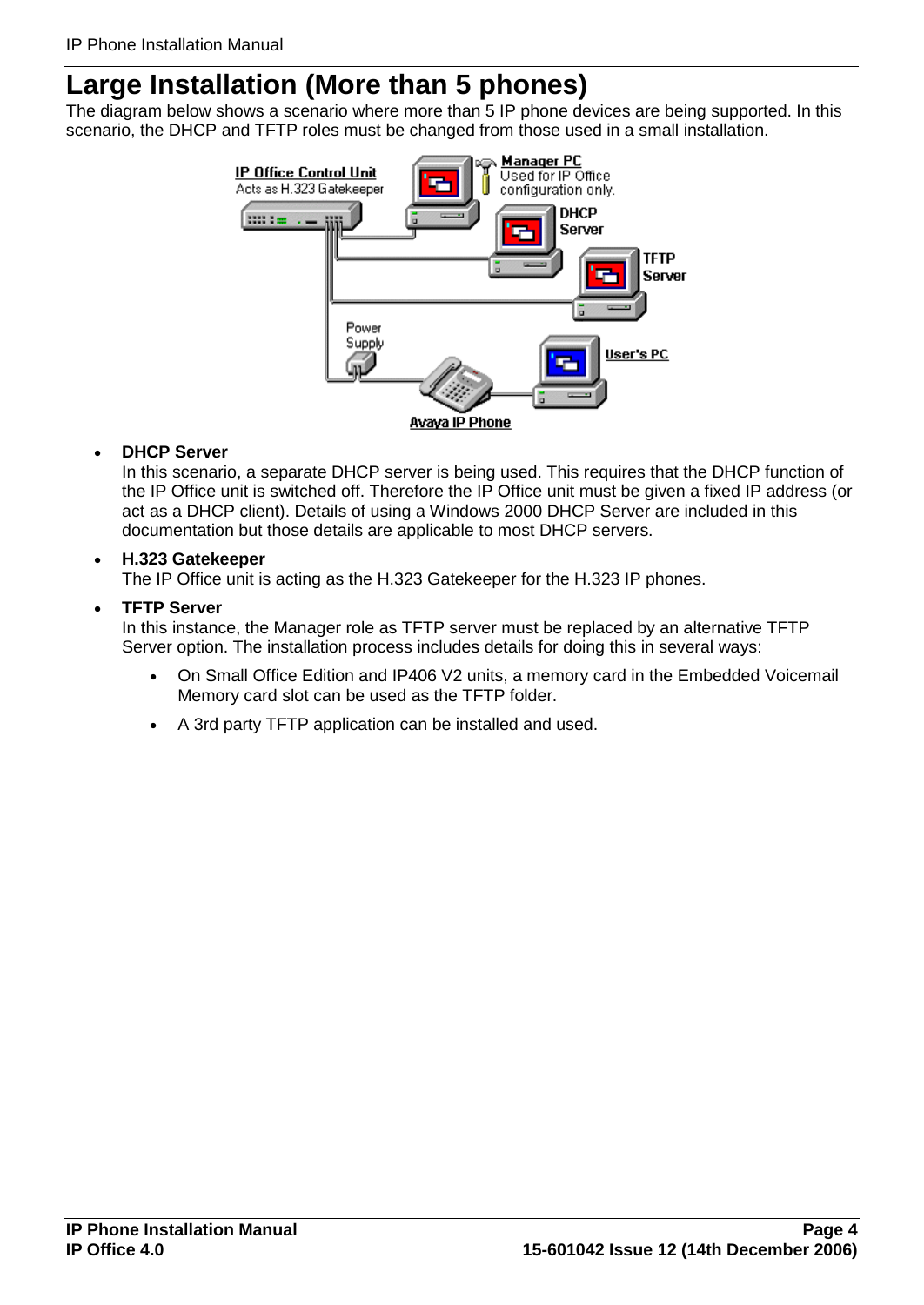### <span id="page-8-0"></span>**Wireless Installation**

The diagram below shows a scenario where Avaya 3616, 3620 and 3626 802.11b wireless H.323 IP phones are supported.



#### **DHCP Server**

The rules about the use of the IP Office as a DHCP server or the use of a separate DHCP server still apply. If more than 5 H.323 IP phones are being supported, a separate DHCP server must be used.

#### **H.323 Gatekeeper**

The IP Office unit is acting as the H.323 Gatekeeper for the H.323 IP phones.

#### **TFTP Server**

The rules about the use of the IP Office Manager as a TFTP server still apply. If more than 5 H.323 IP phones are being supported, a separate TFTP server must be used.

#### **Avaya Voice Priority Processor (AVPP)**

The IP address of the AVPP is entered into the IP Office configuration. This unit applies a mechanism called Spectralink Voice Priority (SVP) to the wireless voice packets.

#### **Wireless Access Point**

A number of different wireless Access Points have been tested for compliance with the SVP mechanism applied by the AVPP. Those Access Points are listed in **Appendix G: 3616/3620/3626 Installation**.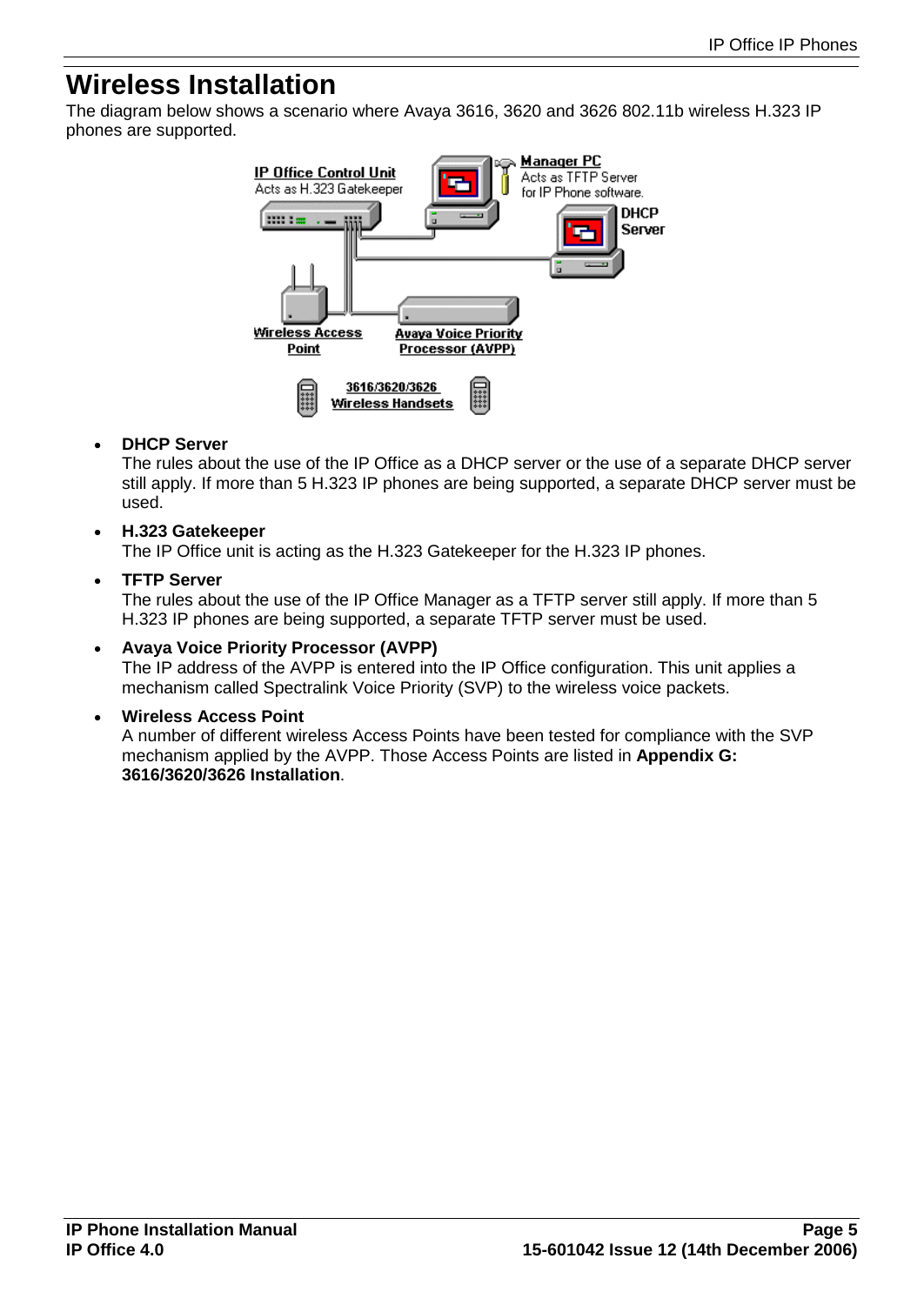### <span id="page-9-0"></span>**Installation Requirements**

To install an IP phone on IP Office, the following items are required:

#### **Extension Number and User Details:**

A full listing of the planned extension number and user name details is required. The planned extension number must be unused and is requested by the phone during installation.

#### **Power Supply:**

Each phone requires a power supply. H.323 IP phones do not draw power from the phone switch. A number of options exist for how power is supplied to the phones. See Power Supply Options.

#### **LAN Socket:**

An RJ45 Ethernet LAN connection point is required for each phone.

#### **Category 5 Cabling:**

All LAN cables and LAN cable infrastructure used with H.323 IP phones should use CAT5 cabling. Existing CAT3 cabling may be used but will be limited to 10Mbps (maximum).

#### **LAN Cables:**

Check that an RJ45 LAN cable has been supplied with the IP phone for connection to the power supply unit. You will also need an additional RJ45 LAN cable for connection from the power unit to the customer LAN.

 A further RJ45 LAN cable can be used to connect the user's PC to the LAN via the IP phone [not supported on 4601, 4602, 5601 and 5602 H.323 IP phones].

#### **Voice Compression Module:**

The IP Office Unit must have voice compression channels available. The number of voice compression channels limits the number of simultaneous VoIP calls:

- On Small Office Edition units, either 3 or 16 voice compression channels are pre-built into the unit.
- On all other control units, voice compression channels are provided by fitting a **Voice Compression Module**.

#### **DHCP Server:**

The IP Office Unit can perform this role for up to 5 IP phone devices. If another DHCP server already exists, this may be able to do DHCP for the H.323 IP phones, see Alternate DHCP Servers. Static IP addressing can also be used, if required, but is not recommended.

#### **TFTP Server:**

A PC running the IP Office Manager application can perform this role for up to 5 H.323 IP phones. Otherwise one of the other TFTP Server Options must be used.

#### **H323 Gatekeeper:**

The IP Office Unit performs this role.

#### **IP Office Manager PC:**

A PC running Manager is required for IP Office Unit configuration changes. This PC should have a static IP address.

#### **IP Telephone Software:**

The software for IP phone installation is installed into the IP Office Manager program folder during Manager installation.

#### **Licence Keys:**

IP Office supported H.323 IP phones do not need a licence key entered on the system.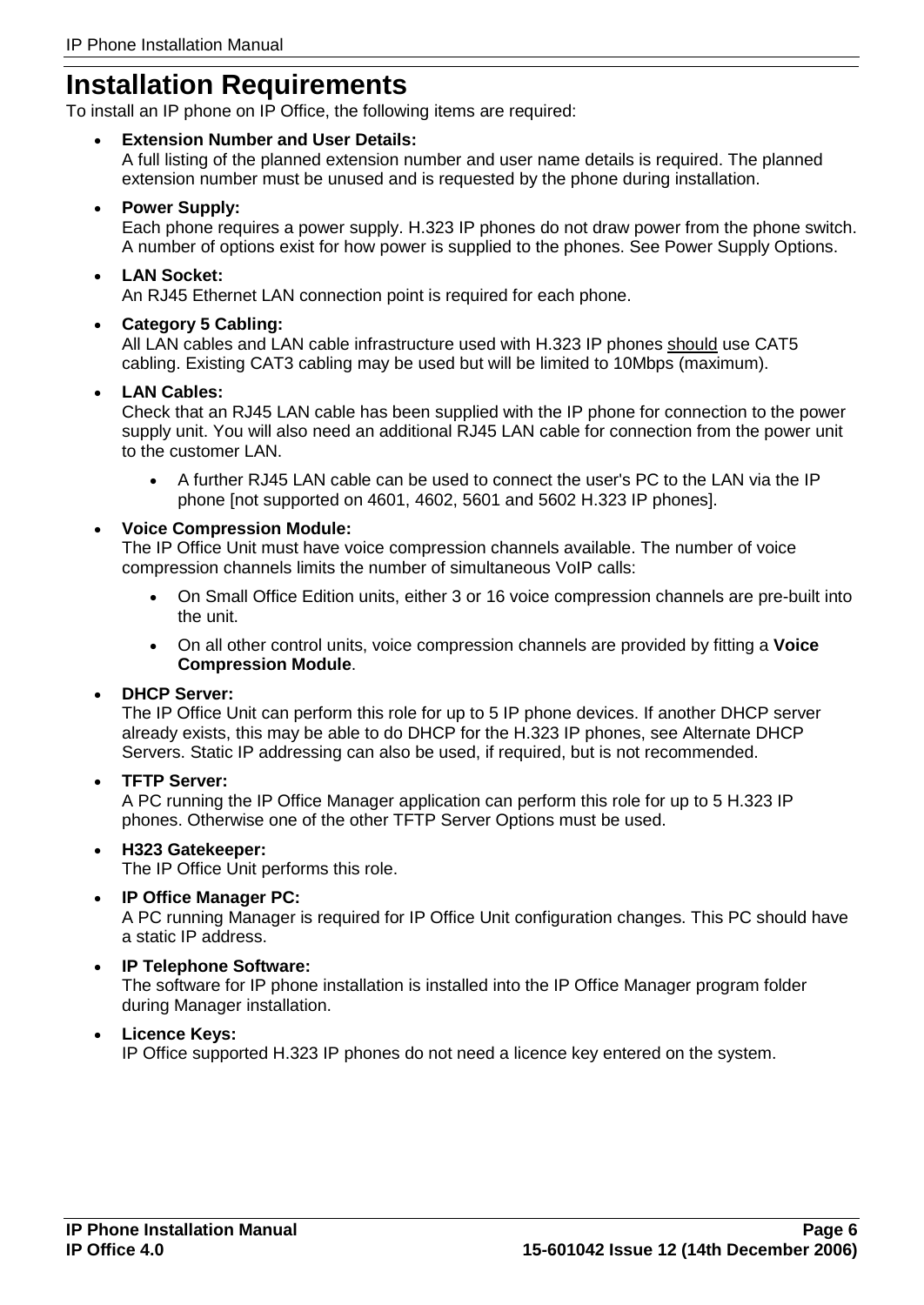## <span id="page-10-0"></span>**Network Assessment**

### **A** WARNING

#### **A Network Assessment is Mandatory**

When installing H.323 IP phones on an IP Office system, it is assumed by Avaya that a network assessment has been performed. If a support issue is escalated to Avaya, Avaya may request to see the results of the network assessment and may refuse to provide support if a suitable network assessment was not performed.

Current technology allows optimum network configurations to deliver VoIP with voice quality close to that of the public phone network. However, few networks are optimum and so care should be taken assessing the VoIP quality achievable across a customer network.

Not every network is able to carry voice transmissions. Some data networks have insufficient capacity for voice traffic or have data peaks that will impact voice traffic on occasion. In addition, the usual history of growing and developing networks by integrating products from many vendors makes it necessary to test all the network components for compatibility with VoIP traffic.

A network assessment would include a determination of the following:

- A network audit to review existing equipment and evaluate its capabilities, including its ability to meet both current and planned voice and data needs.
- A determination of network objectives, including the dominant traffic type, choice of technologies and setting voice quality objectives.
- The assessment should leave you confident that the implemented network will have the capacity for the foreseen data and voice traffic, and can support H.323, DHCP, TFTP and jitter buffers in H.323 applications.

| Test     | <b>Minimum Assessment Target</b>                      |
|----------|-------------------------------------------------------|
| Latency  | Less than 150ms.                                      |
|          | Packet Loss   Less than 2%.                           |
| Duration | Monitor statistics once every minute for a full week. |

An outline of the expected network assessment targets is: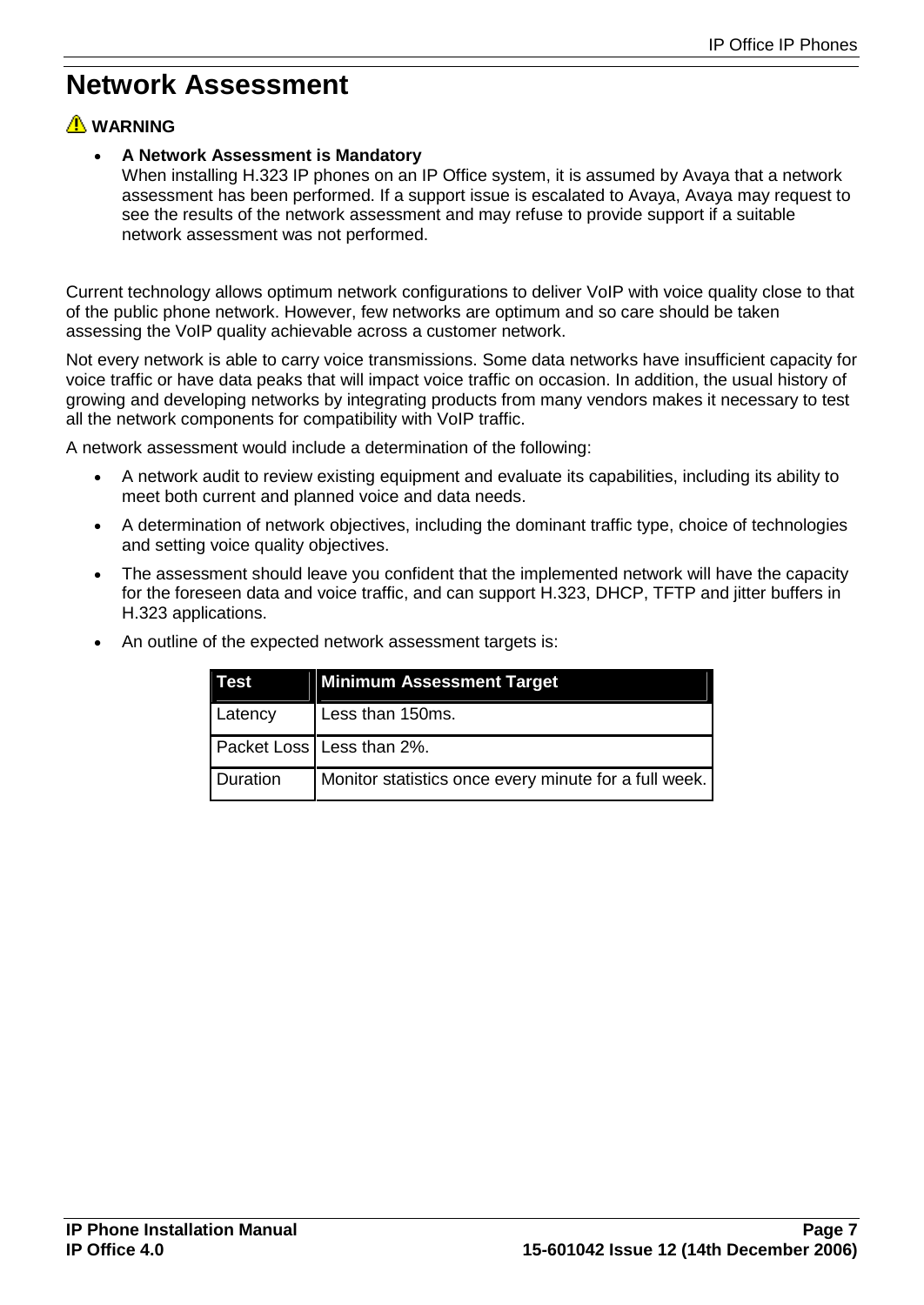### <span id="page-11-0"></span>**Voice Compression Channels**

IP Office Voice Compression Channels are used when a voice call goes between a device on the IP Office's data network (that is, an IP trunk or extension) and a device on the IP Office's TDM telephony interface (that is, a non-IP trunk or extension).

When using Direct Media (the default), calls between IP device (trunks or extensions) do not normally need a Voice Compression Channel once the call is connected. However, they do use a VCM channel for call signalling tones, music-on-hold, etc.

Voice Compression Channels are provided by installing a VCM card into the IP Office unit. These cards are available in a number of different capacities (i.e. number of Voice Compression Channels). The maximum capacity of an IP Office system depends on the unit type as follows:

| <b>IP Office Unit</b>          | <b>Voice Compression Channel Capacity</b>                                                       |
|--------------------------------|-------------------------------------------------------------------------------------------------|
| <b>Small Office</b><br>Edition | Supplied with either 3 or 16 VCM channels pre-built into the unit. These cannot be<br>upgraded. |
| IP403                          | Supports a single VCM card with up to 20 channels.                                              |
| <b>IP406 V1</b>                | Supports a single VCM card with up to 20 channels.                                              |
| <b>IP406 V2</b>                | Supports a single VCM card with up to 30 channels.                                              |
| <b>IP412</b>                   | Supports any two VCM cards totalling up to 60 channels.                                         |

The Voice Compression Channels support G.723 (6k3) and G.729a (8k) compression codecs and provide echo cancellation for high latency circuits. H.323 IP phones support G.711, G.729a and G.729b, thus G.729a is normally auto-negotiated when these phones are used on IP Office.

VCM cards exist with the following capacities.

- **VCM 5, VCM 10, VCM 20 and VCM 30:** these cards support 25ms echo cancellation.
- **VCM 4, VCM 8, VCM 16 and VCM 24:** these cards support 64ms echo cancellation.

# **QoS**

When transporting voice over low speed links it is possible for normal data packets (1500 byte packets) to prevent or delay voice packets (typically 67 or 31 bytes) from getting across the link.This can cause a very unacceptable speech quality.

Therefore, it is vital that all traffic routers and switches in the network to have some form of Quality of Service (QoS) mechanism. QoS routers are essential to ensure low speech latency and to maintain sufficient audible quality.

IP Office supports the DiffServ (RFC2474) QoS mechanism. This is based upon using a Type of Service (ToS) field in the IP packet header. On its WAN interfaces, IP Office uses this to prioritize voice and voice signalling packets. It also fragments large data packets and, where supported, provides VoIP header compression to minimize the WAN overhead.

**Note**

 IP Office does not perform QoS for its Ethernet ports including the WAN Ethernet port on the Small Office Edition.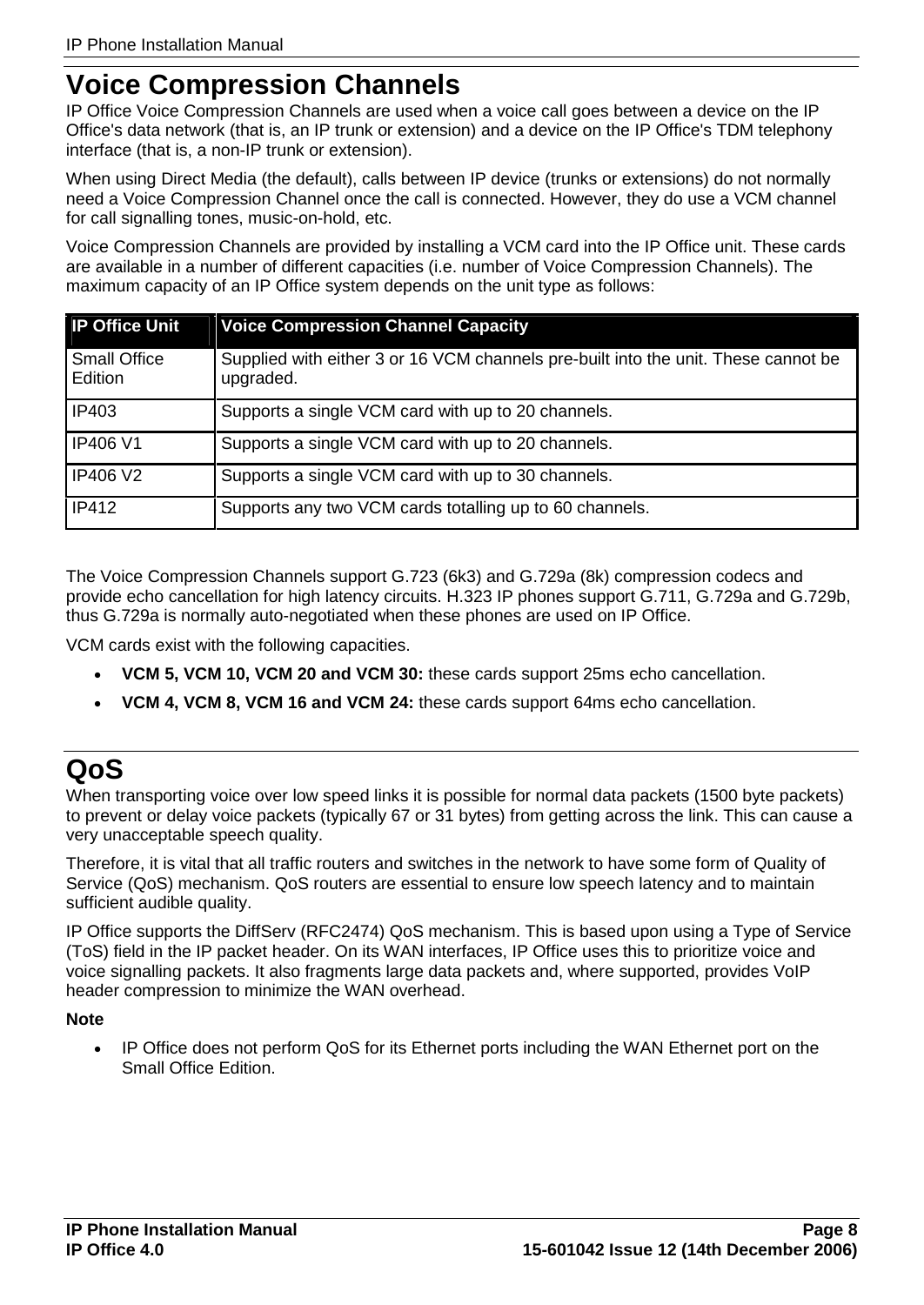### <span id="page-12-0"></span>**Potential VoIP Problems**

It is likely that any fault on a network, regardless of its cause, will initially show up as a degradation in the quality of VoIP operation. This is regardless of whether the fault is with the VoIP telephony equipment. Therefore, by installing a VoIP solution, you must be aware that you will become the first point of call for diagnosing and assessing all potential customer network issues.

#### **Potential Problems**

#### **End-to-End Matching Standards:**

VoIP depends upon the support and selection of the same voice compression, header compression and QoS standards throughout all stages of the calls routing. The start and end points must be using the same compression methods. All intermediate points must support DiffServ QoS.

#### **Avoid Hubs:**

Hubs introduce echo and congestion points. If the customer network requires LAN connections beyond the capacity of the IP Office Unit itself, Ethernet switches should be used. Even if this is not the case, Ethernet switches are recommended as they allow traffic prioritization to be implemented for VoIP devices and for other device such as the Voicemail Server PC.

#### **Power Supply Conditioning, Protection and Backup:**

Traditional phone systems provide power to all their attached phone devices from a single source. In a VoIP installation, the same care and concern that goes into providing power conditioning, protection and backup to the central phone system, must now be applied to all devices on the IP network.

#### **Multicasting:**

In a data only network, it is possible for an incorrectly installed printer or hub card to multicast traffic without that fault being immediately identified. On a VoIP network incorrect multicasting will quickly affect VoIP calls and features.

#### **Duplicate IP Addressing:**

Duplicate addresses is a frequent issue.

#### **Excessive Utilization:**

A workstation that constantly transmits high traffic levels can flood a network, causing VoIP service to disappear.

#### **Network Access:**

An IP network is much more open to users connecting a new device or installing software on existing devices that then impacts on VoIP.

#### **Cabling Connections:**

Technically VoIP can (bandwidth allowing) be run across any IP network connection. In practice, Cat5 cabling is essential.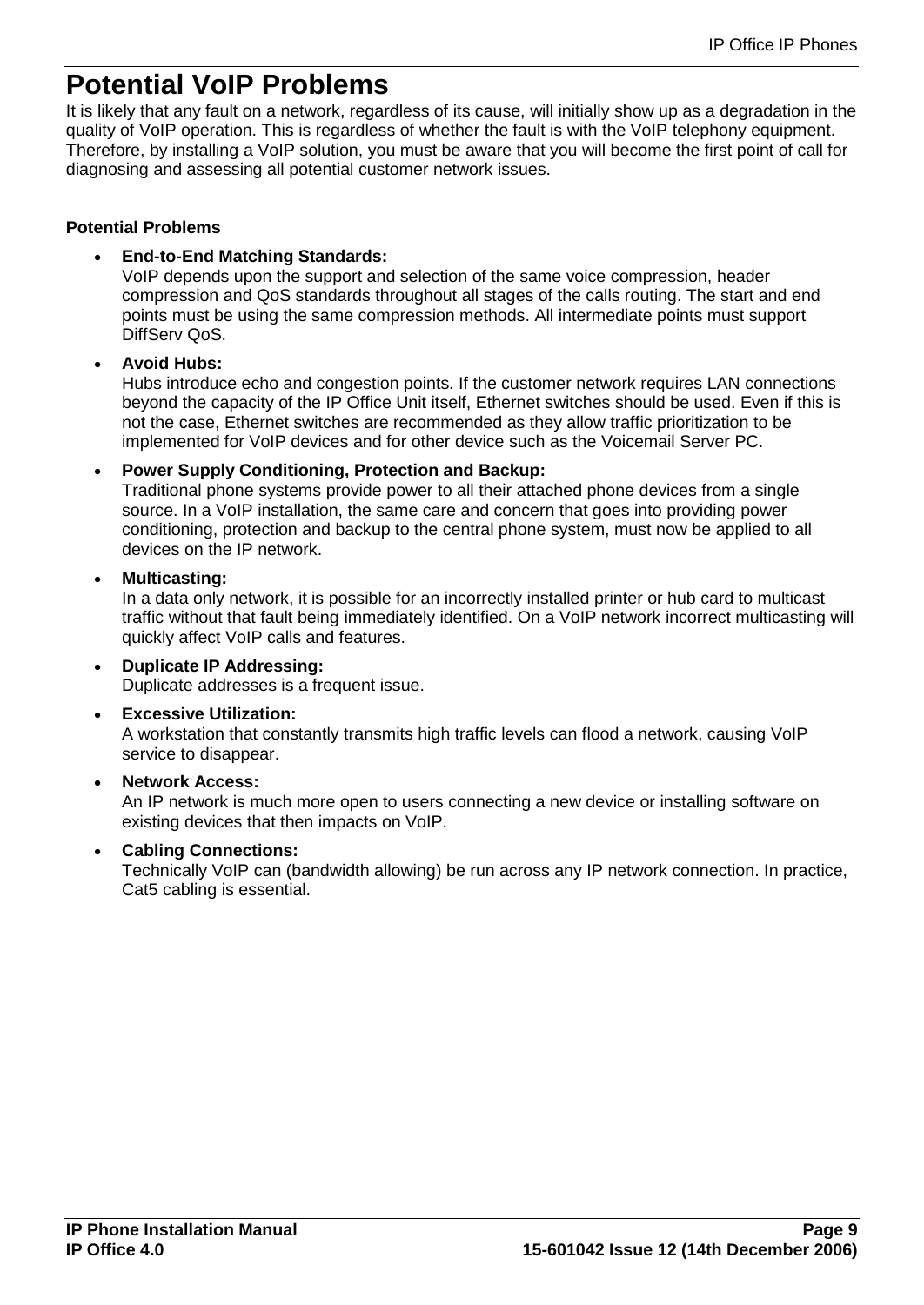### <span id="page-13-0"></span>**User PC Connection**

To simplify the number of LAN connections from the user's desk, it is possible to route their PC Ethernet LAN cable via some H.323 IP phones. The LAN cable should be connected from the PC to the socket with a PC symbol  $(\square)$  at the back of the IP phone. The PC's network configuration does not need to be altered from that which it previously used for direct connection to the LAN.

Those phones that include a PC pass-through port and also provide priority to phone voice traffic over PC data traffic are normally indicated by an SW suffix on the phone name. In addition, some phones have a PC pass-through port but do not provide switching priority. The table below summarizes the phones:

| H.232<br><b>IP Phone</b> |   | <b>PC Port With Voice</b><br><b>Priority</b> | H.232<br><b>IP Phone</b> |   | <b>PC Port With Voice</b><br><b>Priority</b> |
|--------------------------|---|----------------------------------------------|--------------------------|---|----------------------------------------------|
| 4601                     | × | ×                                            | 5601                     | × | ×                                            |
| 4602                     | × | ×                                            | 5602                     | × | ×                                            |
| 4602SW                   | J | J                                            | 5602SW                   | J | J                                            |
| 4610SW                   | J | J                                            | 5610SW                   | J | J                                            |
| 4620IP                   | × | ×                                            | 5620                     | J | ×                                            |
| 4620SW                   | J | J                                            | 5620SW                   | J | J                                            |
| 4621                     | ◢ | J                                            |                          |   |                                              |

## **Power Supply Options**

Each H.323 IP phone requires a power supply. They do not draw power from the IP Office phone system. Listed below are the power supply options that can be used.

#### **Note**

For phones being used with an EU24 or EU24BL unit, an 1151C1 or 1151C2 must be used. Use with an EU24 or EU24BL, adds less than 1W.This also applies for 4621SW being used with a backlight.

| <b>Phone</b>           |      |       | Typical Worst Case   IEEE 802.3af |
|------------------------|------|-------|-----------------------------------|
| 4601, 4602, 5601, 5602 | 3.5W | 4.6W  | Class 2                           |
| 4602SW, 5602SW         | 4.1W | 5.0W  | Class 2                           |
| 4610SW, 5610           | 4.0W | 6.0W  | Class 2                           |
| 4620                   | 7.7W | 9.9W  | Class 3                           |
| 4621SW                 | 5.9W | 8.0W  | Class 3                           |
| 4625SW                 | 4.9W | 6.45W | Class 3                           |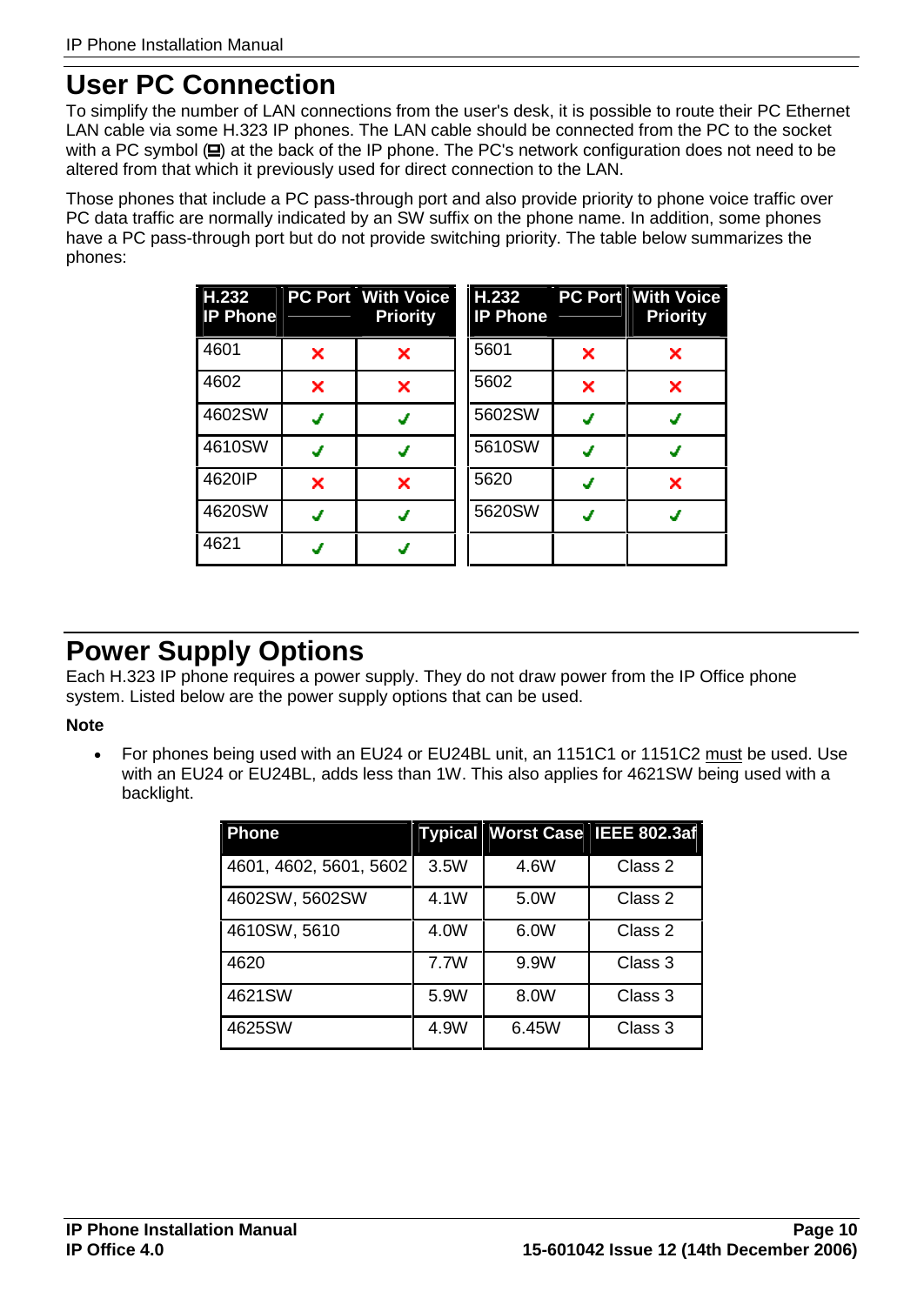### <span id="page-14-0"></span>**Spare Wire Power Options**

The following power supplies use the normally unused pin 7 & 8 connections in the CAT3 or CAT5 network cable. This is referred to as "spare wire" or "mid-span" power supply units.

#### **Avaya 1151C1 Power Supply Unit (PSU)**

A power supply unit for a single IP phone. Has a **LINE** port for the LAN cable from the IP Office, and a **PHONE** port for the LAN cable to the IP phone. Power into the PSU requires a 90 to 264V AC, 47 to 63HZ mains supply. A green LED indicates when power is available.



#### **Avaya 1151C2 Power Supply Unit**

Same as the 1151C1 above but with integral battery backup. When AC mains supply is removed, the battery will power the IP phone for between 8 hours at light load (2 Watts) and 15 minutes at full load (20 Watts). A green LED indicates when power is available. A yellow LED indicates when the backup is charging. The green LED flashes when the phone is running from the backup battery.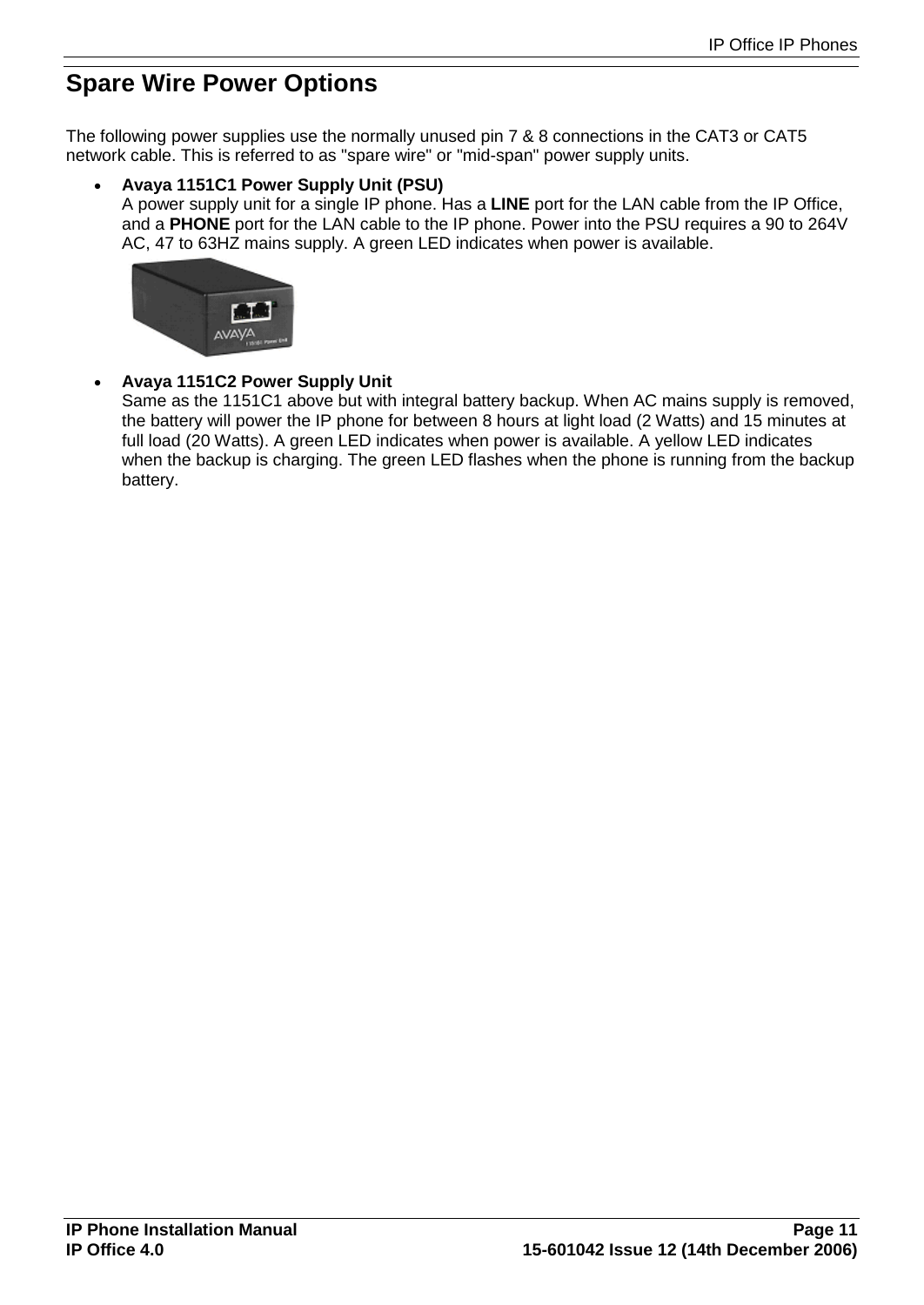### <span id="page-15-0"></span>**802.3af Power over Ethernet Options**

IEEE 802.3af is a standard commonly known as Power over Ethernet (PoE). It allows network devices to receive power via the network cable using the same wires as the data signals. All the H.323 IP phones supported on IP Office also support this standard.

#### **Avaya 1152A1 Power Distribution Unit (Mid-Span Power Unit)**

This is a 1U high 19-inch rack mountable unit. It is available in models to support 6, 12 or 24 PoE devices including H.323 IP phones. For each device, it provides a RJ45 data in ports and a matching RJ45 data and power out port. It can support a maximum of 200 Watts or a peak of 16.8 Watts per port.



#### **Power of Ethernet (POE) Switch**

The Avaya P333T-PWR Switch is a Ethernet LAN switch which also provides PoE input for up to 24 devices including H.323 IP phones.



**IP Phone Inline Adaptor**

This adaptor allows 4602, 4602SW, 4620, 4621 and 4625 H.323 IP phones and 5600 Series equivalents to be powered from a Cisco Catalyst power blade. Using these adaptors, up to 24 H.323 IP phones can be supported on a single power blade.

#### **Note**

• The phones do not provide the Catalyst switch with information on their power requirements and future changes to Catalyst switch software may affect operation.

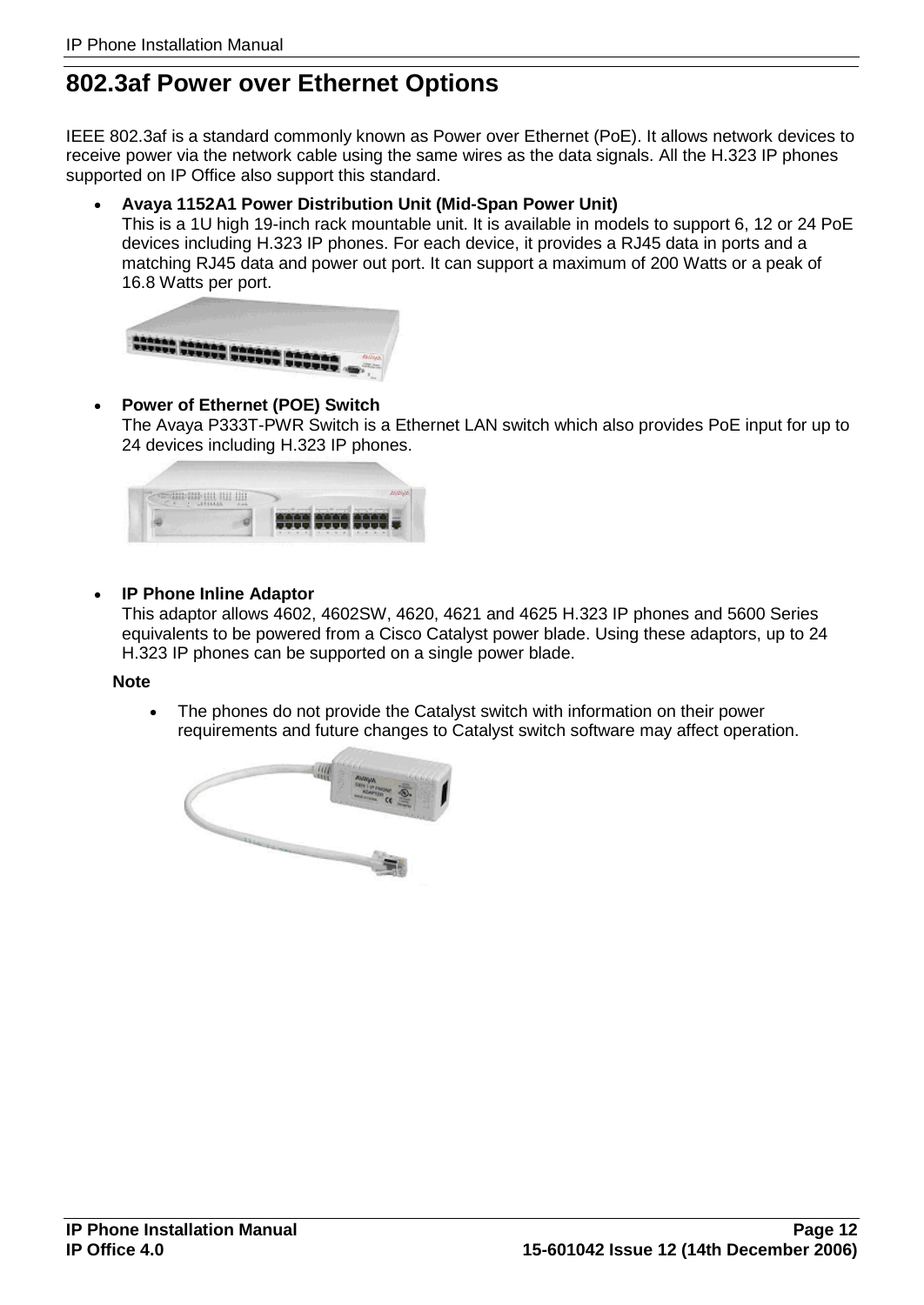# <span id="page-16-0"></span>**TFTP Options**

### **TFTP Introduction**

In order to load and upgrade their operation software, IP phones search for a TFTP server loaded with the appropriate files whenever they are restarted.

- If using DHCP, the TFTP server address is set as part of the DHCP options. In the case of the IP Office being used as the DHCP server, this is done by setting the **TFTP Server IP Address** in the IP Office configuration (**System | System**).
- If not using DHCP, the TFTP server address is entered as part of the static address installation of each phone.
- A fixed address for the TFTP server is required. However, the TFTP server does notneed to be running permanently. If the phones restart and the TFTP server is not present, they will eventually timeout waiting for a TFTP response from the server.

The following options are available for TFTP servers:

1. **IP Office Manager**

When running, the IP Office Manager acts as a TFTP server. TFTP activity is shown in its **TFTP Log** (**View | TFTP Log**). This solution is only supported for simultaneous TFTP request from up to 5 devices. Due to its role as a system configuration tool, the Manager application should not be left running permanently.

#### 2. **IP Office Unit Memory Card**

The Small Office Edition and IP406 V2 control units can act as TFTP servers. To do this, they require a memory card installed with the IP phone software files. The IP Office Embedded Voicemail memory cards or third-party memory cards can be used. Transferring the software files onto the card will reduce its message storage capacity. In this solution, the IP address of the IP Office LAN1 is used as the TFTP server address. This solution can be used to provide a permanent TFTP server.

#### 3. **Third-TFTP Software**

TFTP Server software is available from many sources including Avaya. Depending on the software, it can be used as a permanent TFTP server, set to run as a service or to autorun during PC startup. In this solution, the IP address of the PC running the software is used as the TFTP server address.

#### **What files are required on the TFTP server?**

Solutions 2 and 3 above, require that the appropriate software files are copied from the IP Office Manager application folder to the root directory of the TFTP server.

The .bin files used for H.323 IP phones with IP Office 3.2 are listed below. These files are located in the **IPSets Firmware** folder on the IP Office Administrator Applications CD and are installed to the program directory of the IP Office Manager application. Note that the software level of each file, indicated by the numeric suffix on the file name, may change.

|                                | 4601dape1_82.bin 5601bte1810.bin a20d01b2_2.bin i10c01a2_2.bin  |                 |  |
|--------------------------------|-----------------------------------------------------------------|-----------------|--|
|                                | 4601dbte1_82.bin 5602dape1806.bin b10d01b2_2.bin i10d01a2_2.bin |                 |  |
|                                | 4602dape1_82.bin 5602dbte1806.bin b20d01a2_2.bin i20d01a2_2.bin |                 |  |
|                                | 4602dbte1 82.bin 5602sape1806.bin b20d01b2 2.bin x10d01a2 2.bin |                 |  |
|                                | 4602sape1 82.bin 5602sbte1806.bin bbla0 83.bin x20d01a2 2.bin   |                 |  |
|                                | 4602sbte1 82.bin a10d01b2 2.bin                                 | def06r1 8 3.bin |  |
| 5601ape1810.bin a20d01a2 2.bin |                                                                 | def24r1 8 3.bin |  |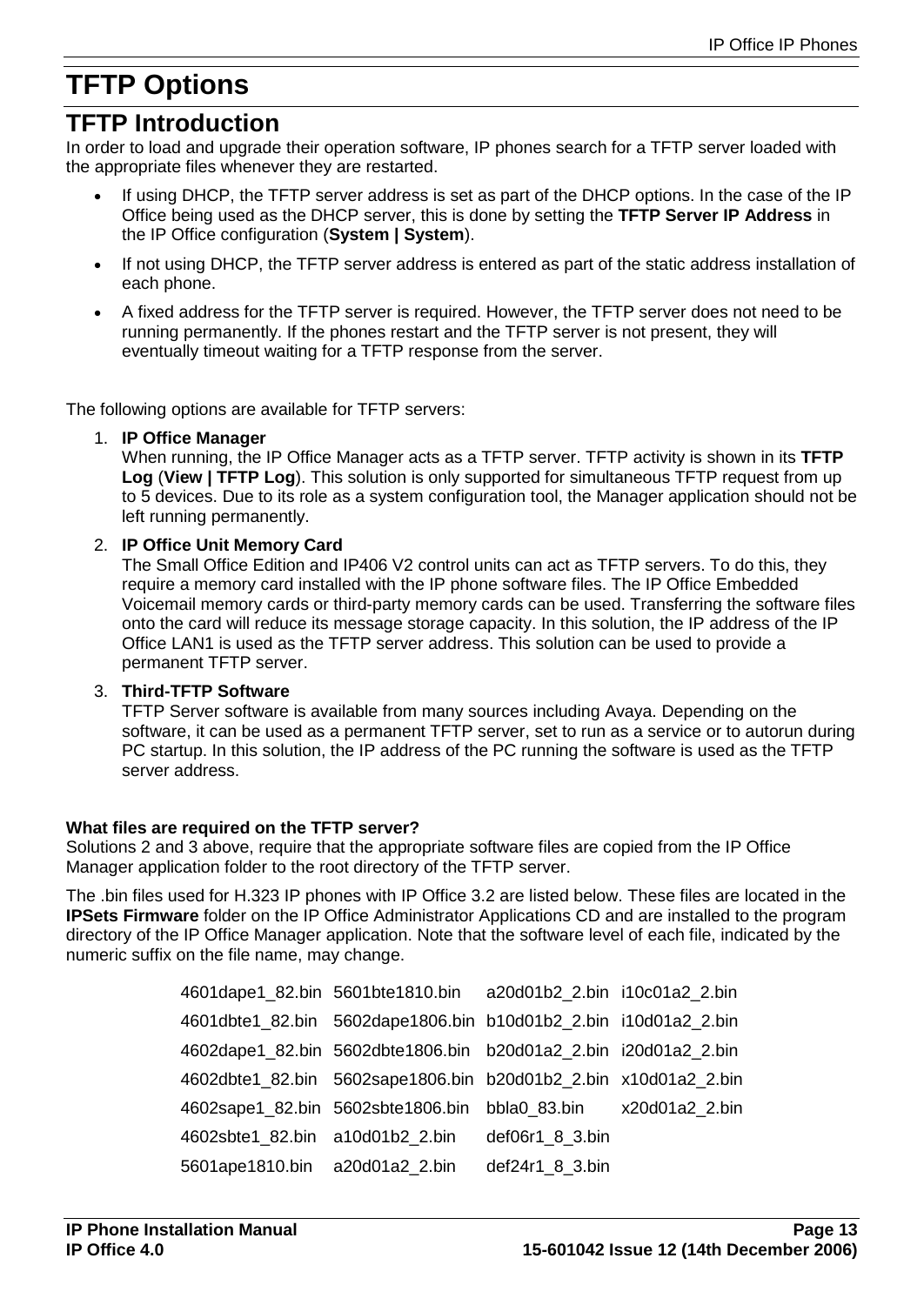### <span id="page-17-0"></span>**Using a Control Unit Memory Card for TFTP**

The Compact Flash memory card used with the Small Office Edition and IP406 V2 systems can be used to store files other than those used for embedded voicemail.

- Non-Avaya supplied Compact Flash memory cards can be used for this type of file storage. However, they will not support embedded voicemail.
- If an Avaya supplied memory card is used, any files stored in this way will reduce the message storage capacity of the Compact Flash memory card.

#### **Configuring the File Source**

This process allows a specified PC to send files to the memory card and tells the IP Office system to use the memory card

- 1. Using Manager, receive the IP Office system's configuration.
- 2. On the **System** tab of the **System** form, set the **File Writer IP Address** to the IP address of the PC from which sending files to the memory card will be allowed.
- 3. Send this configuration back to the IP Office unit and allow it to reboot.
- 4. Within Windows, select **Start | Run**.
- 5. Enter **cmd** and then click **OK**.
- 6. Within the command window, you can use TFTP to upload files to the memory card. For example:

**c:\tftp -i 192.168.42.1 put d:\IPSets Firmware\4601dbtel1\_82.bin**

- 7. The above command will send the file **d:\IPSets Firmware\4601dbtel1\_82.bin** to the IP Office units LAN1 IP address. For additional information about the TFTP command, enter **TFTP**. If a destination needs specifying, the memory card is treated as the IP Office's drive **a:**.
- 8. Receive the IP Office system's configuration again.
- 9. On the **System** tab of the **System** form, set the **TFTP Server IP Address** to the unit's own LAN1 IP address.
- 10. Send this configuration back to the IP Office unit and allow it to reboot. The IP Office system will now look on the memory card for any files it needs to download following a reboot.
- 11. If in future an upgrade or file transfer from the Manager PC is required, the TFTP Server IP Address will first need to be changed back to the Manager PC's IP address.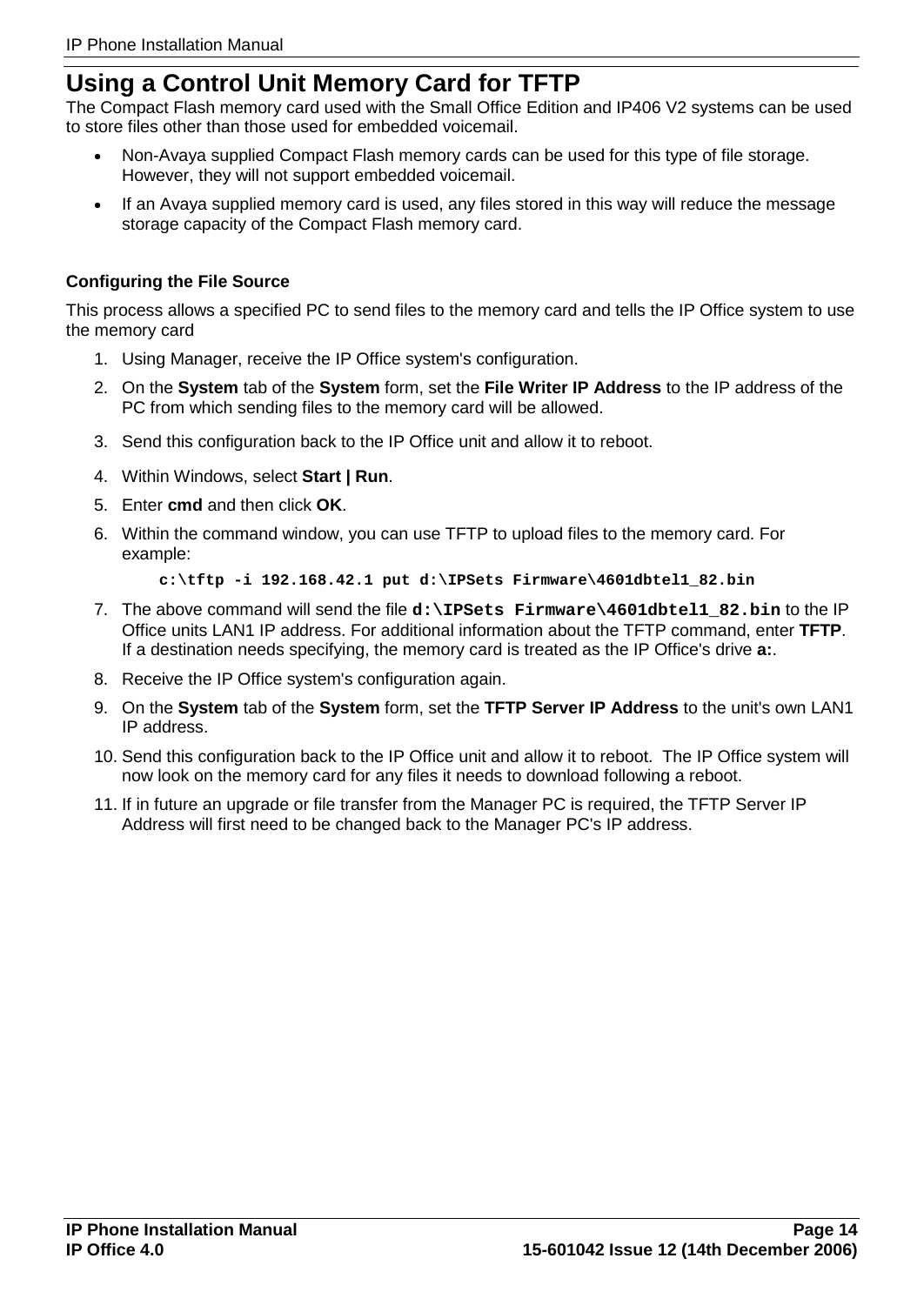### <span id="page-18-0"></span>**TFTP Application**

Any third-party TFTP application can be used to provide TFTP support for the H.323 IP phones. Such an application is available from Avaya. Perform a search for TFTP on the http://support.avaya.com website to download this application and full instructions for its usage.

If IP Office is being used for DHCP, the IP address of the PC running the TFTP software should be set in IP Office configuration. If using a alternate DHCP server, the IP address of the PC running the TFTP software should be set in the 176 options scope for the H.323 IP phones.

If using the TFTP application, follow the downloaded instructions and then make the following changes:

- 1. Run the application and select **System | Setup**.
- 2. Select the **Outbound** tab.
- 3. In the Outbound file path, enter either of the following:
	- If installed onto the same PC as IP Office Manager, set the file path to the IP Office Manager program folder.

otherwise;

 Copy the required .bin files to a location on the PC and set to the file path to match the location. For a full list of the .bin files, refer to **Appendix B: IP Telephone Files**.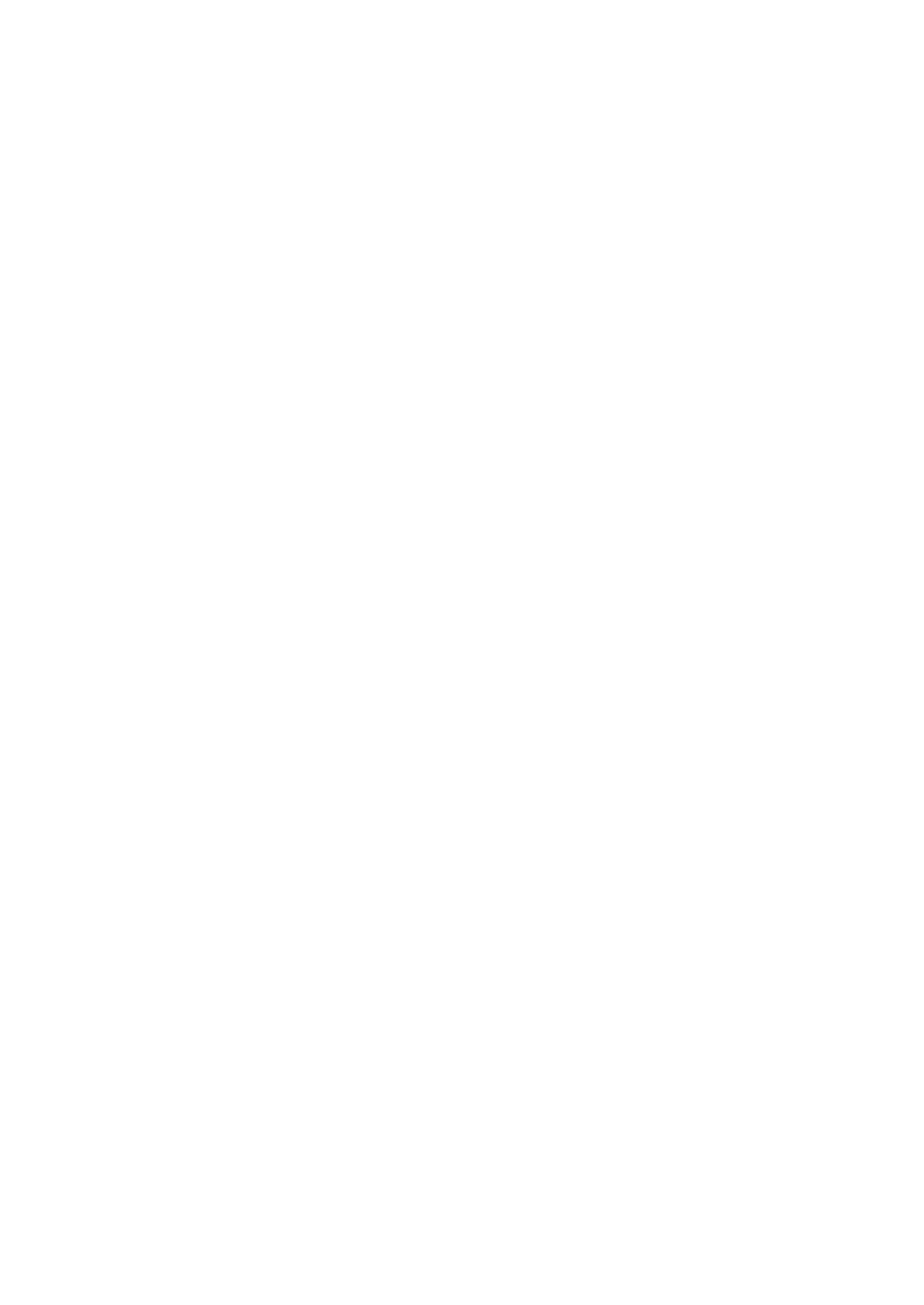# <span id="page-20-0"></span>**Installation**

### **1. Preparation**

Check the following before beginning installation:

#### 1. **Manager PC Static Address:**

Ensure that the Manager PC has been given a static IP address.

#### 2. **Voice Compression Module:**

The IP Office Unit must be fitted with a Voice Compression Module (VCM). For a Small Office Edition unit, a number of Voice Compression Channels are preinstalled on the motherboard.

 Start the IP Office Monitor application. The initial lines of Monitor output include the item **VCOMP=** which will state the number of Voice Compression Channels installed in the control unit.

#### 3. **DHCP Server**

If not using the IP Office for DHCP, check that the alternate DHCP server has been configured for the IP phones. See **Appendix E. Alternate DHCP Setup**.

#### 4. **Control Unit Settings:**

Using the Manager Application, open the configuration and select the **System** form. Check the following:

#### a. **System Name:**

In the System tab ensure that a **Name** for the IP Office Unit has been entered.

#### b. **TFTP Server IP Address:**

In the LAN1 tab, enter the IP address of the TFTP server as the **IP Address**.

- For installations of 5 or less H.323 IP phones this can be the IP address of the PC running Manager.
- If a memory card is being used on a Small Office Edition or IP406 V2, enter the IP address of the IP Office's LAN1.
- If a third-party TFTP server is being used, set the IP address to the address of the PC running that software.

#### c. **Gatekeeper Settings:**

In the Gatekeeper tab, ensure that **Gatekeeper Enabled** and **Auto-create Extn Enable** are selected. If you do not want to install using auto-create extension, you will need to configure the required extensions and user at this stage, see Manually Creating Extensions.

- d. If you have made any changes, upload the new configuration to the IP Office Unit.
	- Click OK at the bottom of the screen.
	- Save the configuration, selecting Re-boot mode as Merge
	- Reopen the configuration.
- a. Within Manager, select **File | Preferences, click the Discovery tab** and ensure that the Broadcast IP address is **255.255.255.255**, otherwise TFTP will not work.

#### 5. **IP Phone Software:**

The software for IP phone installation is supplied on the IP Office Administration CD. The files are copied into the Manager folder during installation of the Manager application.

 An additional file (**46xxsettings.txt**) is also required. See 1a. Creating a 46xxsettings.txt File .

#### 6. **Manager and TFTP Log:**

Leave Manager running. It is also useful to have Manager's TFTP Log visible (select **View | TFTPLog**). This will display the progress of file requests.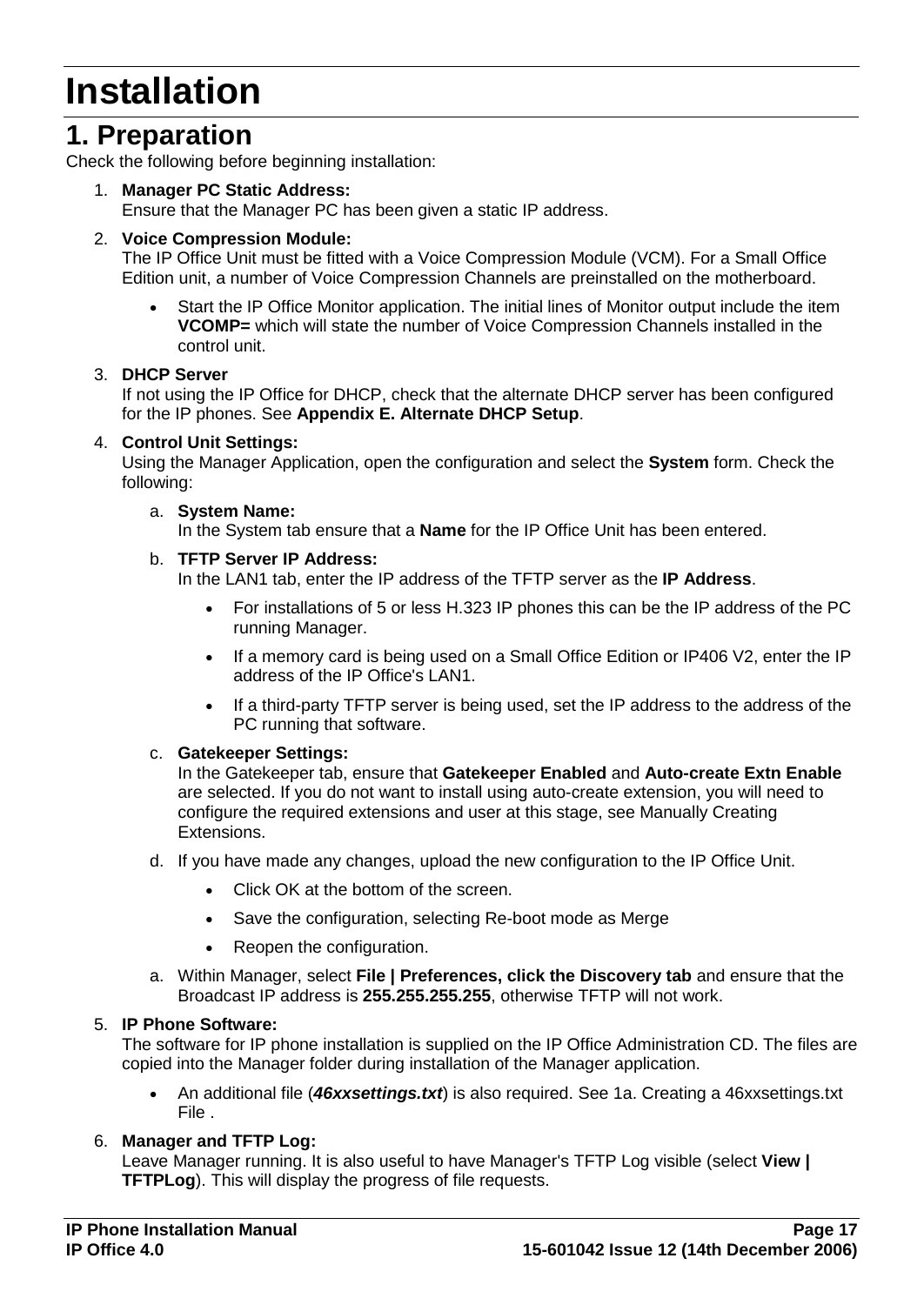<span id="page-21-0"></span>7. **Extension Number and User Name Details:**

A full listing of the planned extension number and user name details is required. The planned extension number must be unused and is requested by the phone during installation.

## **1a. 4601 and 5601 Installation**

The 4601 and 5601 H.323 IP phones do not have a display screen to assist with installation and diagnostics.

The only method of installation supported is DHCP and this means the preparation requirements listed in 1. Preparation are essential for successful installation.

During installation, the phone obtains and stores the IP addresses of the Call Server (the IP Office gatekeeper) and the TFTP server (the Manager PC). To reset and default the phones, dial **Hold RESET#**.

### **1b. Creating a 46xxsettings.txt File**

During installation, the H.323 IP phones request software by downloading and following instructions within the **46xxupgrade.scr** file (see **The 46XX Upgrade Script File**). This file is provided as part of the IP Office Manager software and should normally not be changed.

The last lines of the **46xxupgrade.scr** file instruct the phone to request the file **46xxsettings.scr** or **46xxsettings.txt**. If present, that file is downloaded and used to set customer site specific options for the H.323 IP phones.

#### **If not present**:

- 1. Using Windows Notepad or any other plain text editing tool, create a text file called **46xxsettings.txt**.
- 2. Edit the file to contain the following:

## 4600 Site Specific Settings SET L2Q 2

## END OF FILE

- The **SET L2Q 2** is recommended for IP Office operation.
- For other settings, see The 46XX Settings Script File.
- If 4610 or 4620 phones are being installed, this file is used to set the home page for their WML web browsing. See WML Server Setup.
- 3. Place this file in the same folder as the 4600 Series IP Phone software, normally this is the same folder as the Manager application.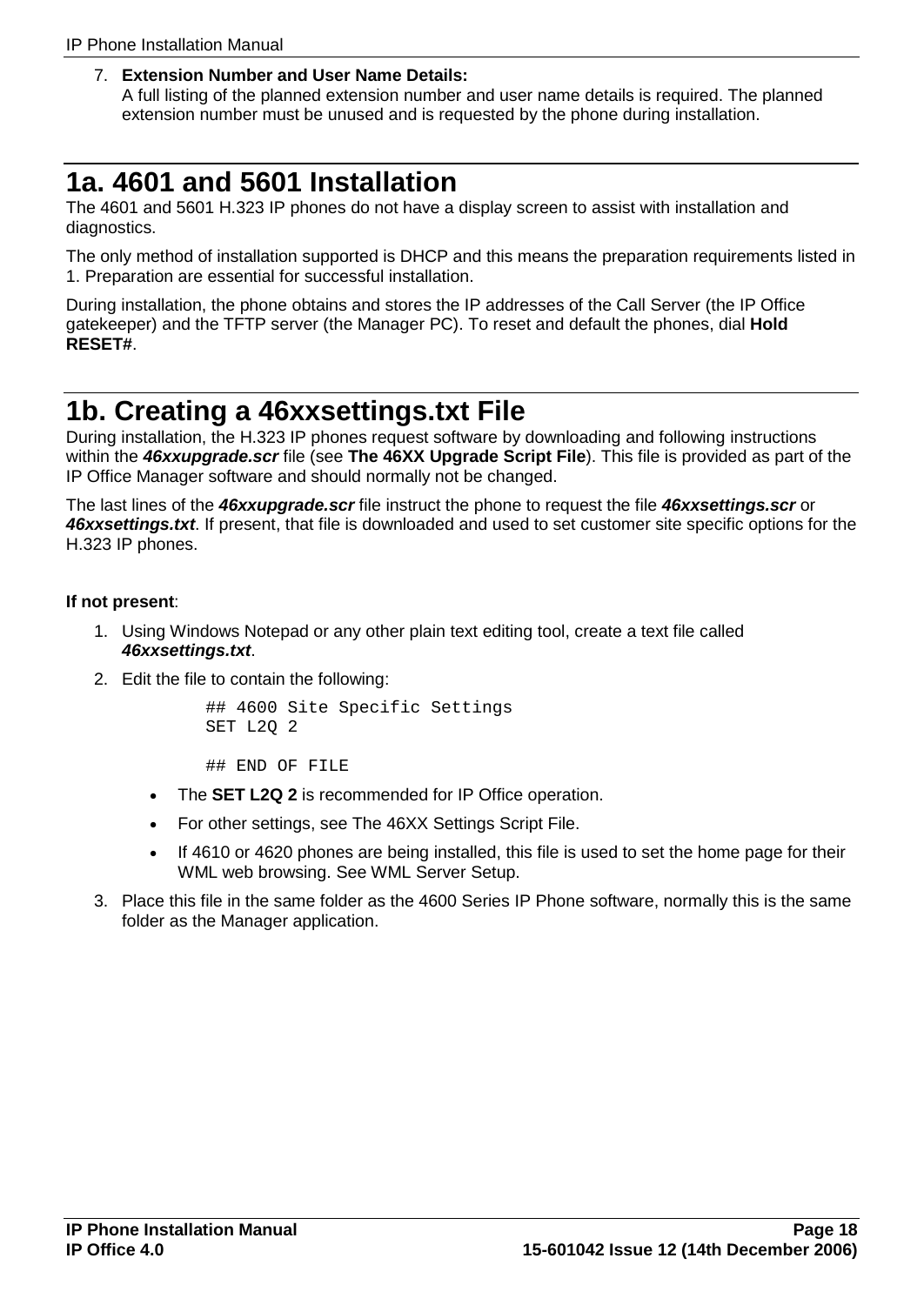### <span id="page-22-0"></span>**2. Phone Connection**

- 1. Follow the steps in **1. Preparation**. If these steps are not followed, installation will fail.
- 2. Connect the network LAN cable to the data-in socket of the power supply being used for the phone.
	- On 1151C1/1151C2 Power Supply Units, the socket is marked **LINE**.
	- On the 1152A1 Power Supply Unit, the lower sockets are data-in.
- 3. Connect the LAN cable supplied with the IP phone from the power supplies data and power out socket to the socket with a LAN port symbol  $(\square)$  at the back of the IP phone.
	- On 1151C1/1151C2 Power Supply Units, the socket is marked **PHONE**.
	- On the 1152A1 Power Supply Unit, the upper sockets are data and power.

The phone's message indicator should glow red for a few seconds. The phone will then begin its software loading.

- 4. After a short delay, the phone displays **Initializing** and then **LoadingÖ**. The loading phase may take a few minutes.
	- If the phone displays **No Ethernet**, check the connection to the LAN.
- 5. The phone displays **DHCP** and a timer. It is attempting to obtains IP address information from a DHCP server on the network.
	- **To continue with DHCP address installation:** See 3a. DHCP Address Installation.
	- **To switch to static address installation:** Press \* whilst **DHCP** is shown if you want to enter static address installation. See 3b. Static Address Installation. This is not supported for the 4601 and 5601.

## **3a. DHCP Address Installation**

- 1. Having connected the phone (see **2. Phone Connection**), DHCP and timer are displayed.
	- On 4601 and 5601 phones, initially all lamps will be on as the phone initializes. All lamps on (with the button **a** lamp flashing) indicates attempting DHCP.
- 2. After a few seconds, DHCP negotiation should be completed. If the timer reaches more than 60 seconds, it could indicate an error in either the network or DHCP operation.
- 3. The phone requests the **46xxupgrade.scr** file from the TFTP server (Manager). This should be visible in the Manager's TFTP Log and on the phone's display.
	- On 4601 and 5601 phones, all lamps will be on with both the button **a** and button **b** lamps flashing whilst TFTP is attempted and occurring.
- 4. The phone now requests additional files according to the instructions it found in the 46xxupgrade.scr file. The phone will go through a cycle of requesting files, loading files and then transferring the files into its flash memory.
- 5. Following file loading, the phone displays **Ext. =**. See **4. Phone Registration**.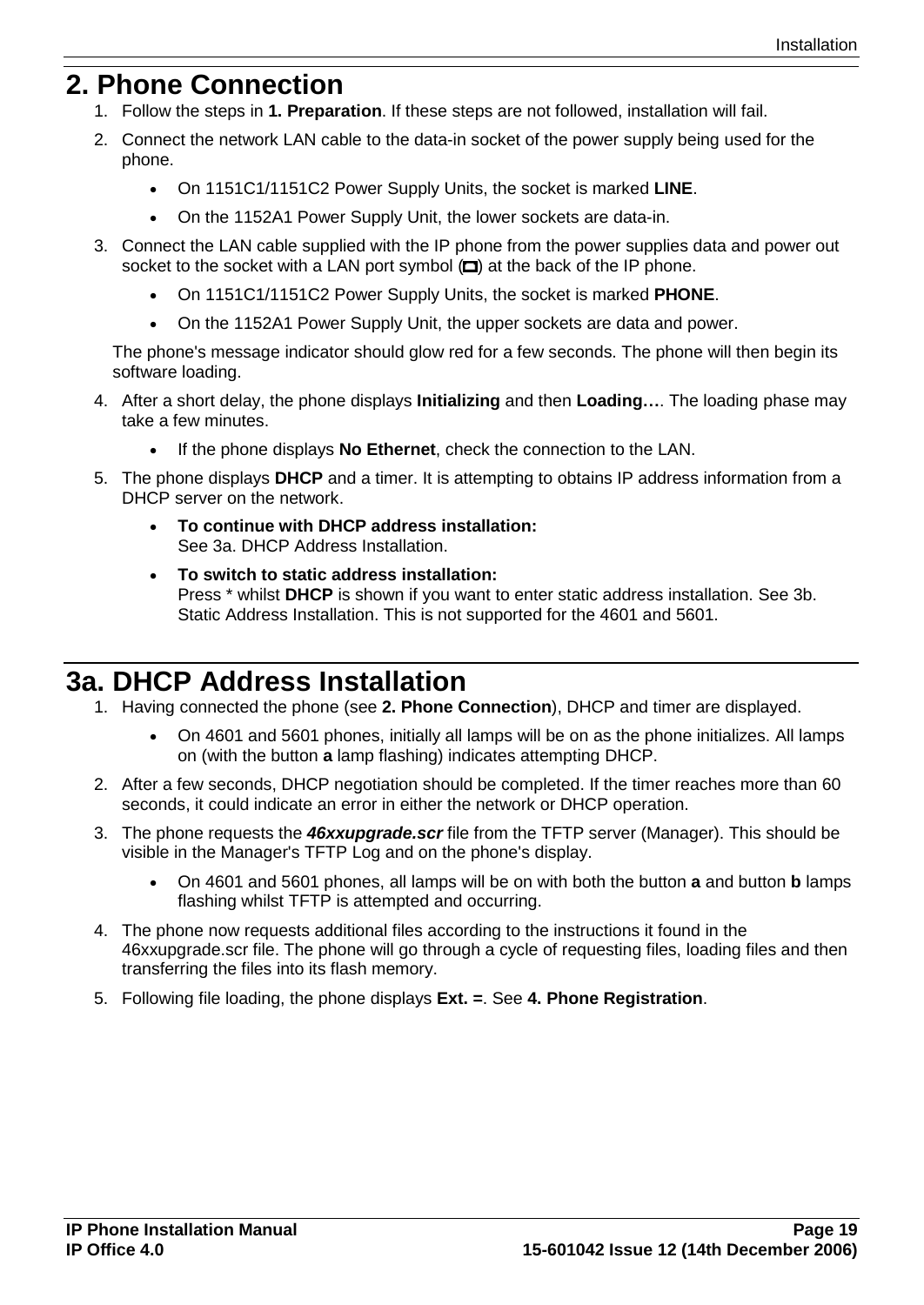### <span id="page-23-0"></span>**3b. Static Address Installation WARNING**

 Static addressing is only necessary when a DHCP server is unavailable. For ease of maintenance and installation, it is strongly recommended that a DHCP server is installed and that static addressing is avoided. Following a boot file upgrade, static address information must be reinstalled.

#### **This process is not supported on 4601 and 5601 phones.**

- 1. Follow the steps in 2. Phone Connection.
- 2. Start manual address programming by doing either of the following:
	- When **DHCP** is shown on the phone, press **\***.
	- While the phone is on-hook and idle, press the following key sequence; **Hold 2 3 3 7 # (Hold A D D R #)**.
- 3. For details of entering data such as back spacing, see Entering Data for Administrative Options.
- 4. **Phone=** is displayed. This is the phone's IP address. To accept the current value, press **#** or enter a value and then press **#**.
	- If entering a new value, press the **\*** key to enter a '**.**' character between digits. To backspace if necessary, press **<**.
- 5. **CallSv=** is displayed. This is the address of the Gatekeeper. To accept the current value, press # or enter a value and then press **#**.
	- If the IP Office is acting as the Gatekeeper, then this is the IP address of the IP Office Unit (LAN1).
- 6. **CallSvPort=** is displayed. This is the Gatekeeper transport layer port number, a value between 0 and 65535. To accept the current value, press # or enter a value and then press **#**.
	- For IP Office Gatekeeper operation, enter 1719 and then press **#**.
- 7. **Router=** is displayed. This is the address of the phone's default gateway. To accept the current value, press # or enter a value and then press **#**.
	- For IP Office operation, this is the IP address of the IP Office Unit.
- 8. **Mask=** is displayed. This is the phone's IP Mask (also called the subnet mask). To accept the current value, press # or enter a value and then press **#**.
	- This should match the IP mask set for the IP Office Unit.
- 9. **FileSv=** is displayed. This is the address of the TFTP server. To accept the current value, press # or enter a value and then press **#**.
	- This should match the IP address of the PC running the Manager application.
- 10. **802.1Q=auto** is displayed. To change the setting to **802.1Q=off**, press **\*** twice and then press **#** to accept this value.
- 11. **VLAN ID=0** is displayed. To accept this value, press **#**.
- 12. **Save new values?** is displayed. To save the new values you have entered, press #. New values being saved is shown, the phone then resets.

Installation is now the same as from Step 3 of DHCP Address Installation, see 3a. DHCP Address Installation.

#### **Note**

• If a new boot program is downloaded from the TFTP server after you enter static address information, you will need to re-enter your static address information.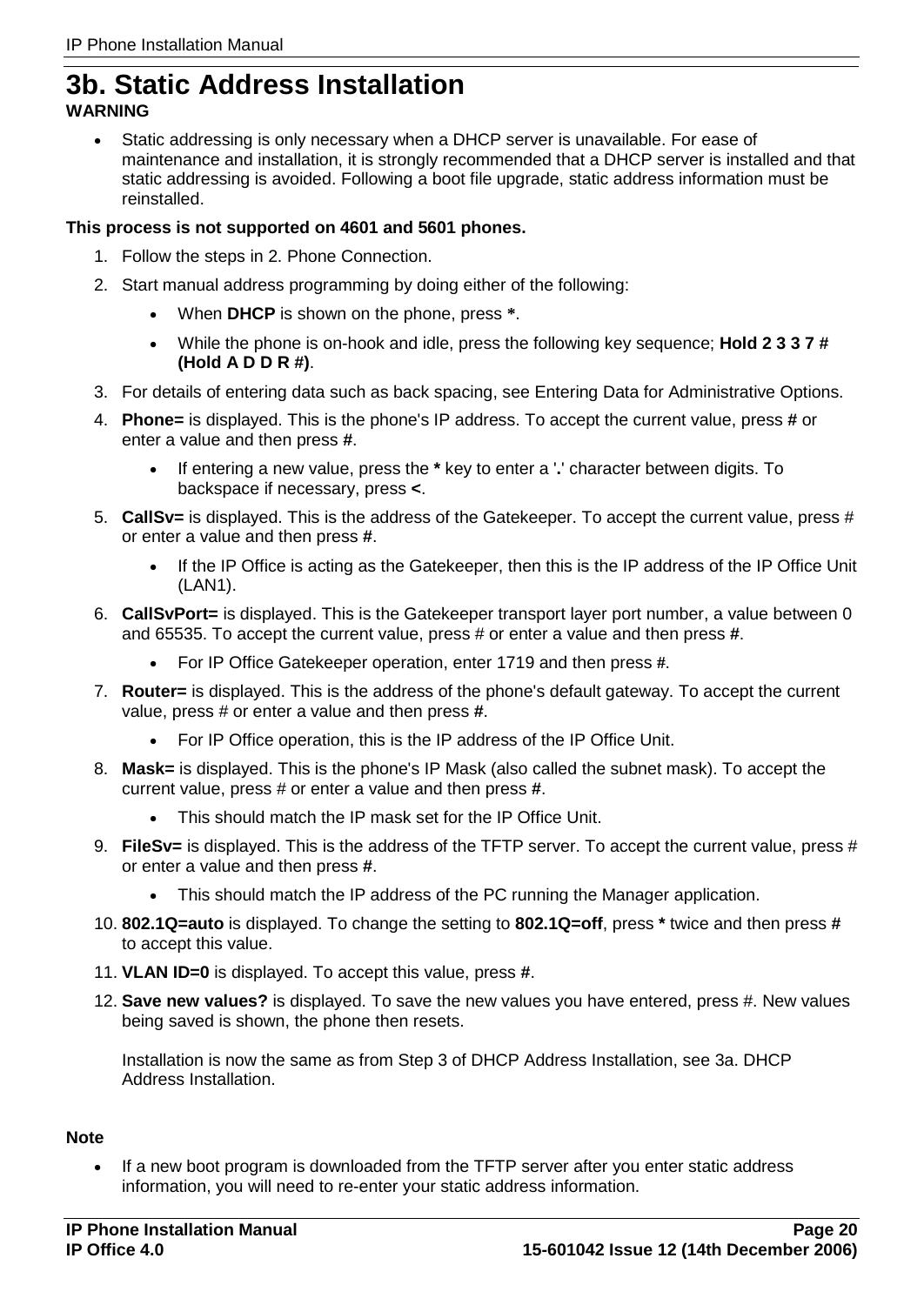### <span id="page-24-0"></span>**4. Phone Registration**

The following will also occur following any power loss to the phone:

- 1. Following file loading, **Ext. =** is displayed. Enter the extension number you want applied to the phone and press **#**.
	- On 4601 and 5601 phones, this stage is indicated by the lamp at the top of the phone and on the MESSAGES button flashing 0.5 seconds on/off.
	- If not using auto-create extension, the extension number selected must be a pre configured VoIP extension. See Manually Creating Extensions.
	- If the phone has been previously installed and has not been reset, it will display the extension number that it last used.
	- **Wrong Set Type** is displayed if you try to use the extension number of an existing non-IP extension.
- 2. The phone displays **Password =**.
	- If using auto-create extension for a new extension, just enter any number and press **#**. Any digits entered for a password here are not validated or stored.
	- If not using auto-create extension for a new extension, enter the user's **Login Code** set in the IP Office Manager.
	- During subsequent phone restarts, even though the password is requested, it will only be validated if the phone's extension number is changed.

On display phones, the phone displays the time, date and then its extension number.

3. Test that you can make and receive calls at the extension.

### **5. Extension & User Setup**

If installing using auto-create extensions, you can now use IP Office Manager to open the IP Office unit's configuration and alter the extension and user settings for the phone.

The following process covers the minimum extension and user setup required.

- 1. In Manager, receive the system's configuration.
- 2. To display the list of existing extensions, click **Extension**.
- 3. The icon indicates VoIP extensions. A new extension will have been created matching the extension number entered above. In the extension's **VoIP** tab, the **Compression Mode** default is **Automatic Selection**.
- 4. To display the list of existing users, click **User**. In the list of users, a new user will have been created matching the VoIP extension number above.
- 5. Double-click on the IP phone extension user to display their settings.
- 6. In the **User** tab, set the user **Name** and **FullName** as required.
- 7. Click the **Digital Telephony** tab.
- 8. For the first three buttons, we recommend that you click on the **Action** field and select **Appearance | Call**.
- 9. Click **OK**.
- 10. When all new IP phone extension have been setup, send the new configuration back to the system. Set the **Reboot Mode** to **Immediate** or **When Free** as extension changes cannot be merged.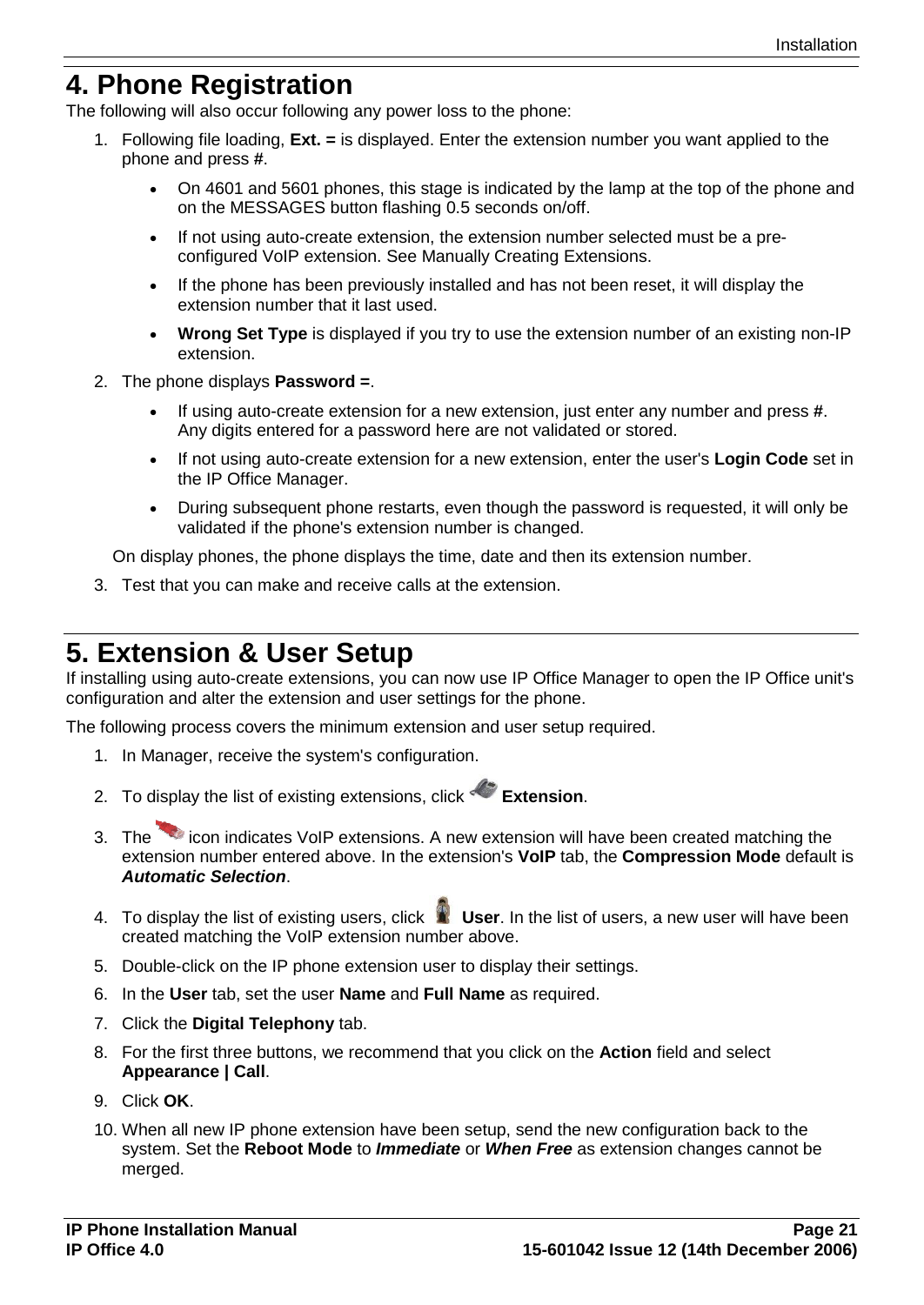# <span id="page-25-0"></span>**Manually Creating Extensions**

If installing without auto-create extensions enabled, then VoIP extensions and associated users must first be created in IP Office Manager.

The procedure below covers the minimum required to create a VoIP extension and associated user. Further customization is as per any extension and user.

- 1. In Manager, receive the system's configuration.
- 2. To display the list of existing extensions, click **Extension** in the left-hand panel. Right-click on the right-hand panel and select **New**.
- 3. In the **Extn** tab, set the following:
	- **Extension ID:** For non-VoIP extension this number is assigned automatically. For a VoIP extension, enter any number so long as it is unique, i.e. not already used by another extension.
	- **Base Extension:** Enter the extension number to assign to the phone. Again, this must be unique.
- 4. In the **VoIP** tab, the required IP Address and/or MAC Address can be set if required for additional phone security. See Phone Security.
- 5. To add the new extension, click **OK**.
- 6. To display the list of existing users, click **User** in the left-hand panel. Right-click on the right hand panel and select **New**.
- 7. In the **User** tab set the following:
	- **Name:** Enter a name for the extension user. The name must be unique. If voicemail is in use, this name will be used as the basis for a new mailbox with matching name.
	- **Extension:** This must match the extension number set in the VoIP extension created above.
- 8. Click on the **Button Programming** tab.
- 9. For the first three buttons, we recommend that you click on the **Action** field and select **Appearance | Appearance**.
- 
- 10. Click on **OK**.<br>11. When all new IP phone extension being added have been setup, send the new configuration back to the system. Set the **Reboot Mode** to **Immediate** or **When Free** as Extension changes cannot be merged.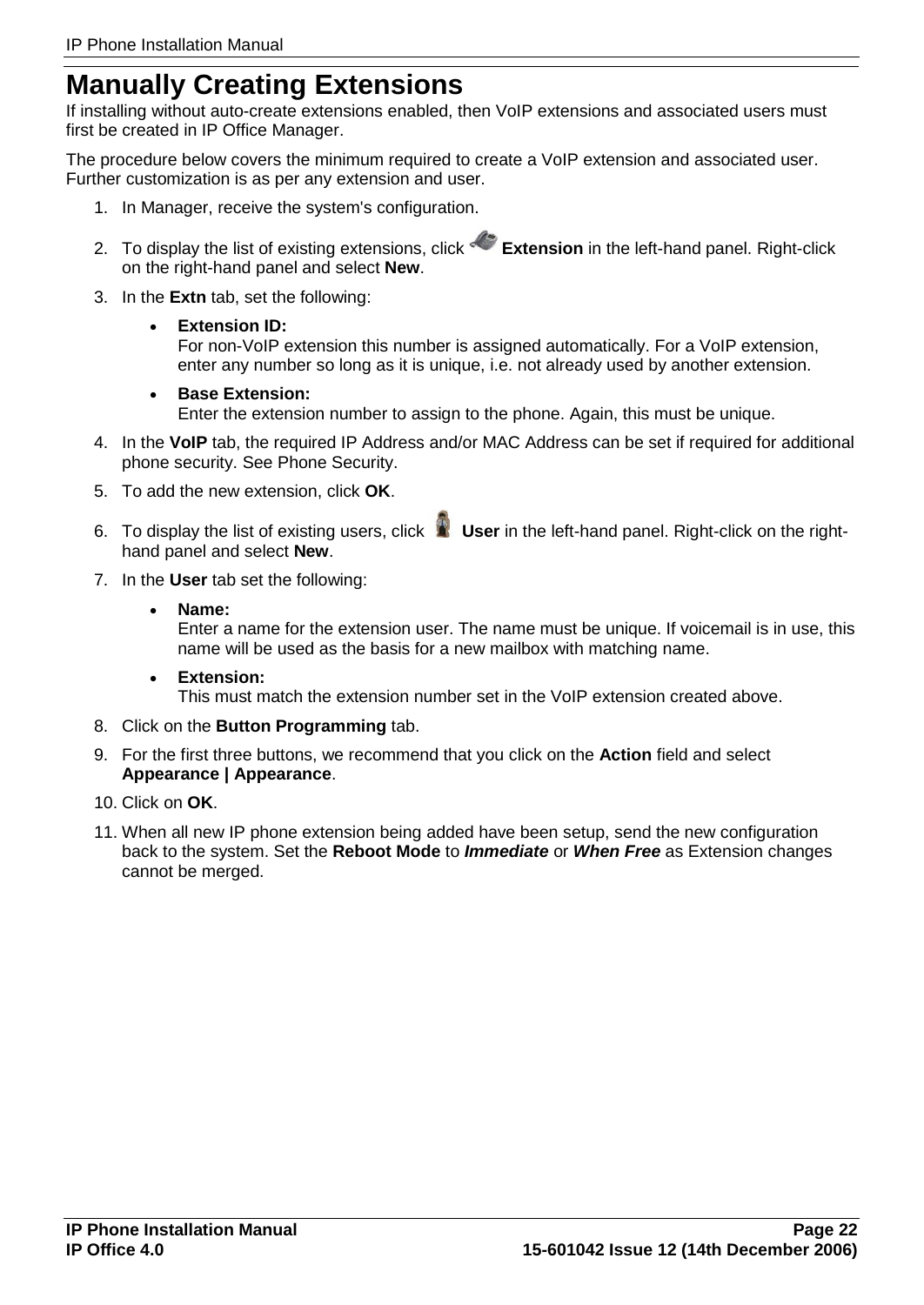### <span id="page-26-0"></span>**Phone Security**

There are a number of methods by which additional security can be implemented to ensure that an IP phone does not adopt the identity of another.

- **Disable Auto-Create Extension** Following installation, disabling **Auto-Create Extn Enabled** in the IP Office Manager **System | Gatekeeper** tab stops new IP devices from assigning themselves as new extensions.
- **Restrict the IP Address or MAC Address** Entering either of these values in the Extension's VoIP tab willrestrict usage to that address or device. The MAC address of an IP phone is printed on a label on the base of the phone.
- **Set a User Login Code** If a user Login Code is set, then any other IP device trying to log on as that extension must also enter the correct login code.

**Note**

If a login code is set, the user can use hot desk to log off and log on elsewhere.

### **Listing Registered Phones**

Using TFTP, a list can be obtained from the IP Office system of all the registered RAS users which includes H.323 IP phones. For example:

> Extn2602,2602,192.168.42.2,1720 ains600,2600,192.168.42.10,1026 Extn2601,2601,192.168.42.4,1720 New,2702,192.168.42.200,1720

- 1. In Windows, select **Start | Run** and enter **cmd** for the Windows command line interpreter.
- 2. If necessary, use **cd** commands to select the directory into which you want the list placed as the current directory.
- 3. Enter tftp -i xxx.xxx.xxx.xxx get nasystem/h323\_ras\_list yyyyyyyy.txt where:
	- $xxx$ ,  $xxx$ ,  $xxx$ ,  $xxx$  is the IP address of the IP Office unit.
	- yyyyyyy, txt is the name of a text file that does not already exist in that directory.

The TFTP command will confirm when the file has been successfully transferred.

- 4. To close the command line interpreter window, type **exit**.
- 5. Open the text file using Wordpad or a similar tool.

The IP Office Monitor application (Sysmon) can also show how many phones have registered and how many are currently waiting to register. This appears as lines of the form:

792ms PRN: GRQ from c0a82c15 --- RAS reaches the maximum capacity of 10; Endpoints registered 41

The **System | Print** trace filter option must be selected to see these messages.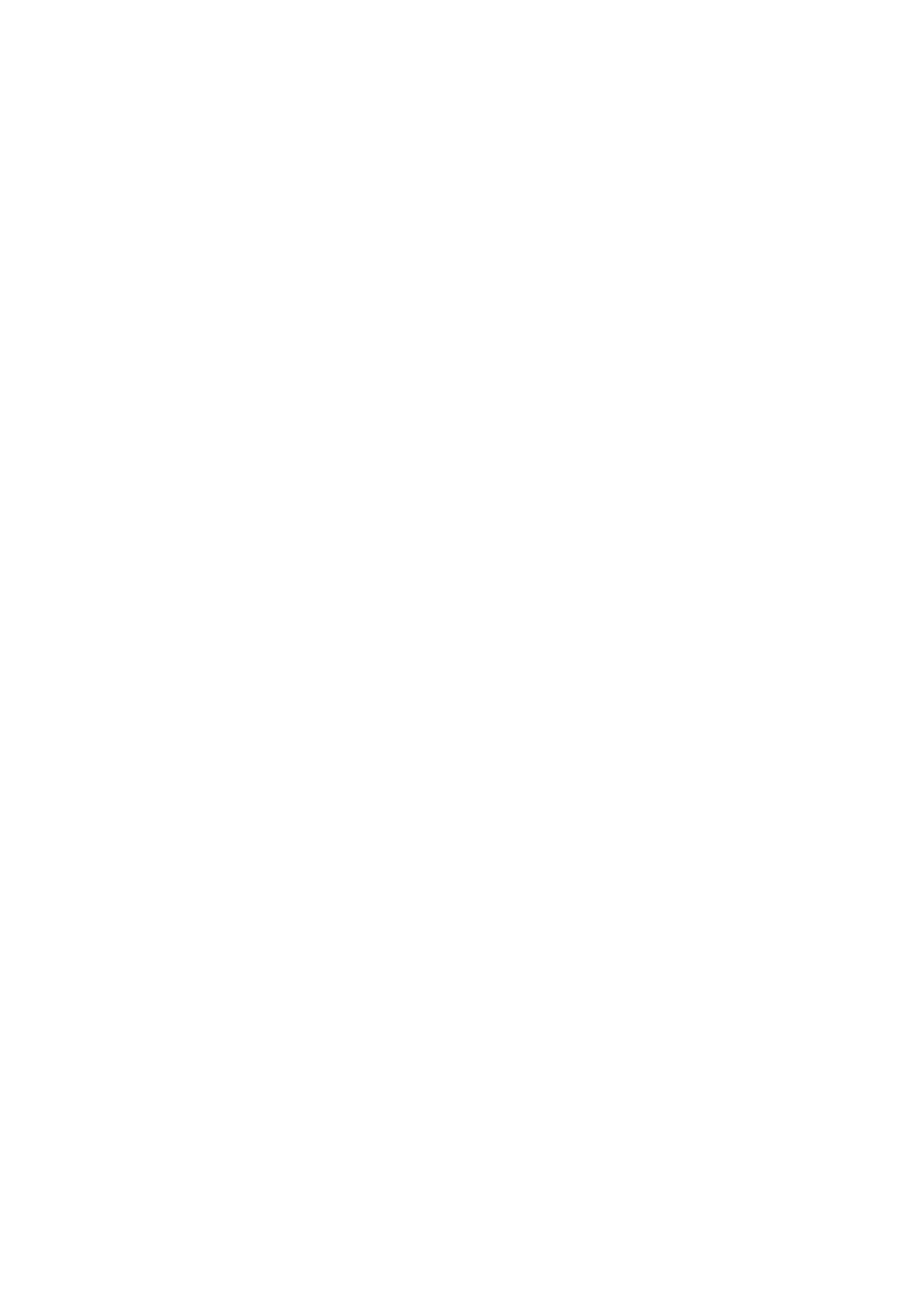# <span id="page-28-0"></span>**Static Administration**

## **Static Administration Options**

A number of settings can be altered through the phone after installation.

#### **Note**

 Values assigned through static administration will not be changed by future upgrade scripts. They will remain active for the IP phone until a new boot file is downloaded.

These procedures should only be used if you are using static address installation. Do **not** use these procedures if you are using DHCP.

 To set parameters for all H.323 IP phones on a system, you can edit the 46XXsettings.scr script file. See **The 46XX Settings Script File**.

## **Entering Data for Administrative Options**

This section describes how to enter data for the administrative options.

- 1. All local procedures are started by dialling **Hold** and then a sequence of up to 7 numbers followed by **#**.
- 2. After the **Hold** button is pressed, a 6-second timeout is in effect between button presses. If a valid button is not pressed within 6 seconds of the previous button, the collected digits are discarded and no administrative option is started.
- 3. Attempts to enter invalid data are rejected and the phone emits an error beep.
- 4. If a numeric digit is entered for a value or for a field of an IP address or subnet mask after only a zero has been entered, the new digit will replace the zero.
- 5. To go to the next step, press **#**.
- 6. To backspace within a field depends upon the phone type:
	- **4601, 4602, 5601, 5602: Speaker** key.
	- **4610, 4620, 4625, 5610, 5620:** Left-most key.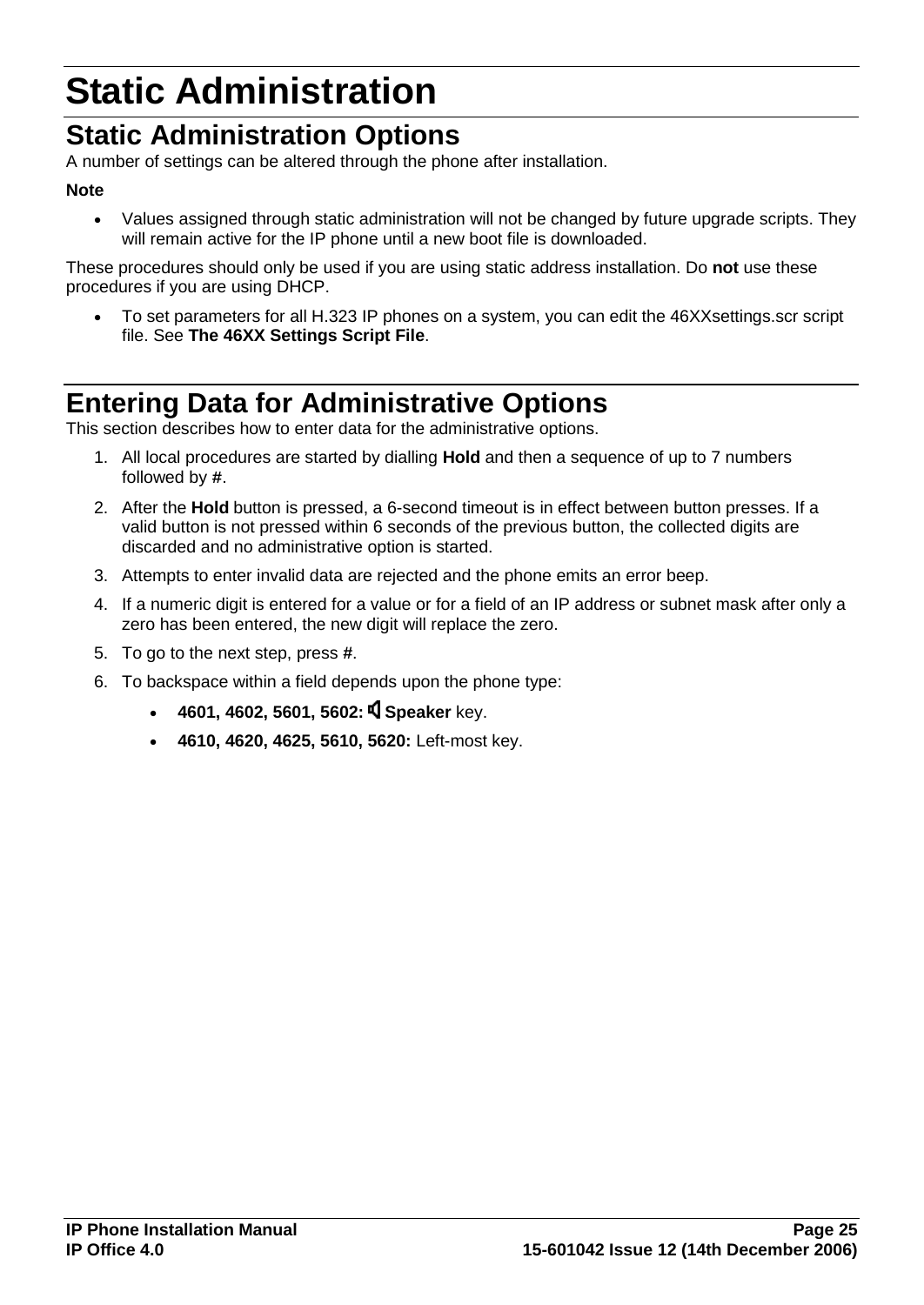### <span id="page-29-0"></span>**QoS Option Settings**

Administering QoS options is not mandatory, but it is highly recommended. Use the following procedure to set Quality of Service (QoS) options.

- 1. While the phone is on-hook and idle, press the following sequence: **Hold 7 6 7 #** (**Hold Q O S #**). The current 802.1Q setting is shown.
- 2. **L2 audio=** is displayed. This is the phone's current 802.1 audio parameter. To accept the current value, press **#** or enter a value (between 0 and 7) and then press **#**.
- 3. **L2 signaling=** is displayed. This is the phones 802.1 signaling parameter. To accept the current value, press **#** or enter a value (between 0 and 7) and then press **#**.
- 4. **L3 audio**= is displayed. This is the phone's Differential Services audio parameter. To accept the current value, press **#** or enter a value (between 0 and 63) and then press **#**.
- 5. **L3 signaling=** is displayed. This is the phone's Differential Services signaling parameter. To accept the current value, press **#** or enter a value (between 0 and 63)and then press **#**.
- 6. If no new values were entered during this procedure, **No new values** is displayed. To end the procedure, press **#**.
- 7. If new values were entered during this procedure, **Save new values?** is displayed. To end the procedure or save the new values, press **#**. **New values being saved** is displayed and the phone returns to normal operation.

#### **Note**

 For a full description of the L2/L3 parameters, see the "4600 Series IP Telephone LAN Administrators Guide".

## **Secondary Ethernet (Hub)/IR Interface Enable/Disable**

Use the following procedure to enable or disable the hub interface found on some H.323 IP phones (usually marked with a  $\blacksquare$  symbol). The default for the hub interface is **enabled**.

The same procedure can also be used to enable or disable the IR port found on some H.323 IP phones, see Infrared Dialling.

- 1. While the phone is on-hook and idle, press the following sequence: **Hold 4 6 8 # (Hold I N T #)**. **PHY2=** and the current setting is displayed. This is the PC connection LAN socket marked as **□** on the phone.
- 2. Press **1** or **0** to enable or disable the hub interface respectively. To continue, press **#**. **IR=** is displayed and its current setting. This is the infrared (IR) port located on the front of some H.323 IP phones.
- 3. Press **1** or **0** to enable or disable the hub interface respectively. To continue, press **#**.
- 4. If you changed the setting, **Save new values?** is displayed. To end the procedure or save the new values, press **#**. If you press **#**, **New values being saved** is displayed and then returns to normal operation.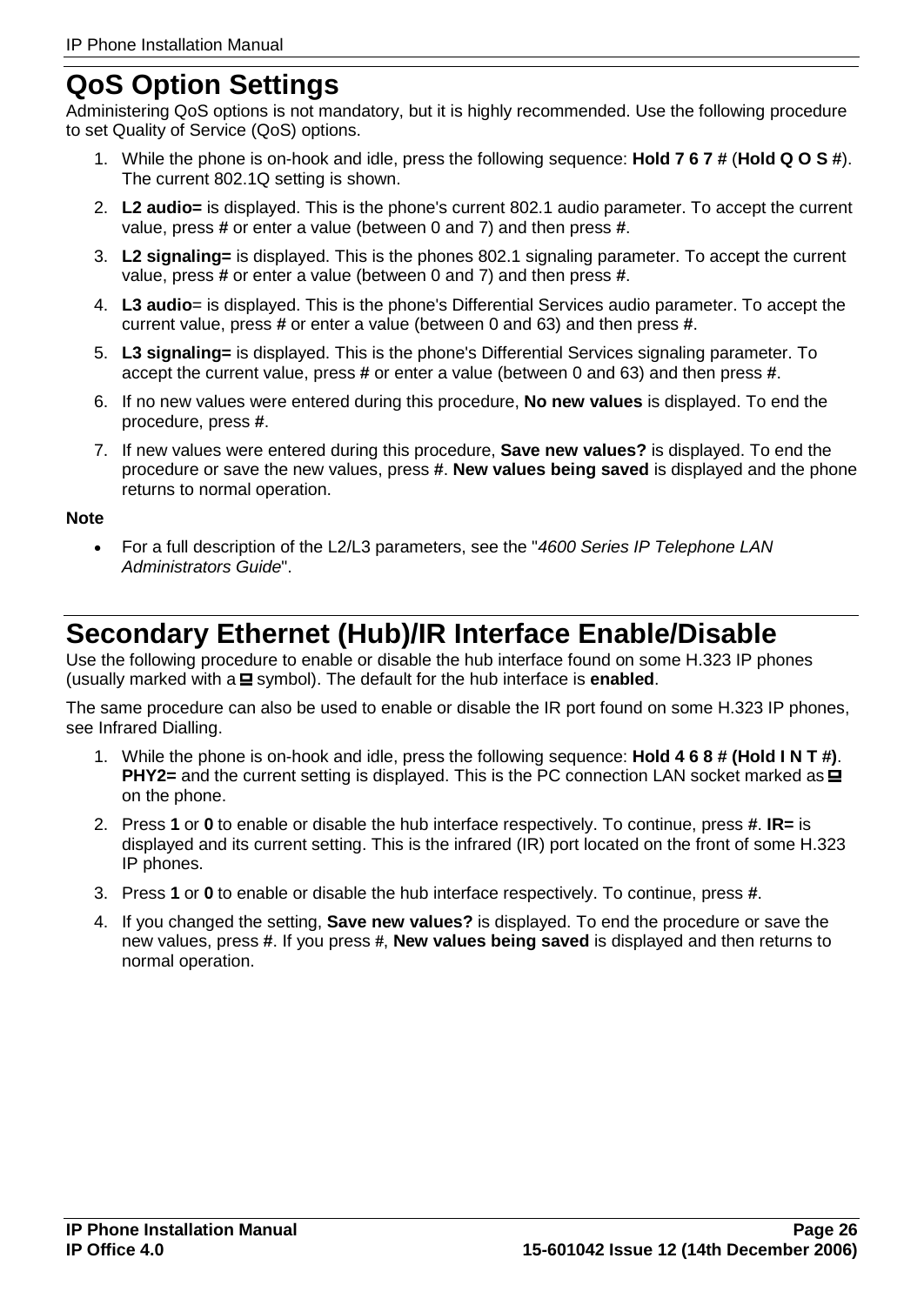# <span id="page-30-0"></span>**Appendix A: Miscellaneous**

## **Error Messages**

The 4600 Series H.323 IP phones issue error messages in English only.

#### **Checksum error:**

Downloaded application file was not downloaded or saved correctly. The phone automatically resets and attempts to re-initialize.

#### **DHCP: CONFLICT:**

At least one of the IP addresses offered by the DHCP server conflicts with another address. Review DHCP server administration to identify duplicate IP addresses.

#### **Failed to set phone IP address:**

The IP phone was originally installed on one switch with Static Addressing and has subsequently been installed on another switch with an active DHCP server assigning dynamic IP addresses. Reset the phone.

#### **File too large cannot save file:**

The phone does not have sufficient room to store the downloaded file. Verify the proper filename is administered in the TFTP script file and that the proper application file is located in the appropriate location on the TFTP server.

#### **Hardware failure:**

Hardware failure prevented downloading of application file. Replace the phone.

#### **IP Address in use by another:**

The phone has detected an IP address conflict. Verify administration to identify duplicate IP addresses.

#### **No Ethernet:**

When first plugged in, the IP phone is unable to communicate with the Ethernet. Verify the connection to the Ethernet jack, verify the jack is Category 5, verify power is applied on the LAN to that jack, etc.

#### **No file server address:**

The TFTP server IP address in the IP phone's memory is all zeroes. Depending on the specific requirements of your network, this may not be an error. If appropriate, either administer the DHCP server with the proper address of the TFTP server, or administer the phone locally using the ADDR option.

#### **Resetting on URQ:**

Restarting following a reboot of the IP Office Unit.

#### **System busy:**

The resource being called upon should be checked for its availability. If it appears operational and properly linked to the network, verify addressing is accurate and a communication path exists in both directions between the phone and the resource.

#### **Timeout Error:**

Protocol timeout error. Retry. If failure continues, check network congestion, addresses, etc. to identify cause of timeout.

#### **TFTP Error:**

Request for file from TFTP server timed out. Check that IP Office Manager or the indicated TFTP source within the IP Office configuration are running and that the 4600 Series phone software files are available.

#### **Wrong Set Type:**

Another device is already assigned to the extension number of the IP phone.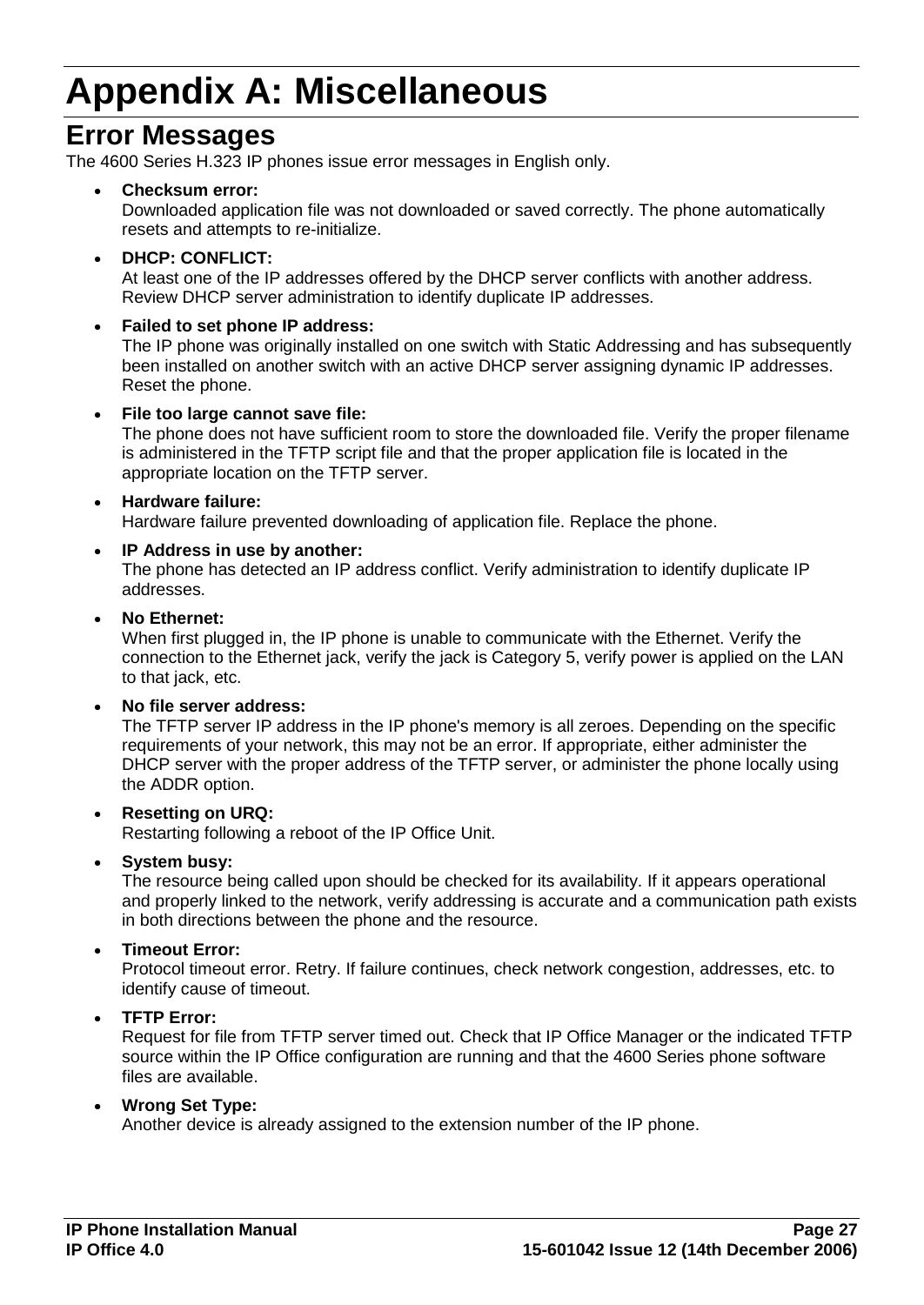## <span id="page-31-0"></span>**View Administrative Details**

You can use the following procedure to view a number of phone details. These are in addition to the other static address and local administration options which can also be used to review settings.

- 1. While the phone is on-hook and idle, press the following sequence: **Hold 8 4 3 9 # (Hold V I E W #)**
- 2. **View** settings is displayed.
	- To display the set of details, press **\*** at any time during viewing.
	- To end the procedure and restore the user interface to its previous state, press **#** at any time during viewing.
- 3. The names and values displayed are:
	- **Model** Shows the phones model number; for example, 4624D02A.
	- **Market** Shows 1 for export or 0 for domestic (US).
	- **Phone SN** Shows the phone's Serial Number.
	- **PWB SN** Shows the phone's Printed Wiring Board Serial Number.
	- **PWB comcode** Shows the PWB's comcode.
	- **MAC address** Shows the phone's MAC address as paired hexadecimal numbers.
	- **filename1** Shows the name of the phone application file in the phone's memory.
	- **10MBps Ethernet** or **100Mbps Ethernet** Shows the speed of the detected LAN connection.
	- **filename2** Shows the boot file name and level.

#### **Note**

These are values from within the boot file loaded and not the actual file name.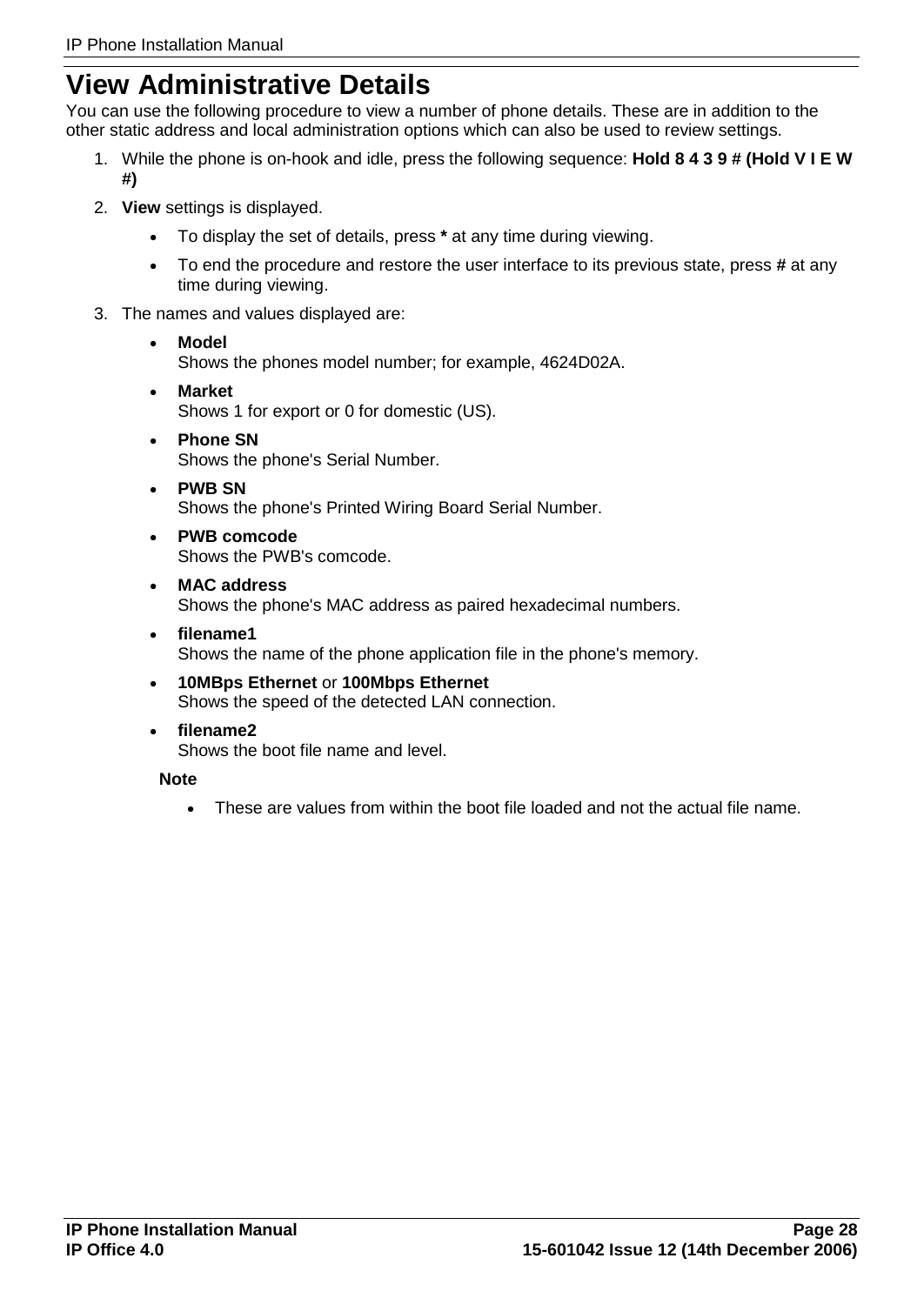### <span id="page-32-0"></span>**Reset System Values**

Use the following procedure to reset most of the phones values.

If a phone has been moved from another IP Office system, it will still retain values such as the DHCP and TFTP server address. To fully reset the phone, first go through a static installation setup and then reset the phone as below.

- 1. While the phone is on-hook and idle, press the following sequence: **Hold 7 3 7 3 8 # (Hold R E S E T #)**. **Reset values?** is displayed.
- 2. To cancel this procedure and reset values to their defaults, press **#**.

#### **WARNING**

As soon as you press **#**, all static information will be erased without any possibility of recovering the data.

Whilst the system values are reset to their defaults, **Resetting values** is displayed.

- 3. Once the system values are reset, **Restart phone?** is displayed.
	- To end the procedure without restarting the phone, press **\***.
	- To restart the phone, press **#**. The remainder of the procedure then depends on the status of the boot and application files. See Restart Scenarios.

### **Self-Test Procedure**

1. To start the IP phone self-test procedures, press the following sequence: **Hold 8 3 7 8 # (Hold T E S T #)**.

The phone does the following:

- Each column of programmable button LED's is lit for half a second from left to right across the phone, in a repeating cycle. The Speaker/Mute LED and the message waiting LED are also lit in sequence.
- Buttons (other than **#**) generate a click if pressed.
- Phones with displays show **Self test #=end** for 1 second after self-test is started. Then a block character (all pixels on) is displayed in all display character locations for 5 seconds. Display of the block character is used to find bad display pixels.

One of the following is finally displayed:

- If self-test passes: **Self test passed #=end**
- If self-test fails: **Self test failed #=end**
- 2. To end the self-test, press **#**. The phone returns to normal operation.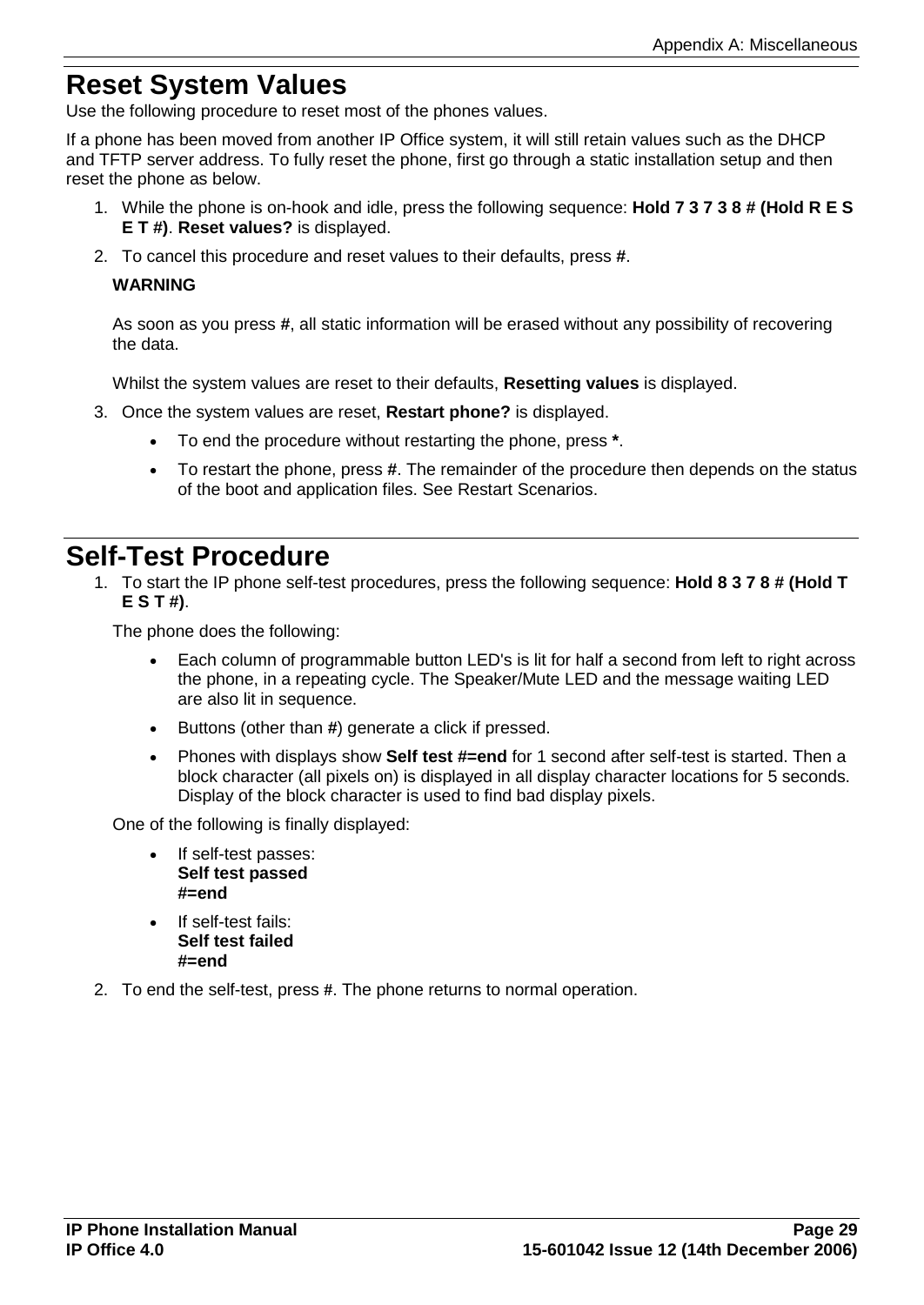# <span id="page-33-0"></span>**Site Specific Option Number**

The Site Specific Option Number (SSON) is used by H.323 IP phones to request information from a DHCP server. This number must be matched by a similarly numbered 'option' set on the DHCP server that define the various settings required by the phone.

#### **WARNING**

 Do not perform this if using static addressing. Only perform this procedure if using DHCP addressing and the DHCP option number has been changed from the normal default (176).

#### **Setting the SSON on an IP Phone:**

- 1. While the phone is on-hook and idle, press the following sequence: **Mute 7 7 6 6 # (Mute S S O N #)**. **SSON=** is displayed followed by the current value.
- 2. Enter the new setting. This must be a number between 128 and 255.
- 3. To cancel this procedure, press \* or press **#** to save the new value.

#### **Setting the SSON on IP Office:**

- 1. In IP Office Manager, receive the system's current configuration.
- 2. Double-click **System**.
- 3. Click the **Gatekeeper** tab.
- 4. Set the **SSON** field to the required number.
- 5. Click **OK**.
- 6. Send the configuration back to the system. Select **Immediate** or **When Free** as the **Reboot Mode**.

### **Automatic Gain Control**

Automatic Gain Control (AGC) raises the volume when a caller is speaking quietly and lowers the volume when the caller is loud. AGC can be separately switched on or off for the phone handset, headset and speaker.

The AGC settings for all H.323 IP phones can also be set through the 46xxsetting.txt file, see The 46XX Settings Script File. On some phones it can also be switched on or off through the phone's user menus.

#### **Switching automatic gain control on/off:**

- 1. While the phone is on-hook and idle, press either **Hold 2 4 2 #** (**Hold A G C #**).
- 2. **Handset AGC =** is displayed followed by the current setting. Press the indicated key for the required setting ( $\boldsymbol{0}$  = off and  $\boldsymbol{1}$  = on) and then press **#**.
- 3. **Headset AGC =** is displayed followed by the current setting. Press the indicated key for the required setting ( $\boldsymbol{0}$  = off and  $\boldsymbol{1}$  = on) and then press **#**.
- 4. **Speaker AGC =** is displayed followed by the current setting. Press the indicated key for the required setting ( $\theta$  = off and  $\theta$  = on) and then press **#**.
- 5. The phone should return to it normal idle state.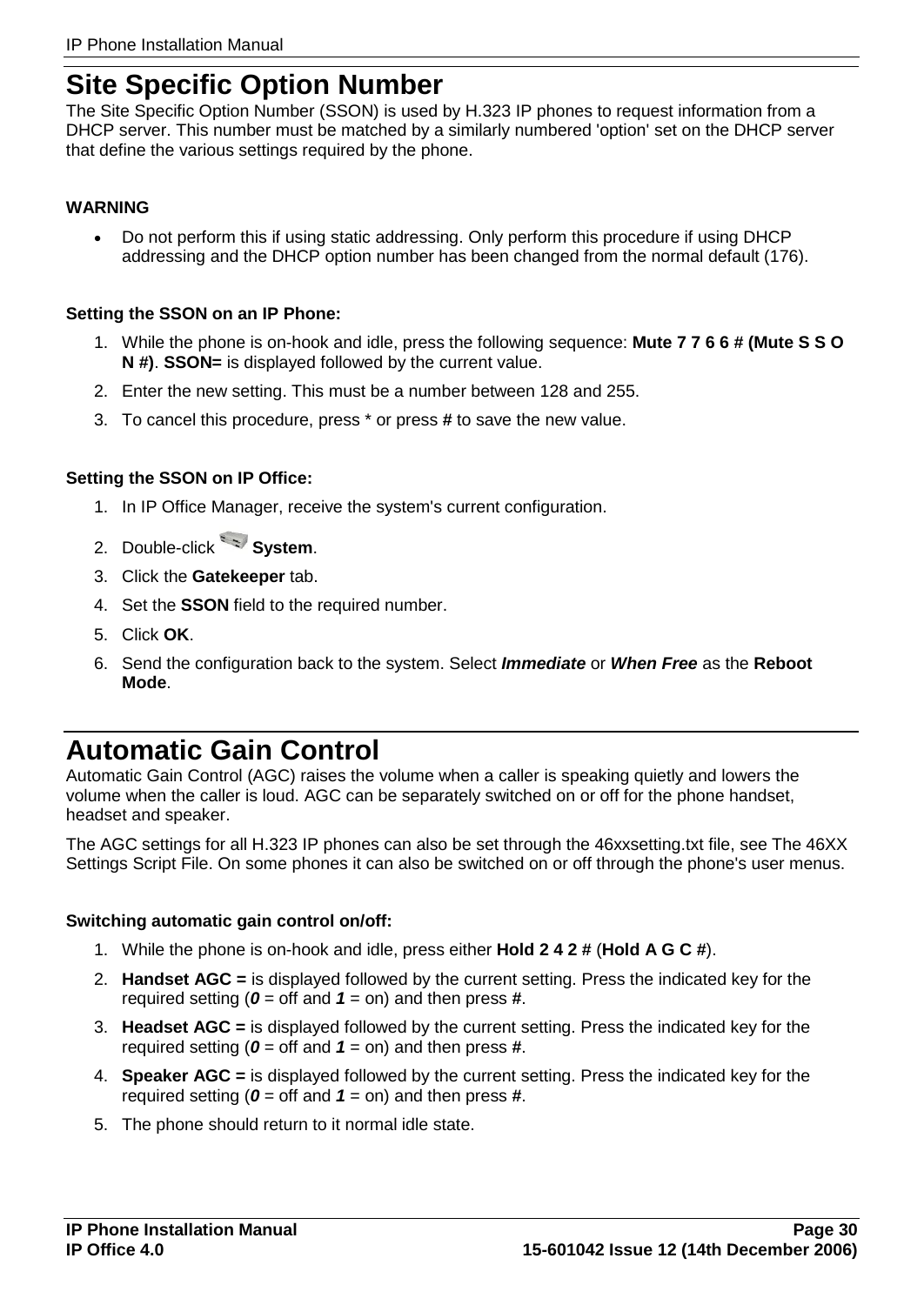# <span id="page-34-0"></span>**Appendix B: IP Telephone Files**

# **IP Telephone Files**

The files necessary to operate an IP phone with IP Office are available on the IP Office Administrator Applications CD. They are installed to the program folder of the IP Office Manager application.

The following types of file are needed:

 **Boot File:** for example. Bbla0\_11.bin Contained in the phone when it is shipped from the factory. This file contains the software that allows the telephone to connect to the LAN and attempt to acquire necessary files and connectivity.

#### **Note**

If a new boot program is downloaded from the TFTP server after you enter static addressing information, you will need to re-enter the static addressing information.

- **Telephone Application File:** for example. Def24r01\_1.bin Contains the telephony functionality of the phone. Different files are provided for different phone models.
- **Upgrade Script File:** 46XXupgrade.scr Tells the phone which application files (see above) it should load and use. See **The 46XX Upgrade Script File**.
- **Settings Script File:** 46XXsettings.txt or 46XXsetting.scr This file is used to customize various parameters. See **The 46XX Settings Script File**.

5601bte1810.bin

The .bin files used for H.323 IP phones with IP Office 3.2 are listed below. These files are located in the **IPSets Firmware** folder on the IP Office Administrator Applications CD and are installed to the program directory of the IP Office Manager application.

- $\bullet$  4601 dape1 82.bin  $\bullet$
- 4601dbte1\_82.bin •
- 4602dape1\_82.bin
- 4602dbte1\_82.bin
- 4602sape1 82.bin •
- 4602sbte1 82.bin •
- 5601ape1810.bin a20d01a2\_2.bin
- 5602dape1806.bin b10d01b2\_2.bin
	- b20d01a2\_2.bin

a20d01b2\_2.bin

 i10c01a2\_2.bin i10d01a2\_2.bin i20d01a2\_2.bin x10d01a2\_2.bin x20d01a2\_2.bin

- b20d01b2\_2.bin
- bbla0\_83.bin
- def06r1\_8\_3.bin
- def24r1\_8\_3.bin

#### **Note**

• The software level of each file, indicated by the numeric suffix on the file name, may change.

- 
- 5602dbte1806.bin 5602sape1806.bin
- 5602sbte1806.bin
- a10d01b2\_2.bin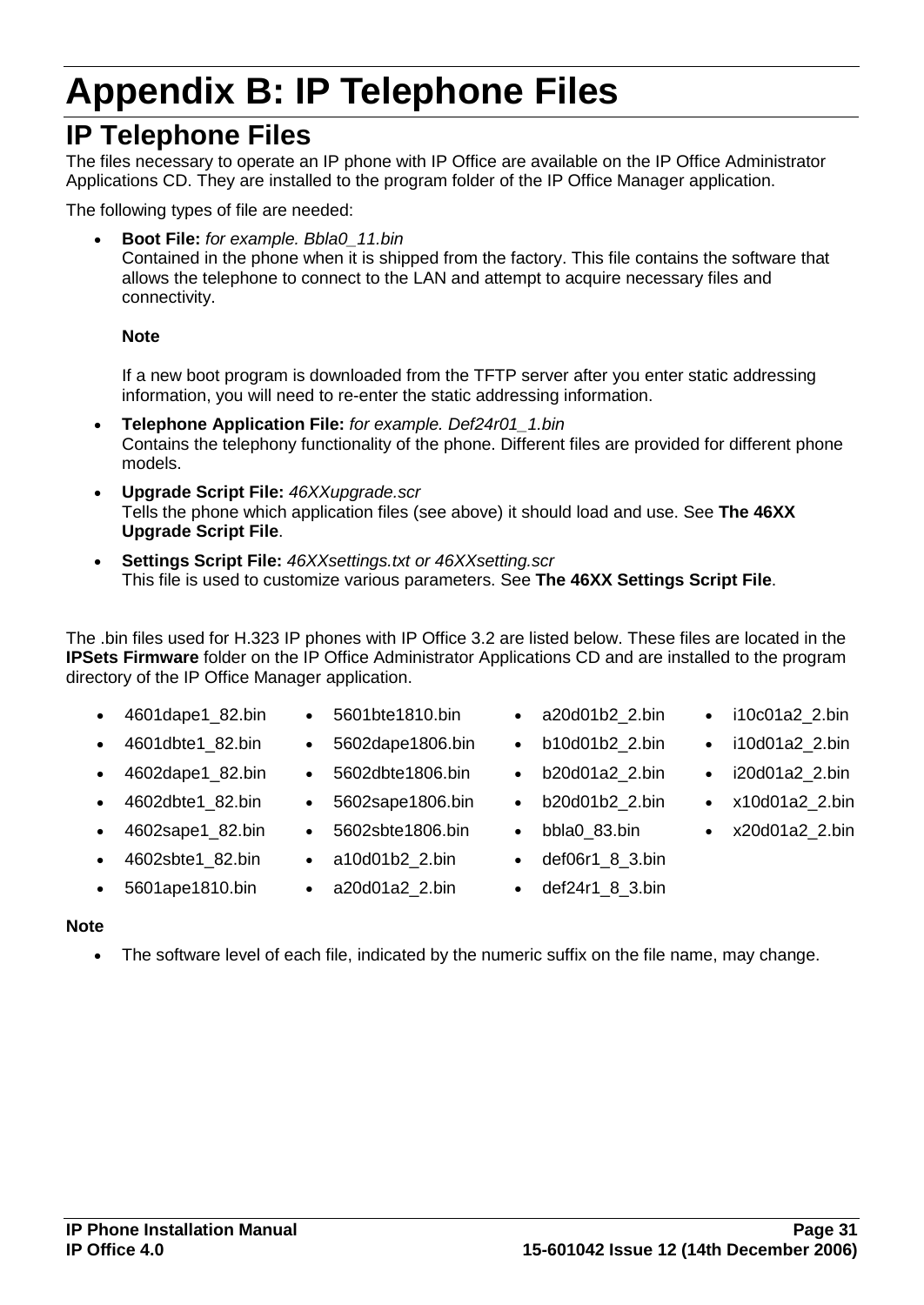# <span id="page-35-0"></span>**The 46XX Upgrade Script File**

Following any restart, each IP phone attempts to load the **46XXupgrade.scr** file from the TFTP server. If not found, the phone will attempt to continue operation using its previous settings and software.

The **46XXupgrade.scr** file contains a command script. The phone uses this script to check the names of the boot and application files it currently has loaded against those the script says it should have. Where there is a difference, the phone will request the new file from the TFTP server. If the phone loads a new file, it will restart again and recheck its files against the **46XXupgrade.scr** script again.

Normally, no changes should be made to the 46XXupgrade.scr file, with the possible exception of using a **#** to comment out either of the last two lines which refer to 46XXsettings.

### **The 46XX Settings Script File**

This file contains a range of settings used by H.323 IP phones and phone applications. These values may require editing to suit the customer installation. See 1b. Creating a 46xxsettings.txt File.

#### **Note**

Either a .scr or .txt file extension can be used. In both cases, the file is a plain text file.

The **46xxsettings.txt** file can be edited using an ASCII text editor, for example Windows Notepad. To disable any setting, insert **#** in front of the line.

In addition to editing the existing contents of the **46xxsetting.txt** file, additional lines can be added. Customizing the script will affect all H.323 IP phones using the TFTP server.

#### **Note**

 Individual phones can be customized using static administration options on the phone. See Static Administration Options. However, this is not recommended as static administration settings are lost following any upgrade of boot file software.

To modify the script, insert additional lines in the form, **SET parameter value,** where the possible. The parameters and values are listed below. For example, to switch the infrared port of all phones off, use **SET IRSTAT 0**.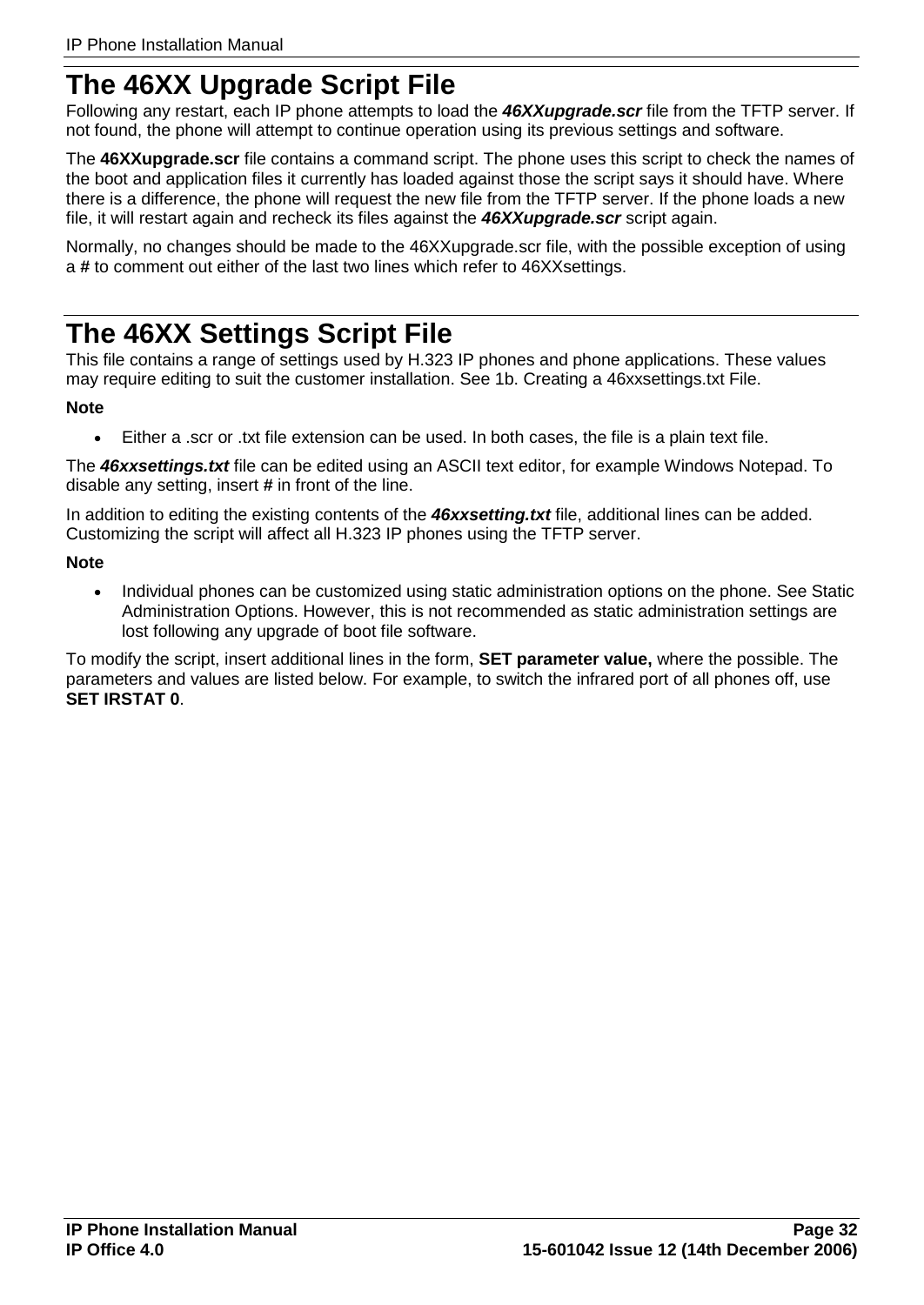### <span id="page-36-0"></span>**46XX Settings**

#### **AGCHAND**

Switch handset automatic gain control on/off.  $0 = \text{off}$ ,  $1 = \text{on}$  (default).

#### **AGCHEAD**

Switch headset automatic gain control on/off.  $0 = \text{off}$ ,  $1 = \text{on}$  (default).

#### **DNSSRVR**

Text string containing the domain to be used when DNS names in system values are resolved to IP addresses.

#### **DOMAIN**

Text string containing the IP address of one or more DNS servers. At least one address must be a dotted decimal address.

#### **DSCPAUD**

Differentiated Services Code Point for Audio. Range 0 to 63 decimal. Default 40. Should be set to match the **DSCP** setting on the IP Office **System | Gatekeeper** form (default 46).

#### **DSCPSIG**

Differentiated Services Code Point for Signaling. Range 0 to 63 decimal. Default 40. Should be set to match the **SIG DSCP** setting on the IP Office **System | Gatekeeper** form (default 0).

#### **IRSTAT**

Infrared port status.  $0 = \text{off}, 1 = \text{on}$  default.

#### **L2Q**

802.1Q framing.  $0 =$  auto (default),  $1 =$  on, 2=off. The recommended setting for IP Office operation is 2 (off).

**L2QAUD**

Layer 2 audio priority. Range 0 to 7. Default =  $6$ .

#### **L2QSIG**

Layer 2 signaling priority. Range 0 to 7. Default  $= 6$ .

#### **L2QVLAN**

VLAN identifier. Range 0 to 4095. Default =  $0$ .

#### **VLANTEST**

Defines how long the phone should attempt to register on a non-zero VLAN before defaulting back to VLAN 0. Default = 60 seconds. Setting VLANTEST to 0 sets the phone to attempt registering on the non-zero VLAN indefinitely.

- **MCPORT** Gatekeeper transport layer port number. Ranger 0 to 65535. Default = 1719.
- **PHY2STAT** Secondary Ethernet interface status.  $0 = \text{off}, 1 = \text{on}$  (default).
- **PORTAUD**

Phone's transport layer port number for audio. Range 0 to 65535. Default = 5004.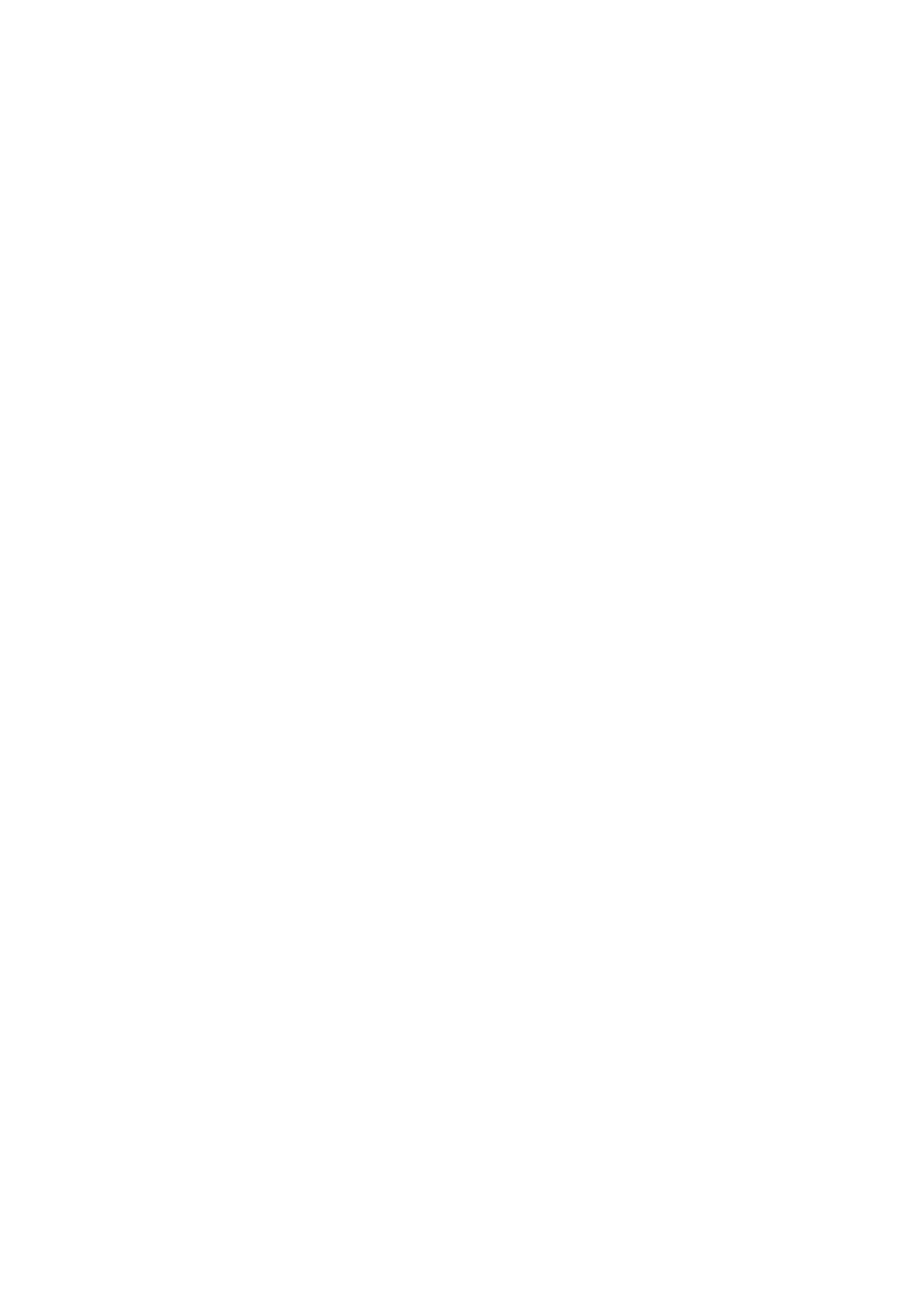# <span id="page-38-0"></span>**Appendix C: Scenarios for the Restart Process**

## **Restart Scenarios**

The sequence of the restart process depends on the status of the boot and application files on the TFTP server and those already downloaded to the phone. This appendix explains the different scenarios possible.

All of the following start-up processes involve the same initial steps as the phone negotiates with the DHCP and the TFTP server.

- After power is applied the phone displays **Restarting....**
- **Initializing** is then displayed.
- When either the application file (if there is one) or the boot code is uncompressed into RAM, **Loading** is displayed. Since this takes a while, asterisks, then periods, then asterisks are displayed on the second line to indicate that something is happening.
- When control is passed to the code in RAM, **Starting** is displayed.
- The phone detects and displays the speed of the Ethernet interface in Mbps (that is 10 or 100). The message **No Ethernet** means the LAN interface speed cannot be determined.
	- The Ethernet speed indicated is the LAN interface speed for both the phone and any attached PC.
- **DHCP** is displayed whilst the phone obtains an IP address and other information from the LAN's DHCP server. The number of elapsed seconds is incremented until DHCP successfully completes.
	- If the phone has been setup using static addressing (by pressing \* when DHCP is shown), it will skip DHCP and use the static address settings it was given.
	- Note that uploading a new boot file at any time erases all static address information.
- **TFTP** is displayed whilst waiting for a response from the TFTP server. **46XXUPGRADE.SCR** is displayed whilst downloading the upgrade script TFTP server.
	- **TFTP Error: Timed Out** is displayed if the phone cannot locate TFTP server or upgrade script file. If the phone has been previously installed it will continue with the existing files in its memory.
- After the upgrade script is loaded, the sequence depends on the status of the files currently held in the phones memory, compared to those listed in the upgrade script.
	- Boot File Need Upgrading.
	- No Application File or Application File Needs Upgrading.
	- Correct Boot File and Application File Already Loaded.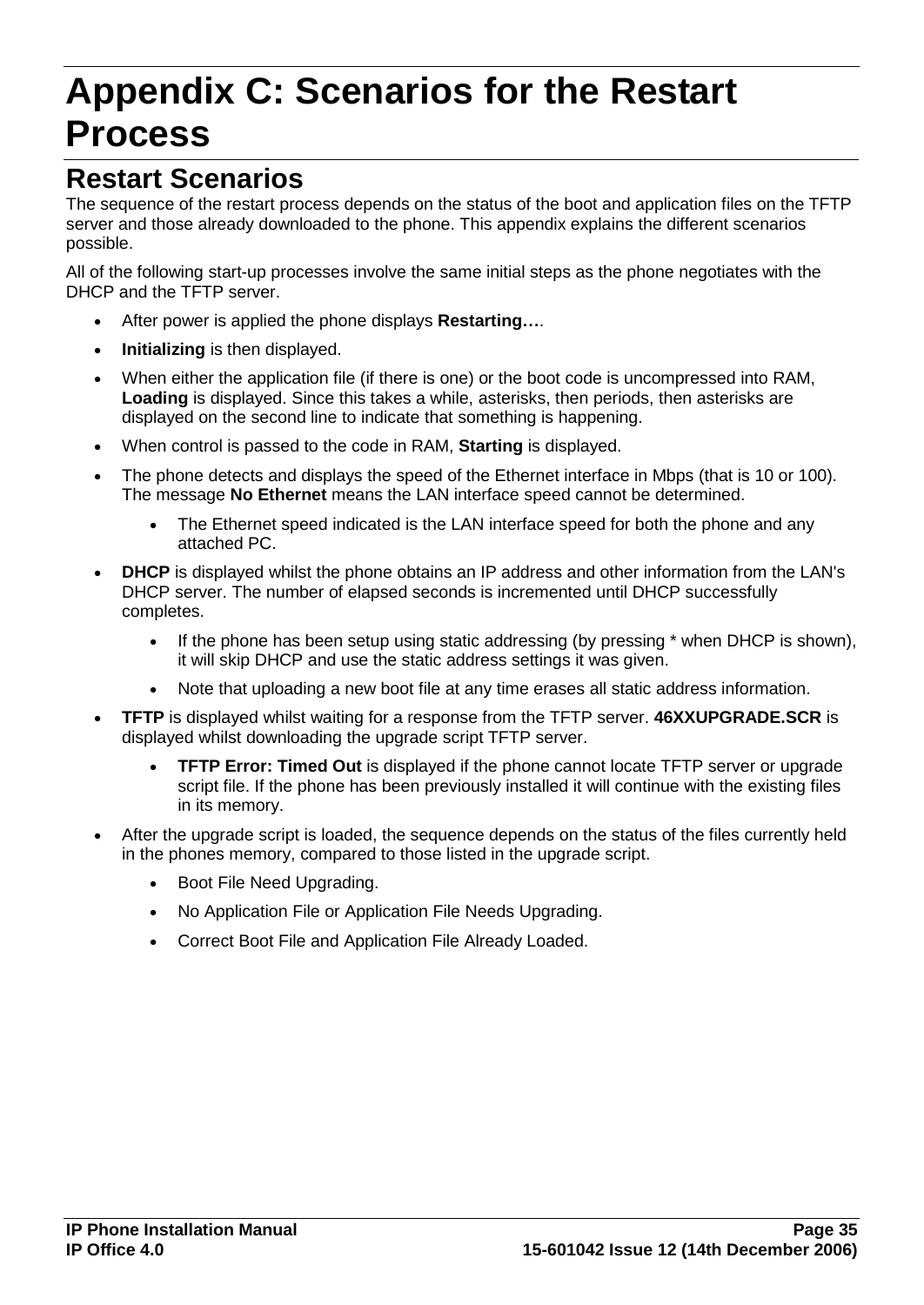# <span id="page-39-0"></span>**Boot File Needs Upgrading**

Having processed the upgrade script file, the software determines that the name of the boot code file in the phone does not match that in the upgrade script. The script specifies the name of the new file to load.

- The phone displays the file name and the number of kilobytes loaded.
- The phone displays **Saving to flash** while the new boot file is stored in its flash memory. The percentage of the file stored and the number of seconds that have elapsed are shown. This will usually take longer than it took to download the file.
- The phone displays **Restarting** as it prepares to reboot using the new boot file.
- The phone displays **Initializing**.
- While the new boot file is uncompressed into RAM, the phone displays **Loading**. Since this takes a while, asterisks, then periods, then asterisks are displayed on the second line to indicate that something is happening.
- When control is passed to the software that has just loaded, the phone displays **Starting**.
- The phone displays **Clearing** whilst the flash memory is erased in preparation for rewriting the code. The percentage of memory erased and number of elapsed seconds are also shown.
- Updating is displayed whilst the boot code is rewritten. The percentage of boot code rewritten and number of elapsed seconds are also shown.
- When the new boot code has been successfully written into the flash memory, the phone resets so that the status of the phone application files can be checked.

Continue with the next procedure; No Application File or Application File Needs Upgrading.

## **No Application File or Application File Needs Upgrading**

This happens with normal application file upgrades. Having processed the upgrade script file, the software determines that the name of the boot file in the phone is the correct version. It next determines that the name of the application file does not match that stored in the phone.

- The phone displays the required file name as it downloads the file from the TFTP server. It also displays the number of kilobytes downloaded.
- **Saving to flash** is displayed. The percentage of file stored and the number of seconds that have elapsed is also displayed. This will usually take longer than it took to download the file.
- The phone is reset so that the new system-specific application file can be executed.
- Continue with the next procedure; Correct Boot File and Application File Already Loaded.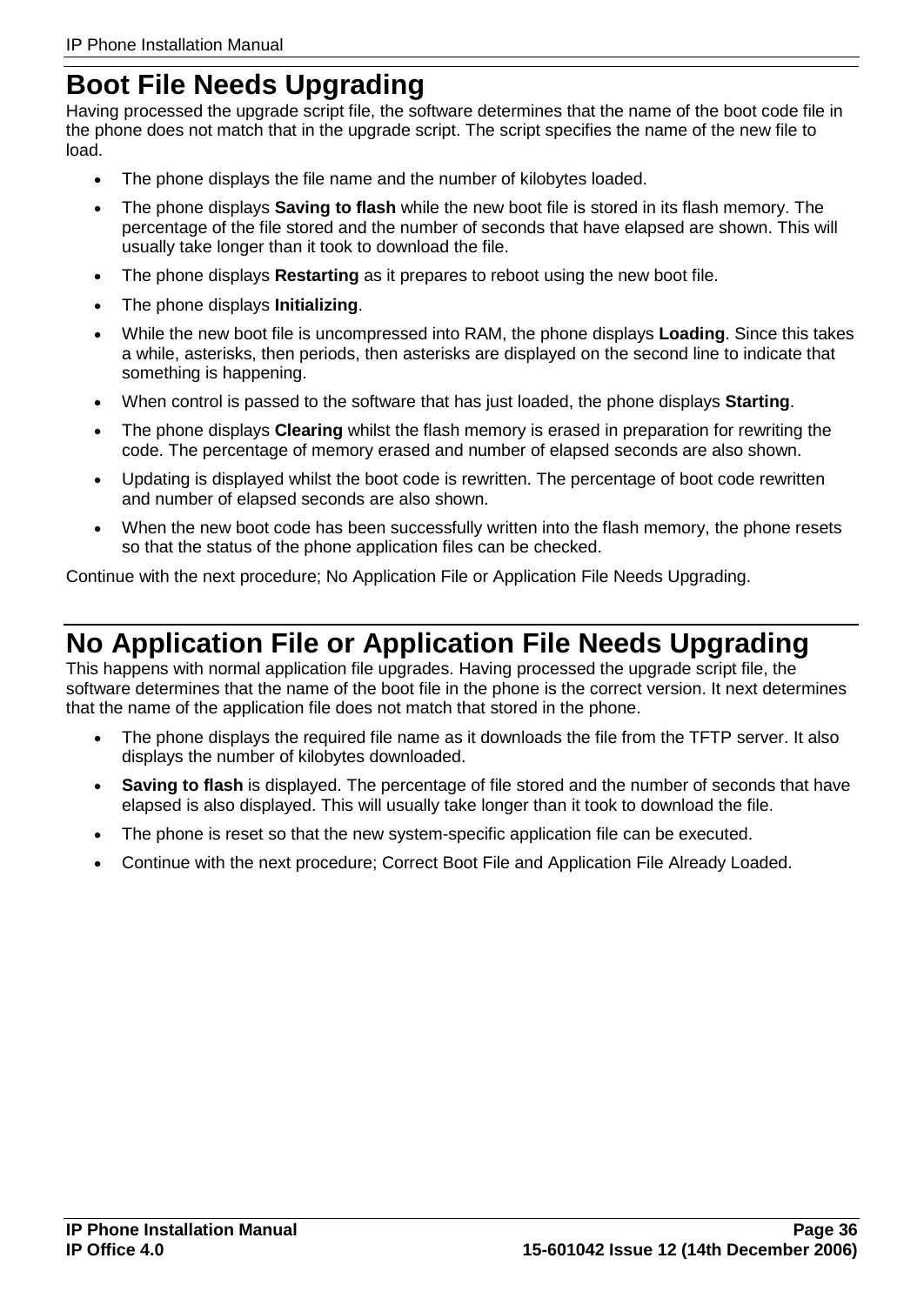## <span id="page-40-0"></span>**Correct Boot File and Application File Already Loaded**

This happens with most normal restarts. Having processed the upgrade script file, the software determines that the name of the boot file in the phone and the phone application file match those specified in the upgrade script.

- System-specific registration with the switch is started. The phone requests the extension number it should use and the password.
	- By default, the phone displays the last extension number it used. To accept, press **#**.
	- Whilst a password request is shown, password verification is not performed except if the user changes the extension number.
	- The password checked against is the user's **Login Code** stored in IP Office Manager.
- Upon completion of registration, a dial-tone is available on the phone.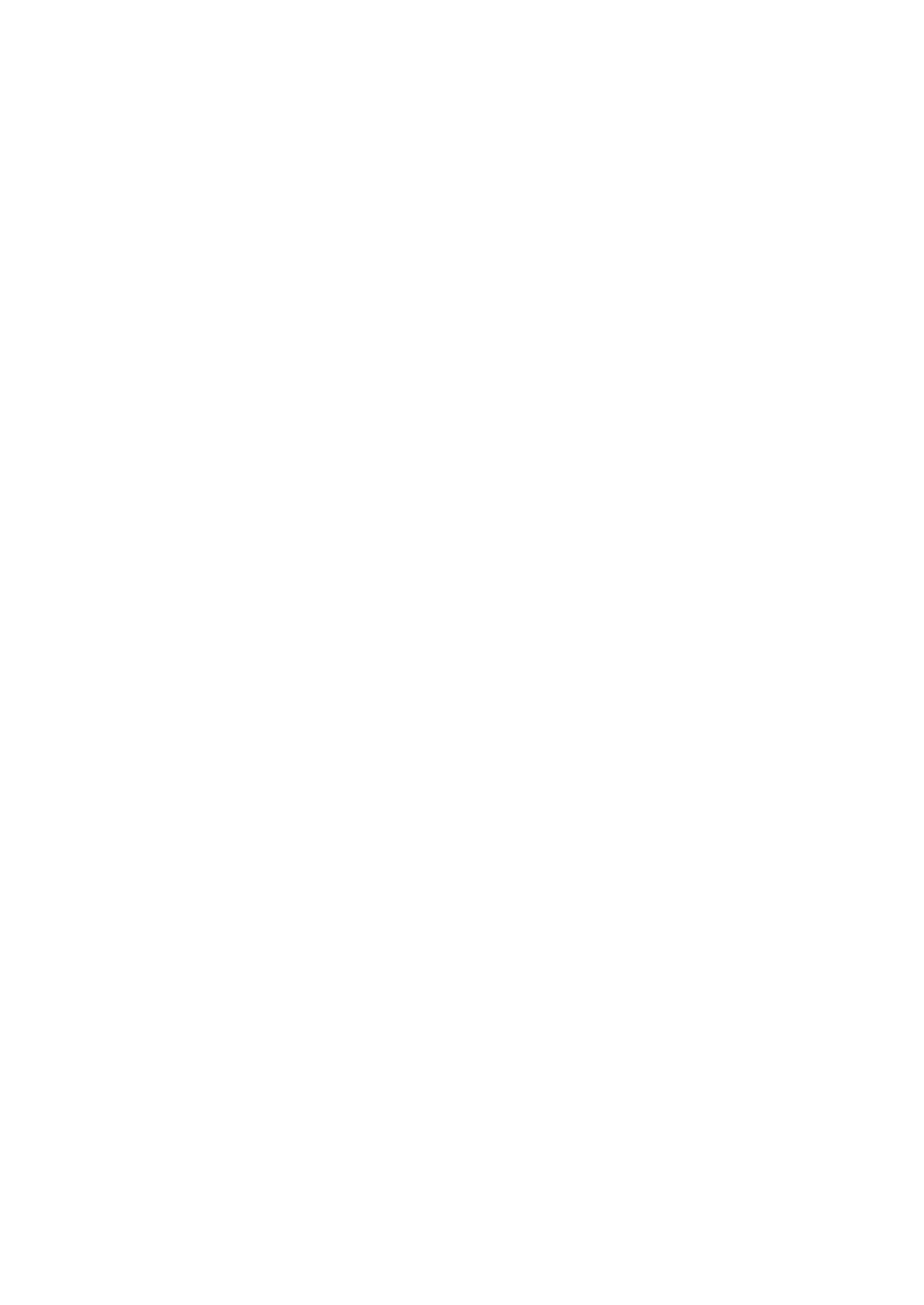# <span id="page-42-0"></span>**Appendix D: Infrared Dialling**

# **Infrared Dialling**

Several H.323 IP phones include an infrared (IR) port at the front of the phone. This includes the 4620 phone. The port appears as a dark plastic window on the front edge of the phone, just below the normal dialling keys.



You can use the IR port in the following ways:

- **Dial a Number to Start a Call:** This can be done by beaming the contact information held in a personal organizer address book.
- **Swap Text Files During a Call:** If calling another IP phone extension that has an IR port, text files can be beamed between extensions.

When using infrared beaming, the following must be remembered:

- The device beaming or receiving must be IrDA compatible. This is the case for most computer and personal organizer IR ports.
- The range of transmission is typically a maximum of 5 feet (1.5 meters) and with a  $5^\circ$  degree spread (this is unlike IR devices used for remote controls which typically beam over a long range and much wider angle spread).
- For details of enabling and using IR beaming from your personal organizer or PC, refer to the manufacturer's information.

#### **Note**

 Some personal organizers can be set to beam to modems and mobile phones which use different transmission formats. The personal organizer may need to be set to beaming to another PC/personal organizer for dialling to work.

#### **Important Note**

 These features have been tested with several devices as indicated. However, this is nota commitment to continually test or support those devices against future levels of software.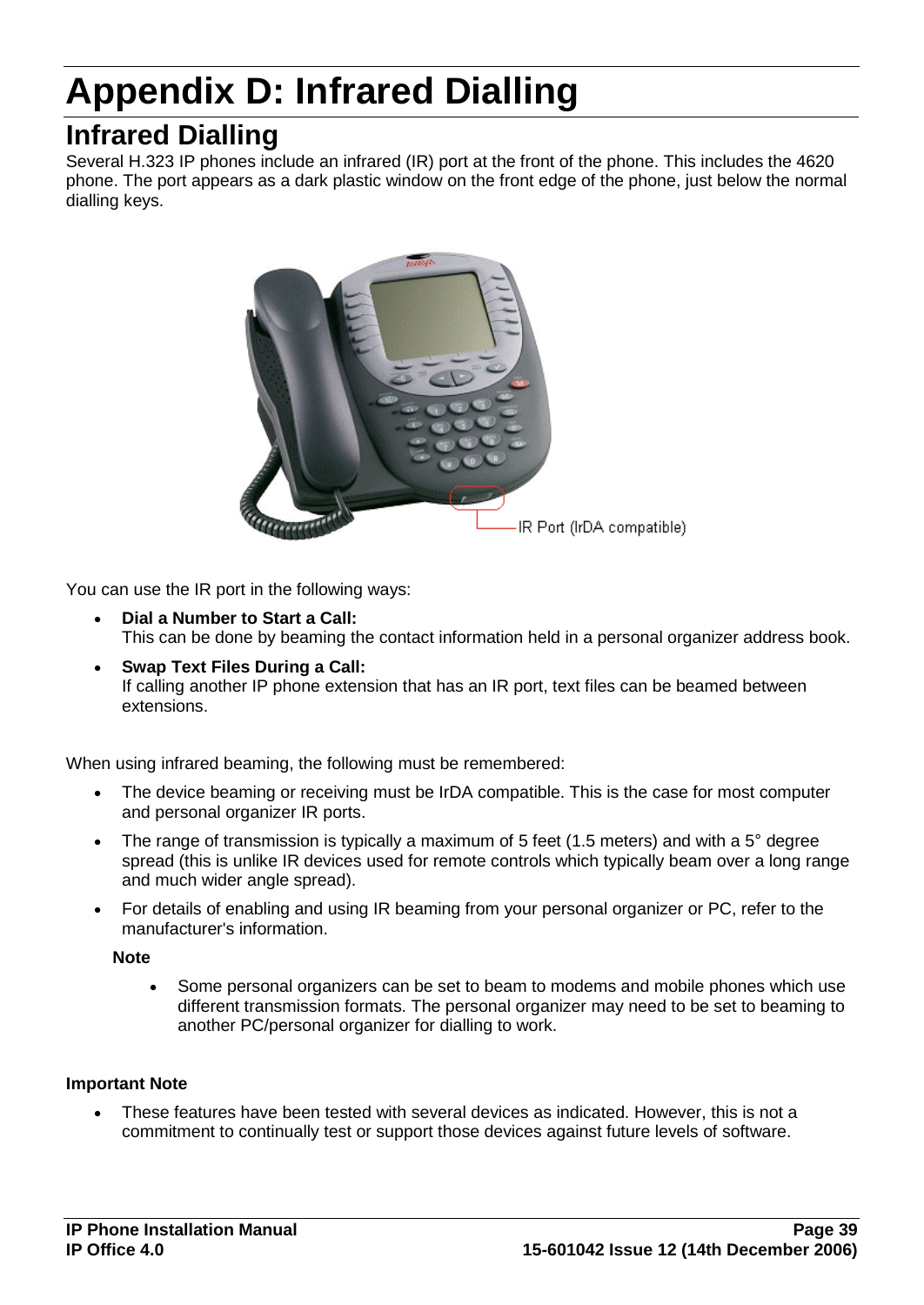### <span id="page-43-0"></span>**Enabling the IR Port**

By default, where fitted the IR port on H.323 IP phones is enabled. If necessary, it can be disabled.

- 1. With the phone on-hook and idle, press **Hold 4 6 8 # (Hold I N T #). PHY2=** and the current status is displayed. This is the setting for the phone's pass-through Ethernet port.
- 2. To continue, press **#**. **IR=**. The current status is displayed.
- 3. Change the status if required by following the displayed prompts and then press **#**. The phone will restart.

## **Dialling Phone Numbers**

You can use the IR port to receive phone numbers beamed from an IR enabled PC or pocket organizer device. Any device that can beam contacts in the VCard format (**.vcf**) can be used.

If you are unsure of the file format used by your IR device, you can try beaming a contact anyway. The display on the IP phone will show the name of the file it received. If that ends in **.vcf**, then the phone should dial the number in the VCard file.

You will need to remember the following:

- The phone will only dial the first phone number in the VCard file.
- If your IP Office system has been setup to need a prefix for external dialling, that prefix must be in the VCard phone number.

In addition to dialling the phone number digits, the following additional characters can be included in the phone number:

- $m =$  Mute
- c = Conference
- $\bullet$  h = Hold
- $\bullet$  t = Transfer
- , (comma) = 2-second pause

The following sections contains examples of dialling contacts by beaming from various different devices.

### **Palm Organizer**

The following was tested using a Palm Vx and M505. The connection setting (**Prefs | Connection**) must be **Ir to PC/Handheld**.

- 1. To enter the address book, click onthe phone button or icon.
- 2. Locate the person or organization that you want to dial.
- 3. To go to **Address View**, click on the entry.
- 4. On the letters area of the graffiti pad, make a sweep from the bottom-left to the top-right. A set of icons should appear. Click on the beam icon. Alternatively, click on the menu icon and select **Beam Address**.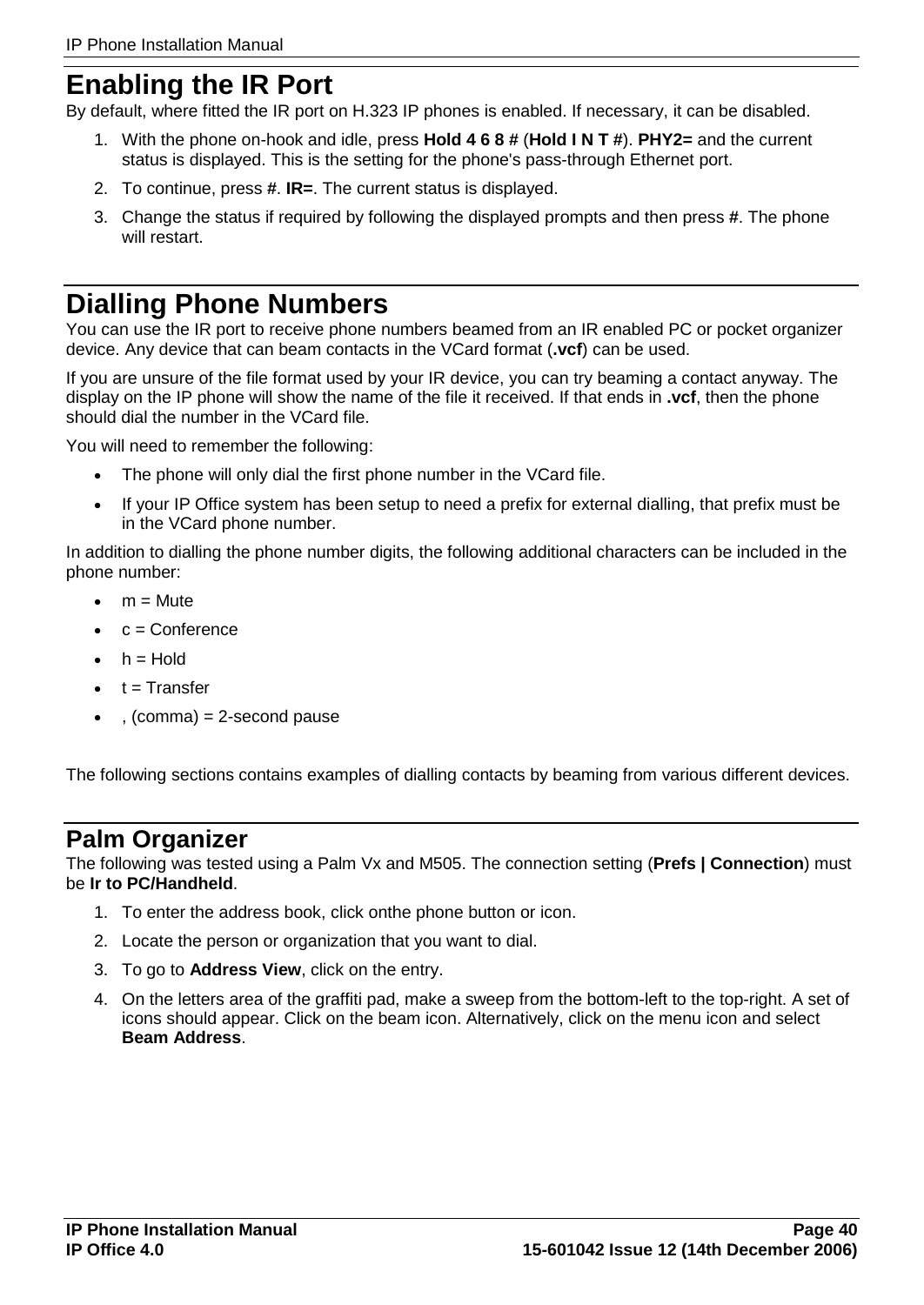### <span id="page-44-0"></span>**Windows Pocket PC**

The following was tested using a Compaq iPAQ Pocket PC:

- 1. In **Contacts**, select the entry you want to dial.
- 2. Click **Tools** and then select **Beam Contact**. The Pocket PC will search for and then display the IR enabled devices found. The IP phone should appear on the list.
- 3. Select the IP phone and the contact information will be beamed to it.

## **Beaming Files During a Call**

During a call between two IR enabled extensions on the same system, you can also beam files between IR devices at each end.

The types of file sendable and receivable will depend on those supported by the devices sending and receiving, as if they were face to face.

VCard files can be exchanged without being interpreted as a number to dial.

### **Palm Organizer**

The following was tested using a Palm Vx and M505.

- 1. Inform the caller that you want to beam them a file and to have their Palm positioned in front of their extensions IR port ready to receive.
- 2. Locate the file that you want to send.
- 3. On the letters area of the graffiti pad, make a sweep from the bottom-left to the top-right. A set of icons should appear. Click on the beam icon. Alternatively, click on the **Menu** icon and select the displayed **Beam** option. The phones should display the first eight characters and the file extension of the file being transferred.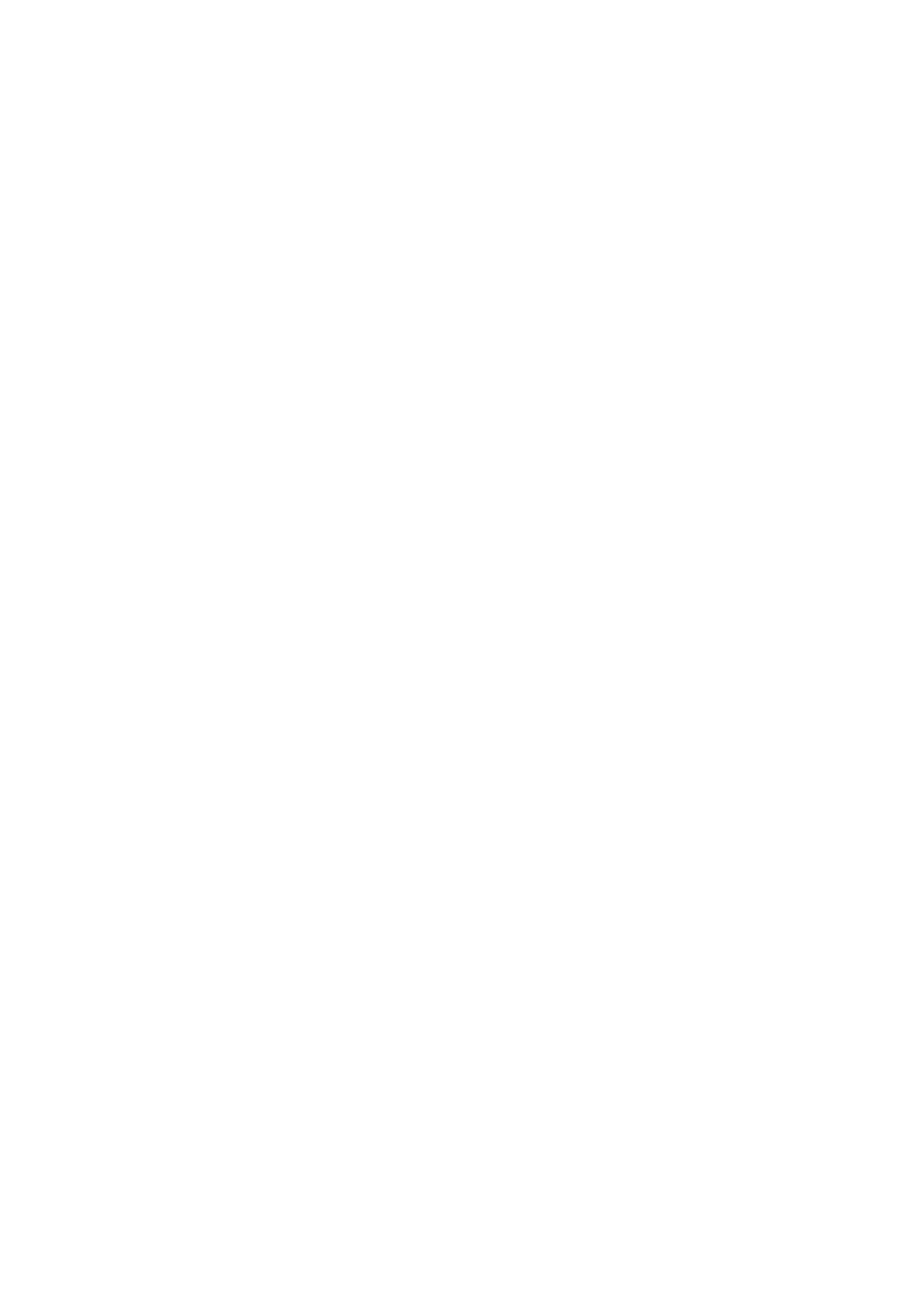# <span id="page-46-0"></span>**Appendix E: Alternate DHCP Setup**

## **Alternate DHCP Servers for Avaya IP Phone Installation**

The recommended installation method for H.323 IP phones uses a DHCP server. When 5 or less H.323 IP phones are being supported, the DHCP can be performed by the IP Office Unit itself. However, if more than 5 H.323 IP phones are being supported, a separate DHCP server must be used.

This document outlines, as an example, the basic steps for using a Windows 2000 Server as the DHCP server for IP phone installation. However, the principles of defining a scope is applicable to most DHCP servers.

You will need the following information from the customer's network manager:

- The IP address range and subnet mask the H.323 IP phones should use.
- The IP Gateway address.
- The DNS domain name, DNS server address and the WINS server address.
- The DHCP lease time.
- The IP address of the IP Office unit.
- The IP address of the PC running Manager (this PC acts as a TFTP server for the H.323 IP phones during installation).

For information on LAN administration and configuration, see the **4600 Series IP Telephone LAN Administrator's Guide**. Though written from the perspective of H.323 IP phones on Definity and MultiVantage systems, many aspects are applicable to IP Office systems.

# **Using Windows 2000 Server**

### **1. Checking for DHCP**

- 1. On the Windows 2000 Server, select **Start | Program | Administrative Tools | Computer Management**.
- 2. Under **Services and Applications** in the **Computer Management Tree**, locate **DHCP**.
- 3. If DHCP is not present then you need to install the DHCP components for Windows 2000. Refer to the Microsoft documentation.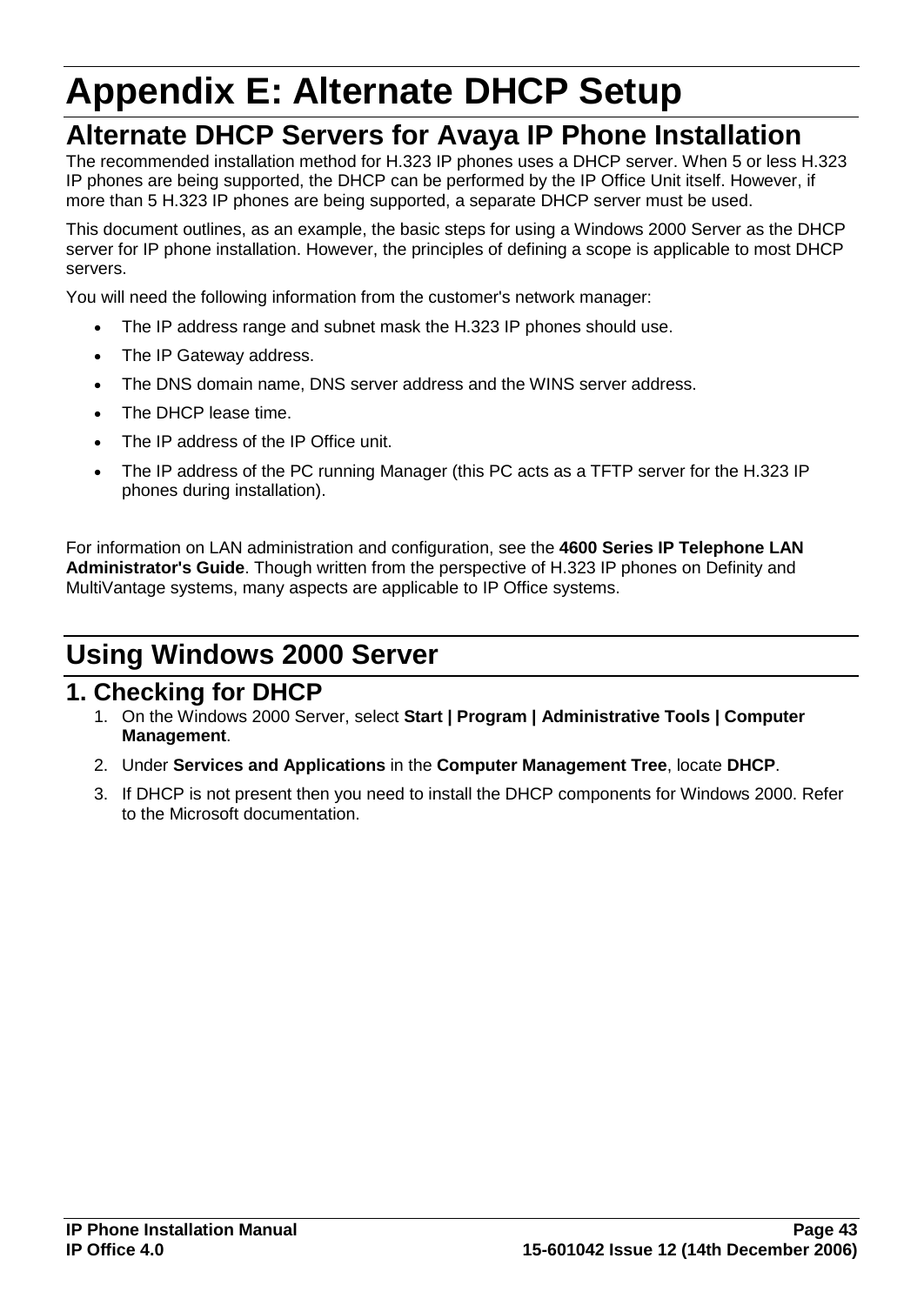### <span id="page-47-0"></span>**2. Windows 2000 DHCP Setup for H.323 IP Phones**

#### **2a. Creating the Scope**

A DHCP scope defines the IP addresses that the DHCP server can issue in response to DHCP requests. Different scopes may be defined for different types of devices.

- 1. Select **Start | Programs | Administrative Tools | DHCP**.
- 2. Right-click on the server and select **New | Scope**.
- 3. The scope creation wizard will be started, click **Next**.
- 4. Enter a name and comment for the scope and click **Next**.
- 5. Enter the address range to use, for example from 200.200.200.1 to 200.200.200.15 (remember the host part cannot be 0).
- 6. Enter the subnet mask as either the number of bits used or the actual mask, for example 24 is the same as 255.255.255.0 and click **Next**.
- 7. You can specify addresses to be excluded. You can do this either entering a range (e.g. 200.200.200.5 to 200.200.200.7) and clicking **Add**, or entering a single address and clicking **Add**.

**Note**

- You should exclude the IP Office from this range, as the **DHCP Options** in the IP Office should be disabled. This is only a recommendation. You can also accomplish this by leaving available addresses outside of the scopes range.
- 8. Click **Next**.
	- 9. You can now set the lease time for addresses. If set too large, addresses used by devices no longer attached will not expire and be available for reuse in a reasonable time. This reduces the number of addresses available for new devices. If set too short, it will generate unnecessary traffic for address renewals. The default is 8 days. Click **Next**.
	- 10. The wizard gives the option to configure the most common DHCP options. Select **Yes** and then click **Next**.
	- 11. Enter the address of the gateway and click **Add**. You can enter several. When all are entered, click **Next**.
	- 12. Enter the DNS domain (e.g. savilltech.com) and the DNS server addresses. Click **Next**.
	- 13. Enter the WINS server addresses and click **Add** and then click **Next**.
	- 14. You will then be asked if you wish to activate the scope. Select **No** and then click **Next**.
	- 15. Click **Finish**.

The new scope will now be listed and the status is Inactive.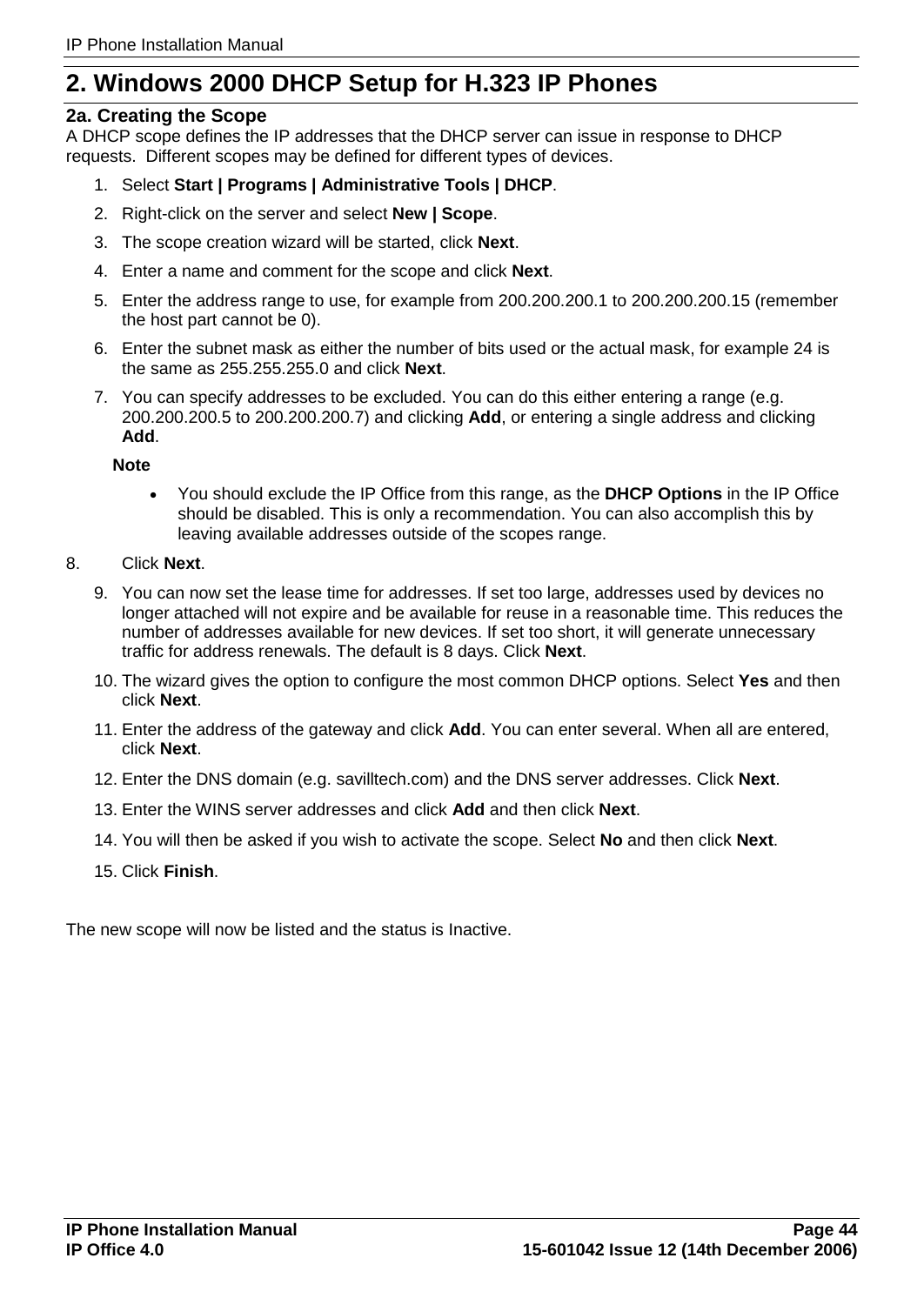#### **2b. Adding the 176 Option**

In addition to issuing IP address information, DHCP servers can issue other information in response to requests for different DHCP option numbers. The settings for each option are attached to the scope.

H.323 IP phones need the IP address of an H323 Gatekeeper (normally IP Office) and a TFTP server (normally, the PC running Manager). They do this by requesting the Option 176 settings from the DHCP server.

- 1. Right-click on the DHCP server.
- 2. From the pop-up menu, select **Predefined options**.
- 3. Select **Add**.
- 4. Enter the following information:
	- **Name:** 46xxOptions
	- **Data type:** String
	- **Code:** 176
	- **Description:** IP Phone settings
- 5. Click **OK**.
- 6. In the string value field, enter the following:

```
MCIPADD=xxx.xxx.xxx.xxx,MCPORT=1719,TFTPSRVR=yyy.yyy.yyy.yyy,TFTPDIR=z,
VLANTEST=0
```
where:

 **MCIPADD=xx.xxx.xxx.xxx** is the H323 Gatekeeper (Callserver) address. Normally, this is the IP Office Unit's LAN1 address. You can enter several IP addresses, separating each by a comma with no space. This allows specification of a fallback H323 gatekeeper.

**Note**

- The phones will wait 3 minutes before switching to the fallback and will not switch back when the first server recovers, until the phone is rebooted.
- **MCPORT=1719** is the RAS port address for initiating phone registration.
- **TFTPSRVR=yyy.yyy.yyy.yyy** is the TFTP Server IP Address. Normally, this is the IP address of the PC running Manager.
- **TFTPDIR=z** is the TFTP Server directory where the IP phone files are located. This entry is not required if those files are in the TFTP server's default directory.
- **VLANTEST=w** is the number of minutes phones should attempt to register on a specific VLAN before defaulting back to VLAN 0. This field is optional. A setting of **0** disables the fallback to registering on VLAN 0.
- The maximum string length is 127 characters. To reduce the length the TFTP Server address can be specified through attaching an Option 66 entry to the Scope. See **Alternate Options**.
- 7. Click **OK**.
- 8. Expand the server by clicking on the **[+]** next to it.
- 9. Click on the scope you just created for the 4600 phones.
- 10. In the right-hand panel, right-click on the scope and select **Scope Options**.
- 11. In the general tab, make sure **176** is checked.
- 12. Verify the **String value** is correct and click **OK**.

#### **2c. Activate the Scope**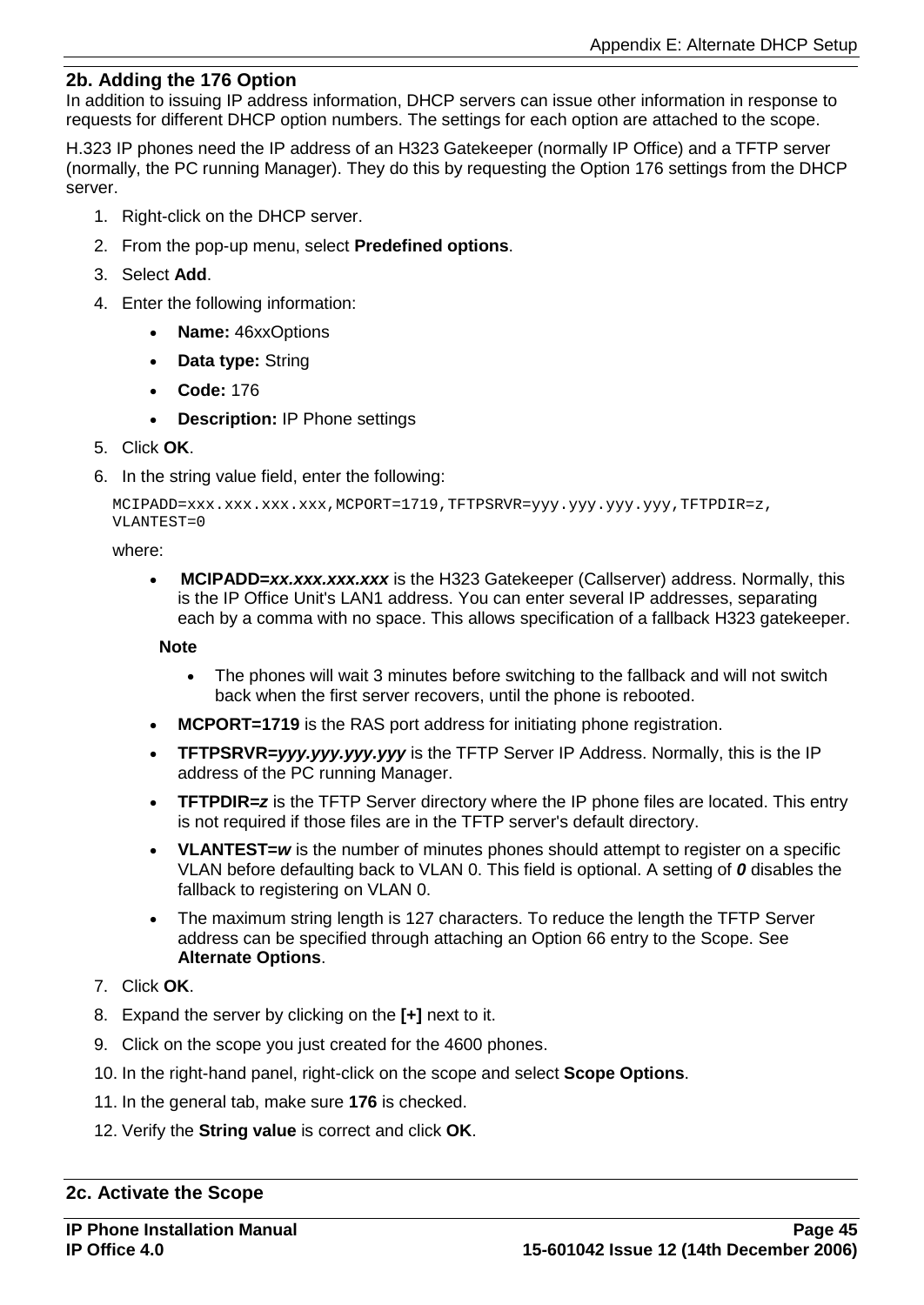<span id="page-49-0"></span>The scope can be manually activated by right clicking on the scope, select **All Tasks** and select **Activate**. The activation is immediate.

You should now be able to start installing H.323 IP phones using DHCP. Ensure that Manager is running on the PC specified as the TFTP server.

### **Alternate Options**

In this document, all IP phone information is issued through the Scope and the Option 176 settings. Depending on the DHCP server, other options may have to be used within the scope.

**Option 6: DNS Server Address**

On the Windows 2000 DHCP server this is set through the scope. Other DHCP servers may allow or require it to be set through Option 6 with multiple addresses separated by a comma and no spaces. At least one address must be a dot decimal IP address.

 **Option 15: DNS Domain Name** On the Windows 2000 DHCP server this is set through the scope. Other DHCP servers may allow or require it to be set through Option 15. This option is necessary if the TFTP server is indicated by name rather than address (not supported on Windows DHCP).

#### **Option 66: TFTP Server Name**

Allows the specifying of the TFTP server address. Multiple addresses can be entered with each address separated by a comma and no spaces. Microsoft DHCP servers only support dot decimal IP addresses.

#### **Note**

 The H.323 IP phones, any Option 66 settings will be overridden by any TFTP entry in Option 176. Using Option 66 as part of the Scope is useful if alternate Gatekeeper addresses are required in the Option 176 settings whilst keeping within the 127 character limit.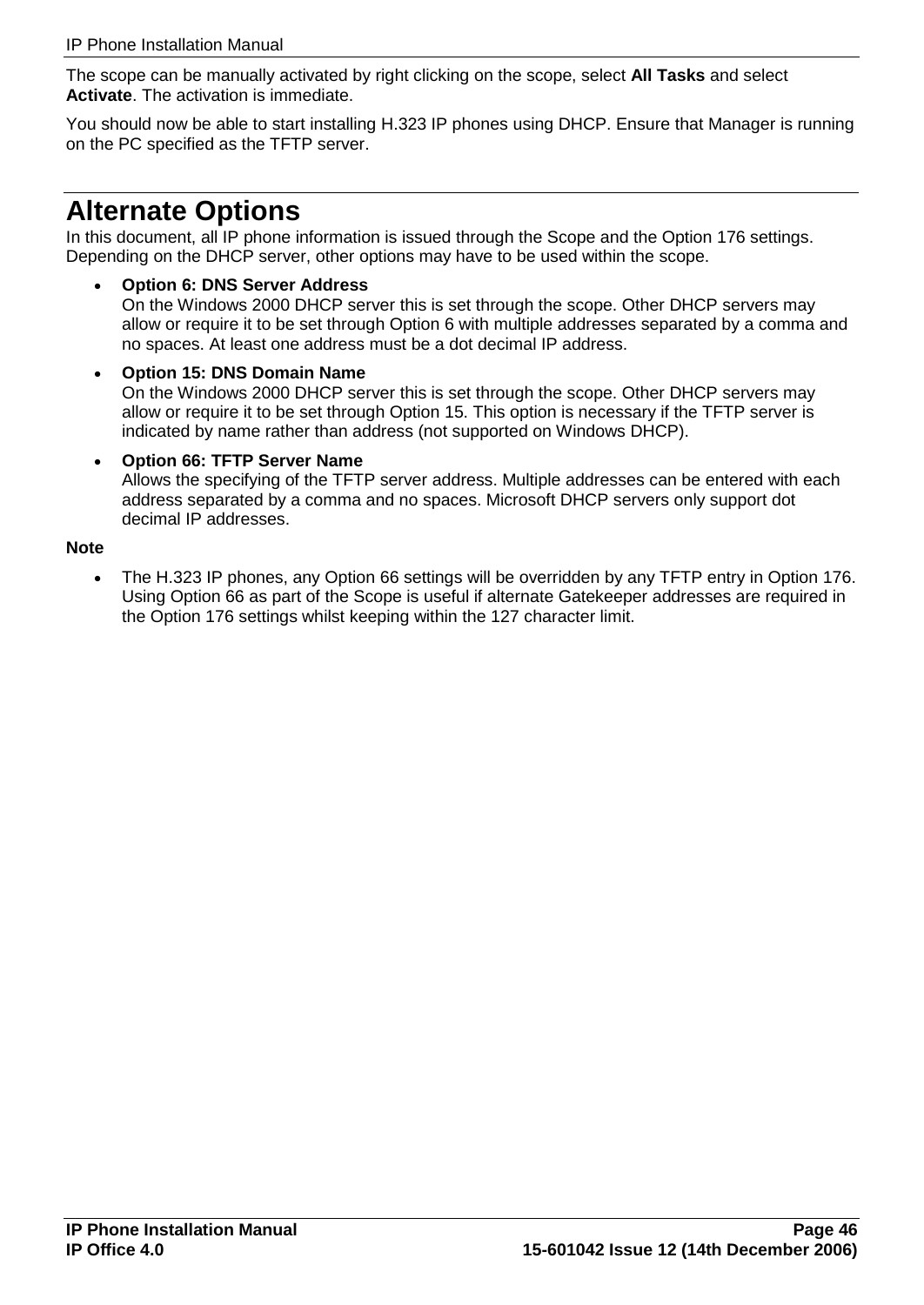# <span id="page-50-0"></span>**Appendix F: WML Operation**

### **WML Server Setup**

The 4610SW, 4620, 4620SW, 5610SW, 5620 and 5620 phones can act as WAP (Wireless Access Protocol) browsers. This allows them to view WML (Wireless Markup Language) pages. WML is a page coding language similar to HTML but intended for phone devices with small screens and no full keyboard.

To do WAP browsing, the phones need to be configured to access a home page. That home page can contain links and information appropriate to the customer installation.

This section looks at the setting up and configuration of a simple test system. The aim is to introduce the basic principles of WAP browsing operation.

### **What WML is Supported**

The phones are WML 1.2 compliant WAP browsers. However, they do not support all WML 1.2 tags.

For details of those WML 1.2 tags supported, refer to the 4600 Series IP Telephone LAN Administrator's Guide.

WTAI (Wireless Telephony Application Interface) links are supported to allow numbers embedded in WML pages to be dialed from phones.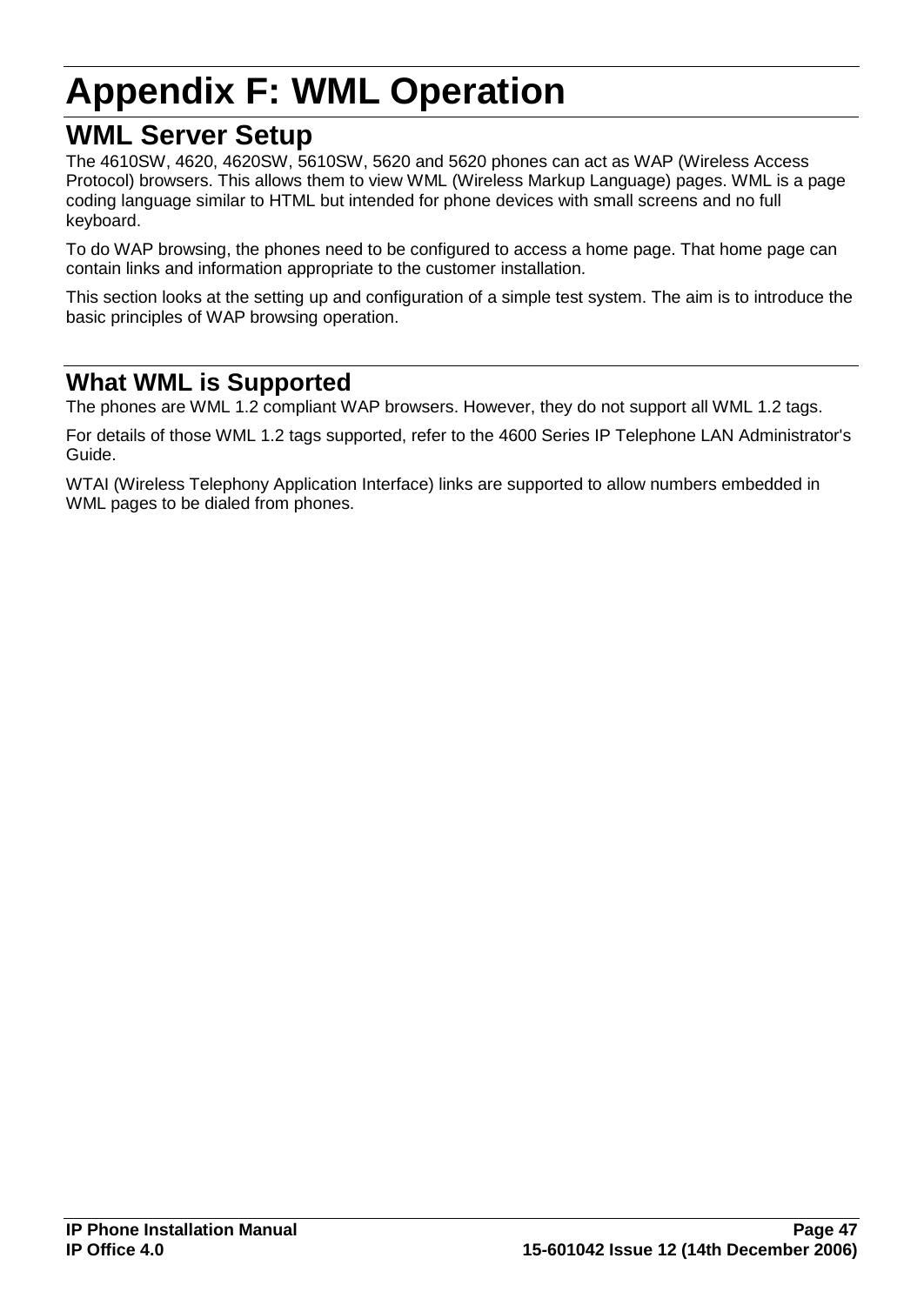# <span id="page-51-0"></span>**Testing WML Browsing Using Xitami**

### **1. Introduction**

Xitami is a small and simple web server application. It is used here to configure one of our LAN PC's as a web server able to provide .wml pages is response to requests from an IP phone.

- **Web Server PC:** Any Windows PC on the IP Office LAN. Ideally this PC should have a fixed IP address.
- **Xitami Server Software:** Xitami can be obtained from **http://www.imatix.com**. A copy is available on the IP Office Documentation CD.
- **Sample WML Pages:** A number of sample pages are provided on the IP Office Documentation CD.They can also be downloaded from **http://support.avaya.com**.

### **2. Installing the Web Server**

For this test we used a web server called Xitami. It is a simple, small and flexible web server for use on Windows based PC's.

- 1. On the server PC, run **Xitami.exe** to start installation of the web server.
- 2. Accept the various defaults.
- 3. When asked for a **User Name** and **Password**, note the details entered.
- 4. When finished, select **Run**. The **Xitami** server appears as an **A** icon.
- 5. To display the web servers basic properties, double-click  $\blacksquare$ . Note the IP addresses.
- 6. To close the window without stopping the web server, click **Close**.
- 7. Open the PC's web browser and enter **http://<server IP address>**. You should see the default Xitami web pages.

If there are other PC's on the IP Office LAN they should also be able to browse the web server's IP address.

### **3. Configuring the Xitami Web Server for WAP**

Basic web browsing consist of requests to the web server for .htm and .html text pages and .gif and .jpg images which are then displayed by a browser program. WAP browsing uses different file types, wml for text and .wbmp for images.

The web server needs to be configured to recognize those file types, and several others, as files that might be requested by a WAP browser program. This is done by adding what many web servers refer to as MIME types.

- 1. On the web server PC, open the folder **C:\Xitami**.
- 2. Using a plain text editor such as Notepad or WordPad, open the file **Xitami.cfg**.
- 3. Scroll down the file to the section **[MIME]**. You will see that it is a list of settings for different text, image and application files types.
- 4. Scroll the end of the file and add the following new set of MIME type for files that are supported by H.323 IP phones with a WAP browser.

```
# WAP MIME types
wml=text/vnd.wap.wml
```
5. Save the file.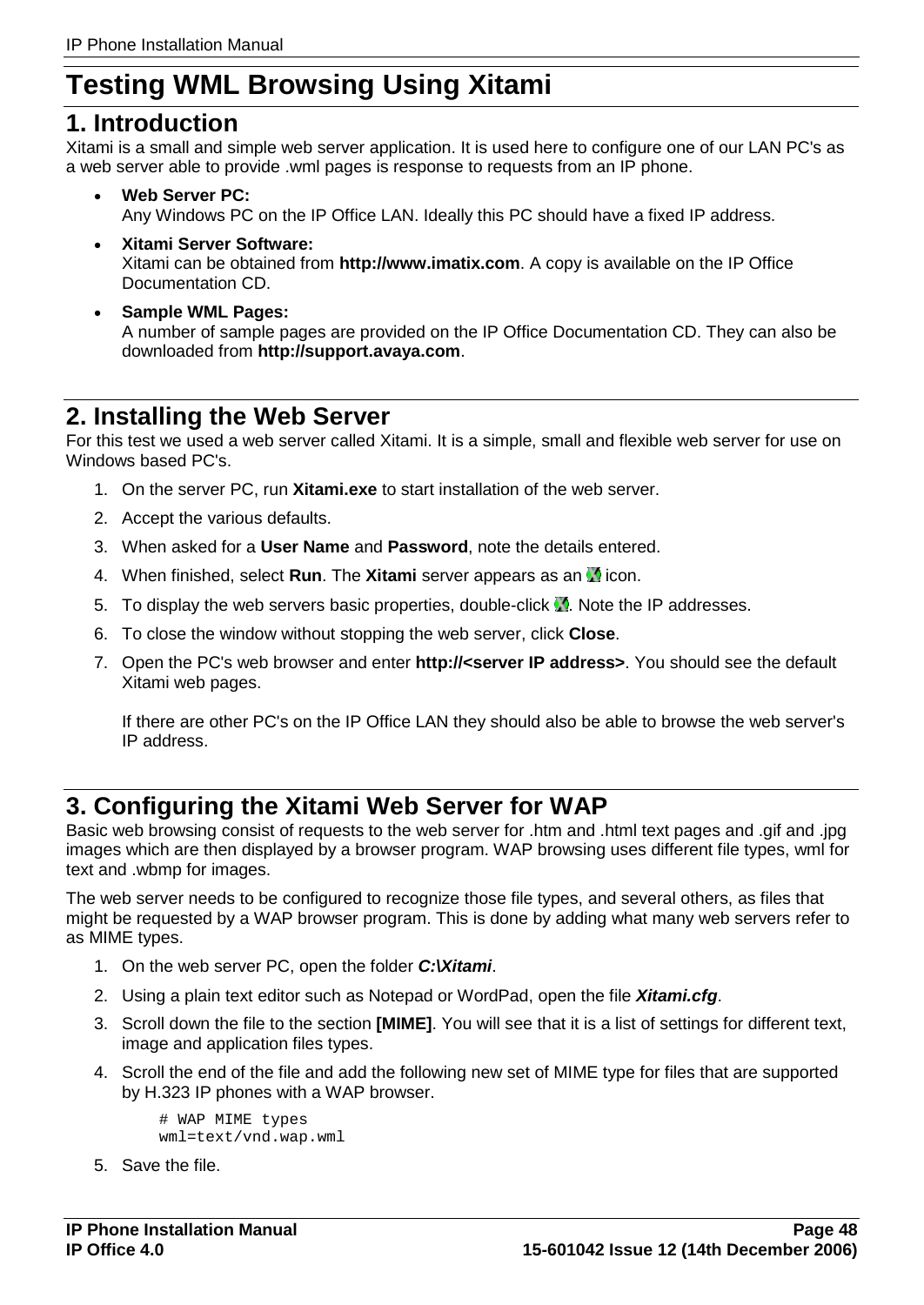### <span id="page-52-0"></span>**4. Installing Sample WML Pages**

A set of sample WML pages has been included on the IP Office Engineers Toolkit & Documentation CD.

- 1. On the web server PC, open the folder **c:\Xitami\webpages**.
- 2. Create a new sub-folder called **4620**.
- 3. Copy the sample .wml pages from the IP Office Engineers Toolkit into this folder.
	- If the toolkit was installed to hard disk, the sample are in **c:\Program Files\Avaya\IP Office\Toolkit\Data\Common\WML\samples**.
	- If the toolkit is on CD, the samples are in **Data\Common\WML\samples**.

#### **4a. Creating a Simple WML Page**

As an alternative to using the sample pages provided, you can create a simple .wml page using an editor such as Notepad.

- 1. Start **Notepad**.
- 2. Add the following text  $($  indicates line continued below):

```
<?xml version="1.0"?>
<!DOCTYPE wml PUBLIC "-//WAPFORUM//DTD WML 1.1//EN"
"http://www.wapforum.org/DTD/wml_1.2.xml">
<wm\frac{1}{2}<card id="card1" title="Hello World!">
<p>Hello world!</p>
</card>
\langle/wml\rangle
```
- 3. Save the file as **index.wml**. Notepad may save the file as **index.wml.txt**. If this happens, rename the file back to **index.wml**.
- 4. Copy the file into the folder **c:\Xitami\webpages\4620**.

#### **4b. Dialling from a WML Page**

WTAI (Wireless Telephony Application Interface) allows numbers contained in a WML page to be dialed.

An example WTAI link is shown below:

<a href="wtai://wp/mc;200" title="Reception">Call Reception</a>

This example link displays as **Call Reception** and have an adjacent phone icon. Pressing the adjacent display key on the phone will dial the number contained in the link.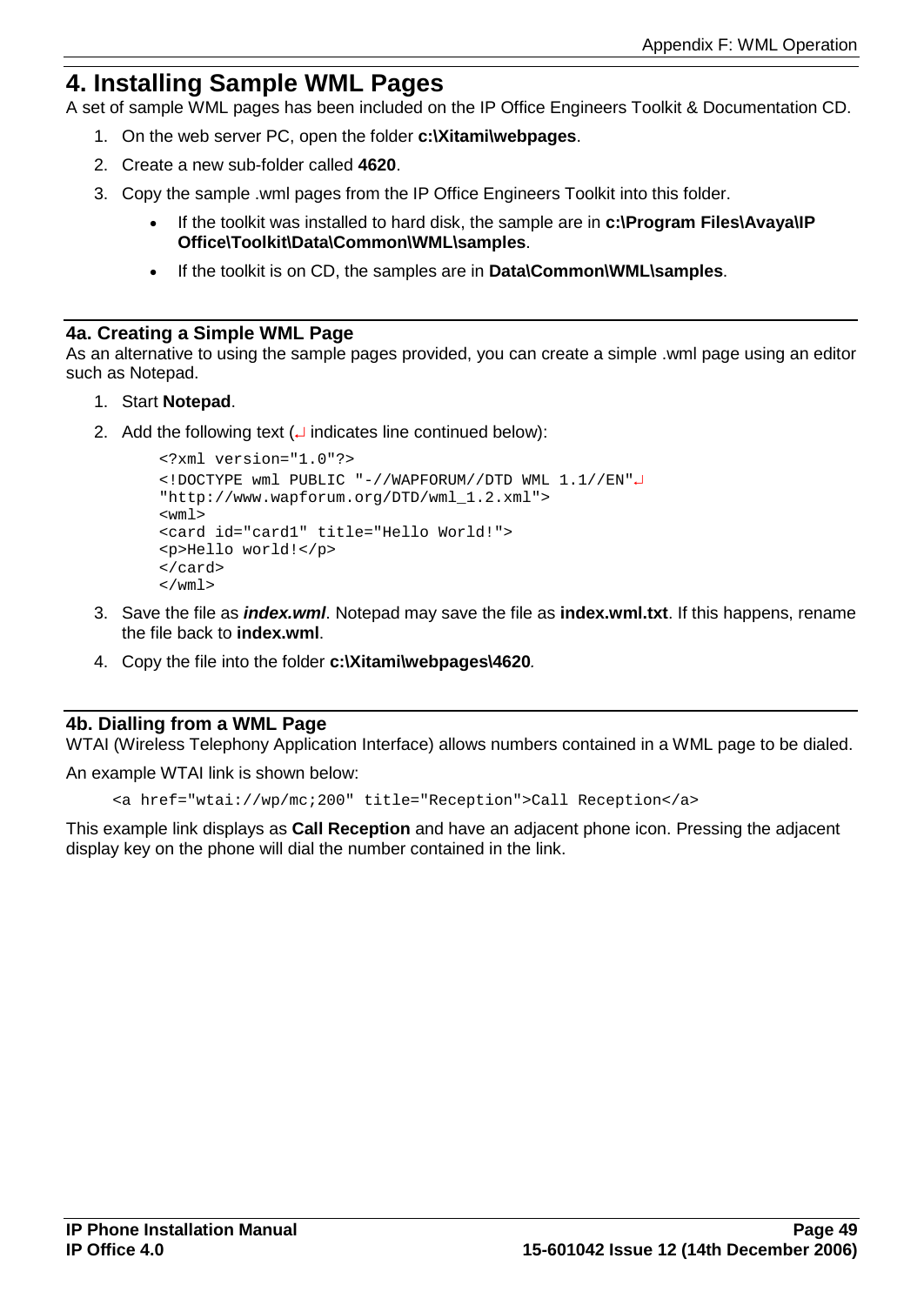### <span id="page-53-0"></span>**Setting the Home Page**

WAP capable H.323 IP phones display a key option labeled **Web** when setup with a home page (press **PHONE/EXIT** if in any other menu).

To access the home page, press the adjacent display key. The home page is setby editing the 46XXsetting.scr file found in the IP Office Manager applications program folder.

#### **Important**

- This must be the same Manager PC as used for IP phone installation. This will be the PC set as the TFTP Server IP address in the IP Office configuration, i.e. the address from which the H.323 IP phones request files when restarted.
- 1. Open the Manager application folder (**c:\Program Files\Avaya\IP Office\Manager**).
- 2. Locate the file **46XXsettings.scr**.
- 3. The file cannot be edited as is, since the .scr extension is associated by Windows with screen savers. Rename the **46XXsettings.scr** file to **46XXsettings.txt**.
- 4. Double-click on **46XXsettings.txt**. The file will open in Notepad.

The section relating to 4620 WML browsing is towards the end of the file. It will look similar to the following:

################ SETTINGS FOR AVAYA 4620 IP PHONE ################### ## 4620 Web Launch page in WML - Default: Avaya hosted SET WMLHOME http://192.168.42.200/4620/index.wml ## The Proxy server used for your LAN - IP address or human readable name (check your browser settings). # SET WMLPROXY nj.proxy.avaya.com ## The http proxy server port (check your browser settings). SET WMLPORT 8000 ## Exceptions: You must use an IP address not a DNS name # Example: SET WMLEXCEPT 111.222.333.444 ## Text coding for the web pages defaulted to ASCII. SET WMLCODING ASCII ##################### END OF AVAYA 4620 IP PHONE ####################

- 5. Edit **SET WMLHOME** to be the address of the sample index.wml file on the web server. In this example; http://192.168.42.200/4620/index.wml.
	- If DNS is being used to access the web server by IP name, the **SET DOMAIN** and **SET DNSSRVR** lines at the start of the **46XXsettings.scr** file should be edited to match the LAN settings. The preceding **#**'s should be removed from the lines to make them active.
- 6. Close and save the file.
- 7. Rename the file back to **46XXsettings.scr**. The settings will not take effect until after the phones have restarted, whilst Manager is running.
- 8. Start **Manager**.
- 9. Select **View | TFTP log**. This will allow you to see the phones request and download the 46XXsettings.scr file.
- 10. Either:
	- Select **File | Advanced | Reboot**. Select the system to reboot and enter the system password.

OR

Manually unplug and then reattach the LAN cable from the phone.

Once the phone has restarted it should display **Web** as one of the screen option.

12. Press **Web**.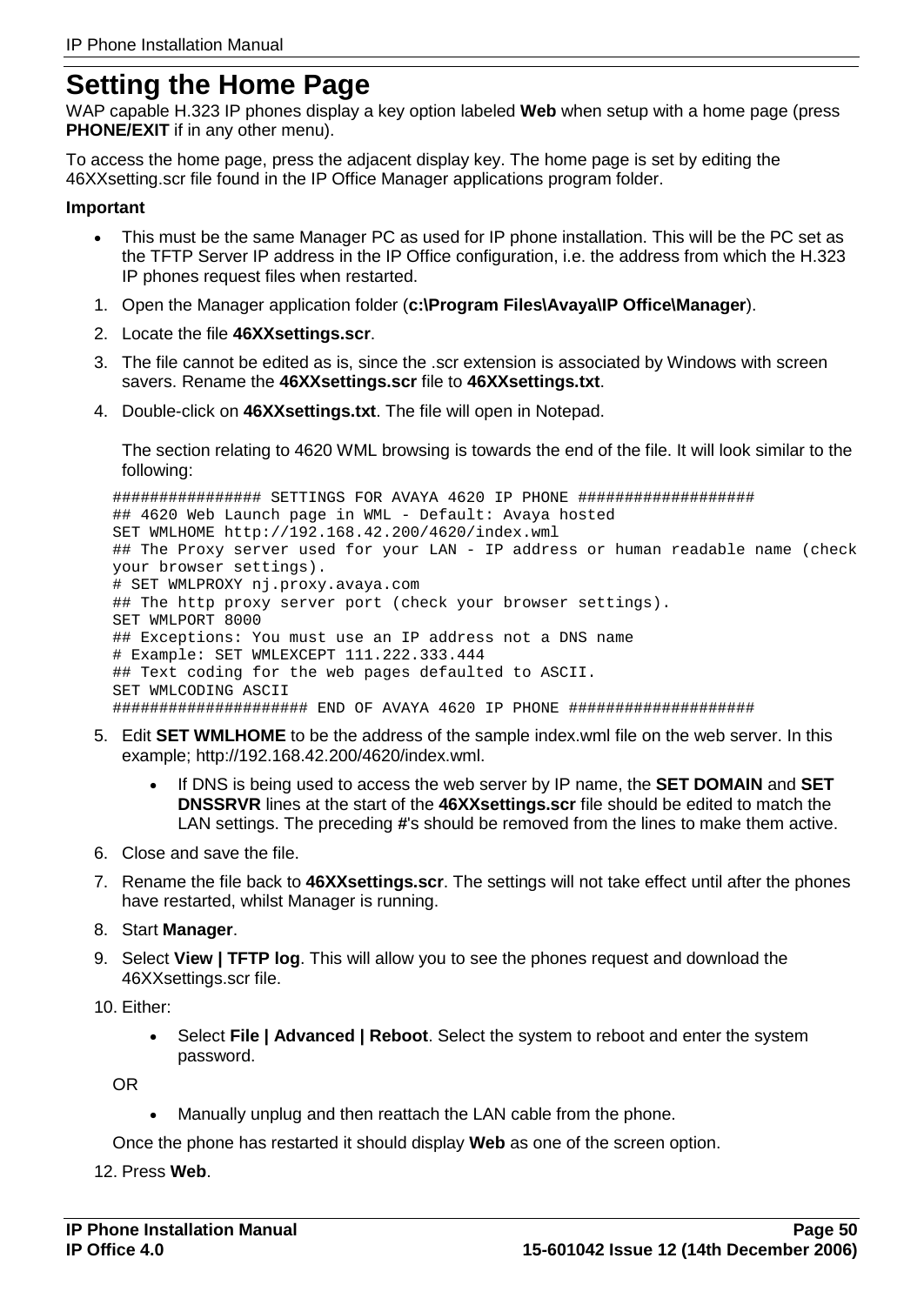## <span id="page-54-0"></span>**Apache Web Server WML Configuration**

Apache is an open-source web server that is available on many platforms. Basic familiarity with Unix is necessary to configure it.

The following is a step-by-step guide for configuring Apache Web-server:

- 1. To set MIME types in Apache, a plain text file called **httpd.conf** is used.
- 2. The location for this file varies depending on the individual setup, but the most usual path is **/etc/httpd/conf/httpd.conf**. If the operating system is Windows, then look for a folder called **conf** under where Apache is installed.
- 3. Using a text editor (such as Notepad), open **httpd.conf**.
- 4. Scroll down to the **AddType** section (usually at the bottom of the file) and add the following lines:

AddType text/vnd.wap.wml wml

5. Save the file.

### **Microsoft IIS Web Server WML Configuration**

Microsoft Internet Information Server (IIS) is a web server that can be acquired with the following operating systems to serve WML pages:

- Microsoft Windows NT  $4 -$  IIS version 4.0 comes in the NT 4.0 option pack.
- $\bullet$  Microsoft Windows 2000/server  $-$  IIS 5.0 is built in to Windows 2000.
- Microsoft Windows  $XP IIS 5.0$  is built in to Windows  $XP$ .

IIS has a graphical user interface, the Internet Service Manager, for configuring all aspects of the Web server.

The following step-by-step guide can be used to set up MIME types:

- 1. Select **Start | Run | MMC**.
- 2. Load the IIS snap-in from the **c:\winnt\system32\inetsrv\iis** directory.
	- The Internet Services Manager can also be opened from **Start | Control Panel | Administrative Tools | Internet Services Manager**.
- 3. Right-click on **Server** and select **Properties**.
- 4. In the Computer MIME Map section, click **Edit**.
- 5. Click **New Type** and create a new file type using the parameters below:
	- Associated extension: **wml**
	- Content type: **text/vnd.wap.wml**
- 6. To close all of the open dialogs, and then close MMC or Internet Services Manager itself, click **OK**.
- 7. Click **Start | Administrative Tools | Services**. Restart the ë**IIS Admin Service**í so that the newly added MIME types are picked up.

### **Open URL Entry**

This document provides sample WML code on how to develop WML pages implementing a text box based go to a URL function. This code allows a user to enter a URL into a text entry area and link to that site.

Please note that these are examples, not an exhaustive list. All WML code is presented in italics.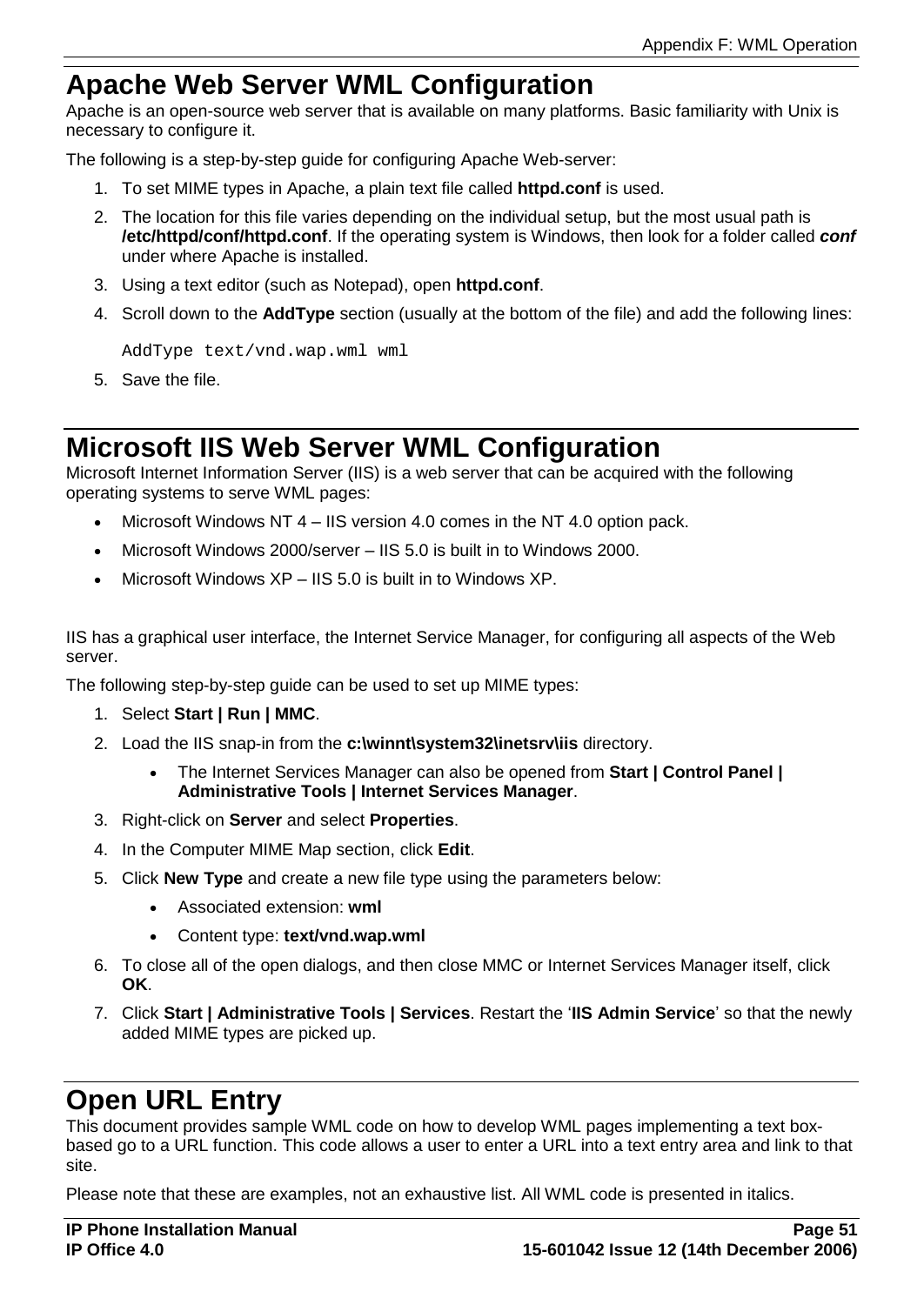### <span id="page-55-0"></span>**Case 1. Input Box Followed by an Anchor Tag**

Description: The user enters a URL into the text entry box and clicks on the URL to retrieve it.

```
<input name="url" title="Name" />
<anchor title="get it">
Go Get It
<go method="get" href="$(url)">
\langle qo>
</anchor>
```
### **Case 2. Input Box Followed by an A Tag**

```
<input name="url" title="Name" />
<a href="$(url)">Go Get It</a>
```
### **Case 3. Input Box Followed by a Submit Button**

```
<input name="url" title="Name" />
<do type="submit" name ="submit" label = "Submit">
<go method="get" href="$(url)">
\langle q_0 \rangle\langle do>
```
### **Case 4. Input Box Followed by an Anchor Tag Where the Anchor Tag Already Displays HTTP://**

This method displays http so that the user only has to type in the URL at the end of http://.

```
<input name="url" title="Name" value="http://" />
<anchor title="GET">
Go Get it
<go method="get" href="$(url)">
\langle q_{0}\rangle</anchor>
```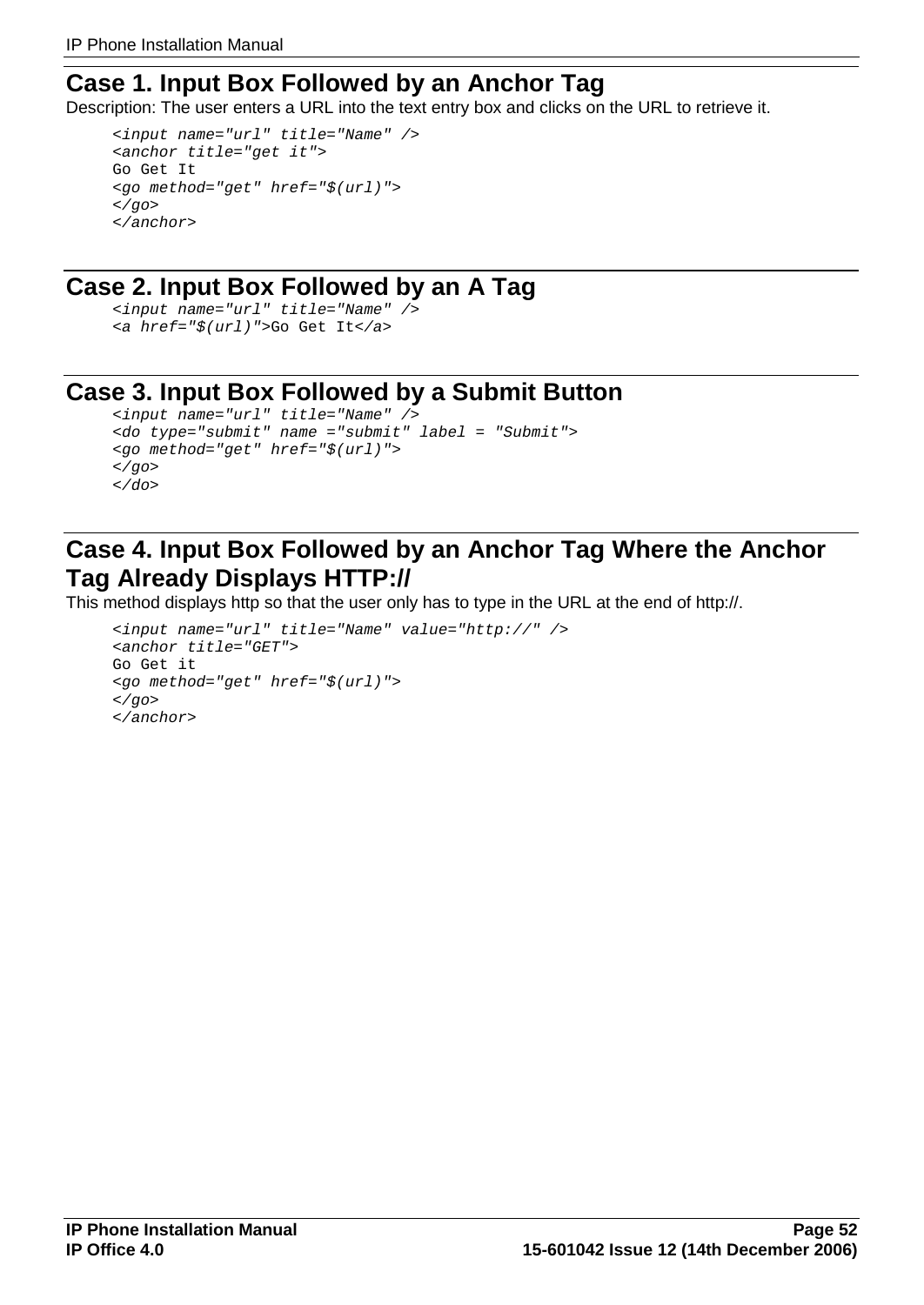# <span id="page-56-0"></span>**Appendix G: 3616/3620/3626 Installation**

# **3616/3620/3626 Spectralink Installation**

This section contains information on the installation and configuration of the Avaya 3616/3620/3626 wireless phones on an IP Office Unit.

Information is routed from these phones to IP Office via an Avaya Voice Priority Processor (AVPP). The AVPP uses Spectralink Voice Priority (SVP) as the Quality of Service (QoS) mechanism. SVP gives preference to voice packets on the wireless medium, increasing the probability that all voice packets are transmitted efficiently. The use of SVP requires the wireless Access Point to be SVP compatible.



Use of the 3616, 3620 and 3626 phones via an AVPP is supported on the IP Office IP403, IP406 (V1 and V2) and IP412 units. The Small Office Edition unit is able to support a built-in wireless access point. However, this does not provide Quality of Service (QoS) support.

#### **Related Documents**

The setup for the 3616/3620/3626 wireless phones also requires the configuration of the AVPP and the individual wireless phones. These instructions are provided in the IP Office Wireless Installation and Configuration User Guide.

## **Access Points**

Supplied by either Avaya or third party vendors, Access Points provide the connection between the wired Ethernet LAN and the wireless (802.11b) LAN. Access Points must be positioned in all areas where wireless phones will be used. The number and placement of Access Points will affect the coverage area and capacity of the wireless system. Typically, the requirements for use of wireless phones are similar to that of wireless data devices.

The wireless phones must connect to access points that use AVPP. For a complete list of access points supported, go to:

www.spectralink.com/consumer/resources/wifi\_compatibility.jsp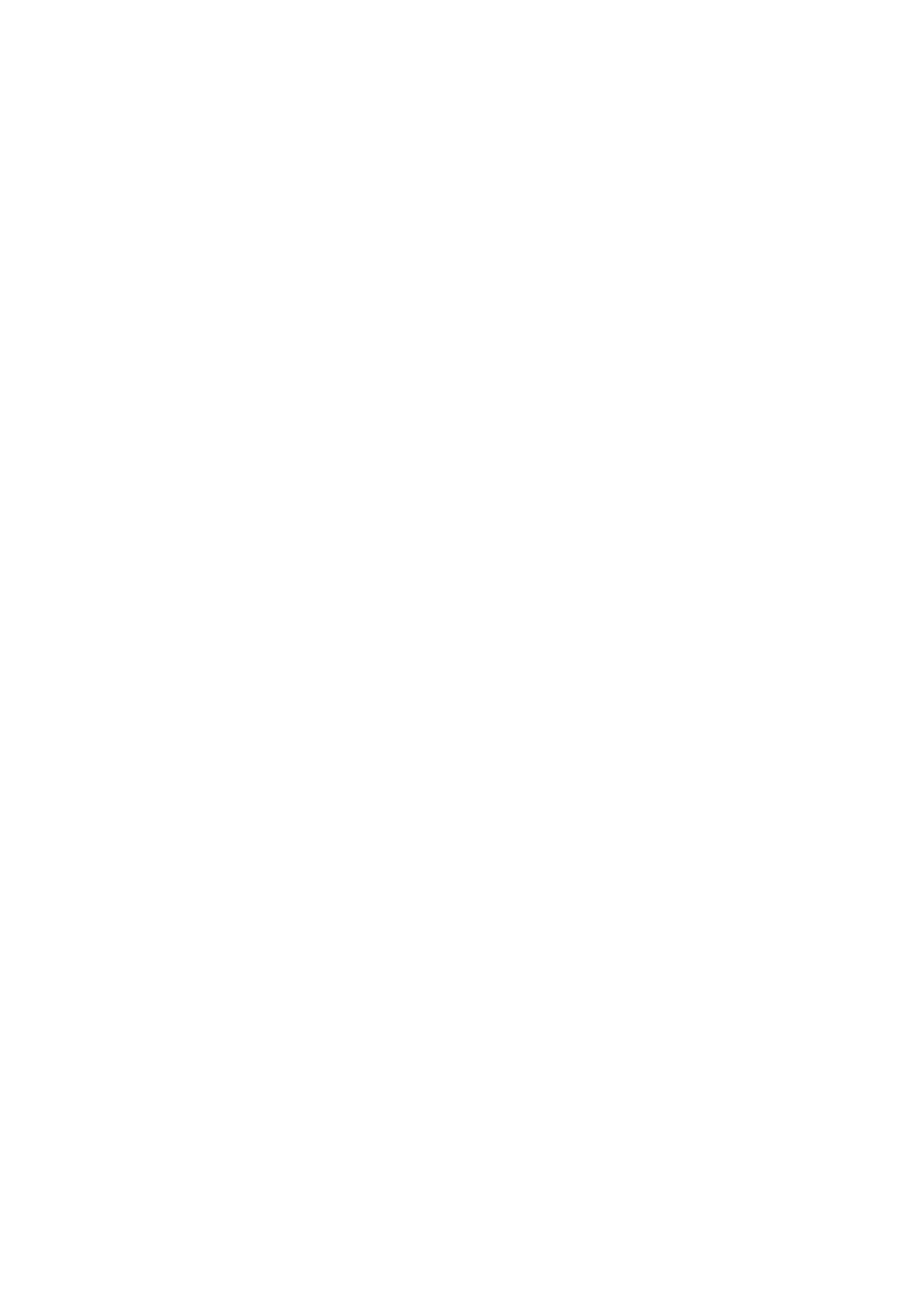# <span id="page-58-0"></span>**Index**

| 1             |  |
|---------------|--|
|               |  |
| 4             |  |
|               |  |
| A             |  |
|               |  |
|               |  |
|               |  |
|               |  |
|               |  |
| В             |  |
|               |  |
|               |  |
| C             |  |
|               |  |
|               |  |
| configuration |  |
|               |  |
|               |  |
| D             |  |
| <b>DHCP</b>   |  |
|               |  |
|               |  |
|               |  |
|               |  |
|               |  |
|               |  |
|               |  |
|               |  |
| Е             |  |
|               |  |
|               |  |
|               |  |
| G             |  |
|               |  |
| н             |  |
|               |  |
|               |  |
| installation  |  |
|               |  |
|               |  |
|               |  |
|               |  |
|               |  |
|               |  |
|               |  |
|               |  |
|               |  |
|               |  |
| N             |  |
|               |  |

#### P

| phone             |  |
|-------------------|--|
|                   |  |
|                   |  |
|                   |  |
|                   |  |
|                   |  |
|                   |  |
|                   |  |
|                   |  |
|                   |  |
|                   |  |
| Q                 |  |
|                   |  |
|                   |  |
| R                 |  |
|                   |  |
|                   |  |
|                   |  |
| S                 |  |
|                   |  |
|                   |  |
|                   |  |
|                   |  |
| static address    |  |
|                   |  |
|                   |  |
| Т                 |  |
| <b>TFTP</b>       |  |
|                   |  |
|                   |  |
|                   |  |
|                   |  |
|                   |  |
|                   |  |
|                   |  |
| U                 |  |
|                   |  |
|                   |  |
| upgrading         |  |
|                   |  |
|                   |  |
|                   |  |
|                   |  |
| v                 |  |
| voice compression |  |
|                   |  |
|                   |  |
|                   |  |
|                   |  |
| W                 |  |
| Windows           |  |
|                   |  |
|                   |  |
|                   |  |
|                   |  |
| X                 |  |
|                   |  |